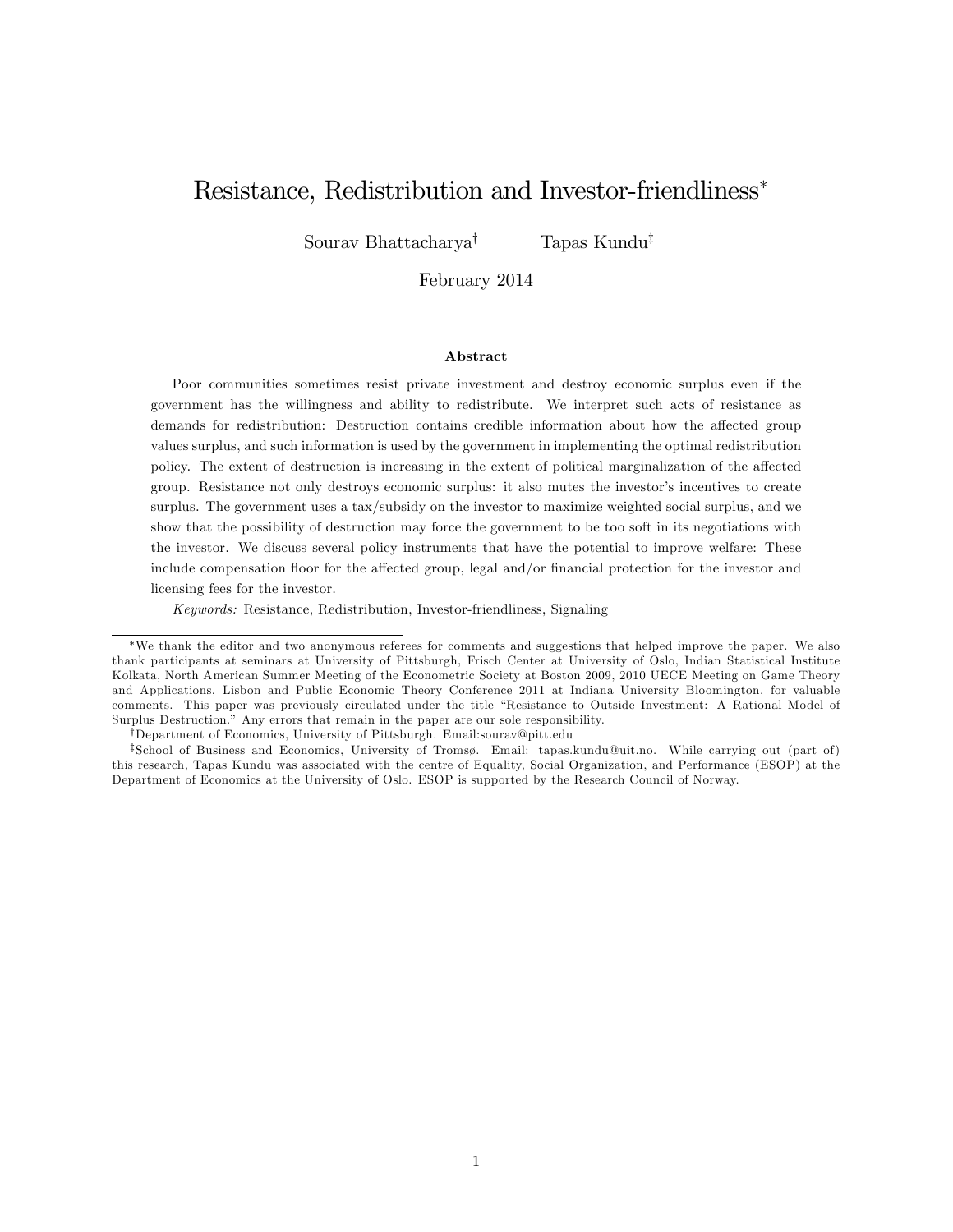# 1 Introduction

Over the last few decades, local, provincial and national governments the world over have been increasingly relying on outside private investment to provide impetus for growth in employment and output.<sup>1</sup> Privatization has widely been promoted in developed and developing countries alike (Galal et al. 1994, World Bank 1995, Megginson et al. 1994) and governments have been actively pursued private capital by providing incentives and otherwise creating conditions favorable for investment (Oman 2000, Stern 2001).<sup>2</sup> While such policies are often favorably evaluated in terms of growth, efficiency and profitability, their distributional impact is questionable (McKenzie et al. 2003). On the one hand, private investment in industries demands large transfer of public resources from other sectors in the form of land acquisition and infrastructure building, causing displacement and loss of livelihood of a significant section of the population. On the other hand, the benefits from industrial growth are unevenly distributed to different sections of the society. With or without state intervention, the local communities often find themselves not compensated for such economic changes (Ghatak and Mookherjee 2011).

Recent development policy problems related to the issues of industrialization and urbanization, currently experienced in rapidly growing economies such as China, India or several Latin American countries, exhibit similar features. According to a report prepared for the World Commission on Dams, ten million people in China have been displaced to accommodate the hydroelectric projects in China since 1950s (BartolomÈ et al. 2000).<sup>3</sup> India, during the post-liberalization period, experienced similar pattern in loss of livelihood among rural laborers and tribals because of acquisition of agricultural land and forest for the purpose of industrial development (Sarkar 2007).

Perhaps, not surprisingly, these economies at the same time had experienced massive public resistance to these industrial policies (Molano 1997, Bardhan 2006b, Beinen and Waterbury 1989, Rodrik 1999, Stiglitz 2002). Some of this resistance has taken the form of actual destruction of productive assets, disruption of production, or in some other way creating conditions that lower the productive capacity of the investor. The extent of the resistance is often greater than is usually acknowledged. The public security ministry in China officially reported 87000 cases of public order disturbances  $-$  in the form of protests, picketing and petitioning – in the year 2005 alone (Lam 2006). Cao et al. (2008) report an overwhelmingly large number of protests (17900 cases with 385000 participants in total) in the first nine months of 2006 in China due to the displacements caused by government's urban expansion policy. Various studies documented an alarmingly high number of cases of public resistance in the context of India (Sarkar 2007).<sup>4</sup> Uba (2005, 2008) documents the protests in connection with the government's initiative to bring private industrial investment in the post liberalization period. Between the years 1991 and 2003, there had been more than 178 protest actions. About 24% of these protests were strikes or demonstrations involving an average of two million participants. The privatization process in Latin America faced huge public opposition in the past two decades. The ruling parties were often forced to delay or abandon the investment policies in fear of losing political support (Hall et al. 2005).

What is puzzling about these protests is that local communities seem to be resisting precisely what is

<sup>&</sup>lt;sup>1</sup>There are numerous studies, including Sheshinski and Lopez-Calva 2003, Bortolotti and Siniscalco 2004, Shirley and Walsh 2004, Cavaliere and Scabrosetti 2008 and Estrin et al. 2009, that provide a comprehensive review of this literature.

 $2$ The term privatisation has been used to cover an array of different policies. It involves not only the sale of state-owned enterprises (SOEs) or assets to private economic agents by the government, but also a more general process of attracting private funds in financial and various economic sectors including infrastructure, water, health and education. Megginson and Netter (2001) provides a comprehensive survey of the literature.

 $3$  Cao et al. (2008) suggest a more alarming figure of a yearly displacement of two and half million farmers due to the urban expansion programs in China.

<sup>4</sup> Several Indian states have experienced political tensions involving policies related to private investment. In 2011, the controversies related to the land acquisition policies in the state of West Bengal led to the overturn of the incumbent Communist Party of India, who had been ruling the state for the preceding thirty five years.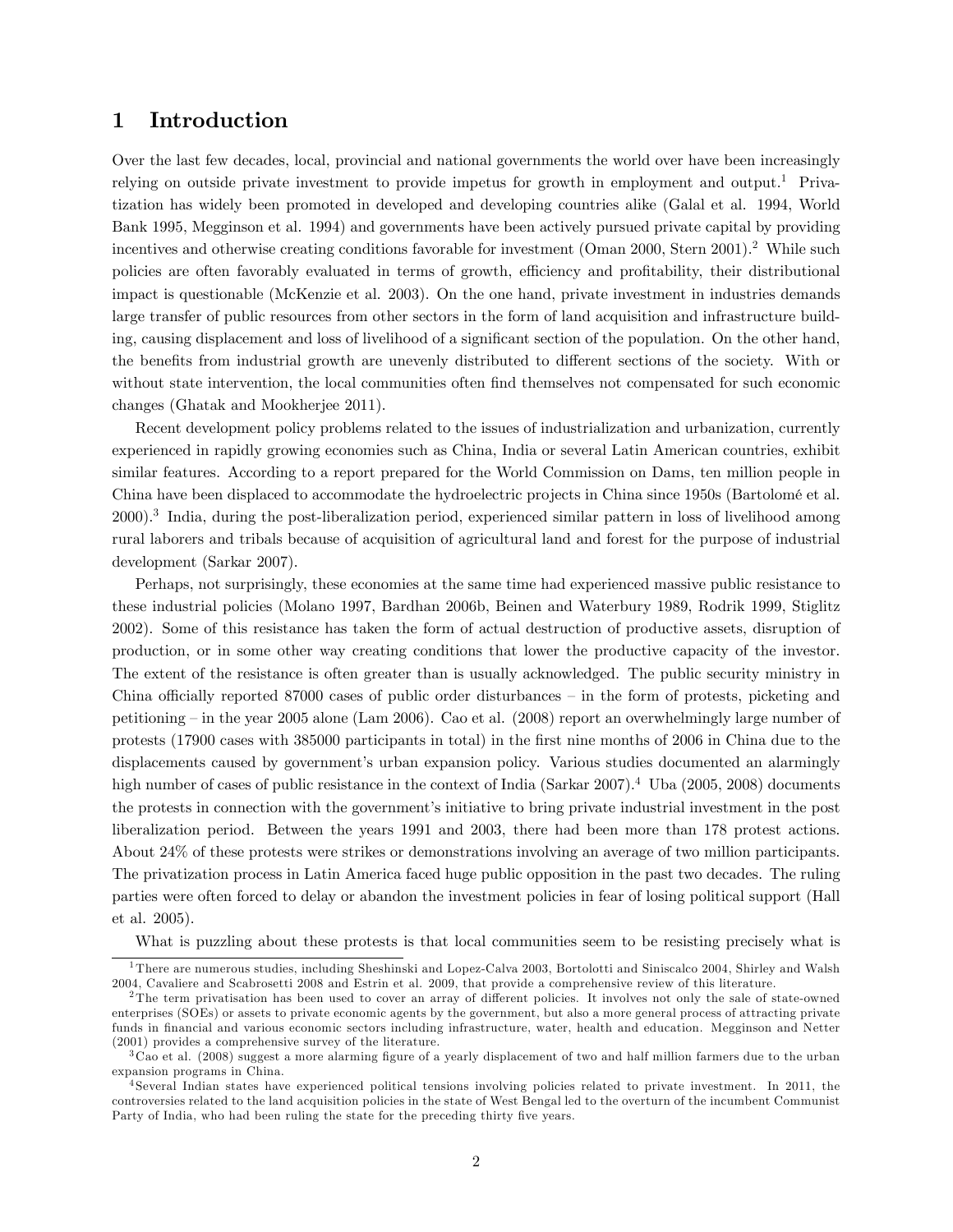necessary to lift them out of the poverty trap. In a world with complete information, as long as there is a positive surplus created from investment, the government can always implement a suitable redistributive policy so that efficiency can be restored. Thus, destructive activities that ultimately reduce surplus seem counterproductive. We depart from the existing literature on private investment by addressing the incomplete and asymmetric information problems that closely characterize the political economy of redistribution in developing economies. This paper studies resistance as a rational response by purported beneficiaries of the investment when the government is willing and able to redistribute the surplus from investment, but is uninformed about the benefits of the investment accruing to different groups. The objective lies in analyzing the welfare consequences of such resistance from the point of view of a benevolent government. We further examine how resistance affects the government's contract with the private investor, and provide a positive theory of investor-friendliness.

Governments, both authoritarian and democratic, have pursued a wide range of approaches to mitigate public resistance, ranging from using force to ban demonstrations and protests to active negotiations with local communities. A prime example is the power plant project by Enron at Dabhol in the Indian state of Maharashtra in early 1990s. Local communities whose livelihoods were seriously damaged due to displacement and environmental degradation, initiated a campaign with demonstrations and protests in various forms including road blocks, hunger strikes, disruption of production and boycotting local elections. The state government used brutal forces to suppress the movement locally, but it led to a protest by human rights activists across the world (Amnesty International 1997), finally leading to Enron's departure from India. More recently, the land acquisition policies followed by the state governments to promote industrialization faced intense opposition and conflict with local communities in another Indian state of West Bengal, resulting in violence and loss of lives (Ray 2010). On the other hand, more peaceful negotiations on compensation with local communities have experienced mixed results. The delay in reaching an agreeable solution sometimes results in underinvestment by the investor or discontinuation of the project. But if an agreeable solution is reached, it is more likely to sustain in the long run. However, there been little attempt in understanding the comparative effects of these policies. In light of the growing resistance across industrializing countries, we face important questions regarding the government's optimal response to public dissent and the design of redistribution mechanisms. Based on our rational model of resistance, we are able to provide a comparative analysis of various policy instruments that have potential to improve welfare.

Our analysis rests on the following three premises.

- 1. There is asymmetric information about benefits from investment. Investment benefits different social groups (skilled and unskilled labor, industry and agriculture) differently. There is considerable uncertainty about the actual level of benefits (number of jobs, multiplier effect, etc.) to a certain group, referred to as the *affected group* and the government cannot directly elicit this information through the democratic process.
- 2. The affected group can signal its private information for preferential treatment. The signaling activities can take various forms, including demonstrations, protest, strikes or other violent means to disrupt production. Importantly, such signaling creates negative externality for the investor and other groups.
- 3. The government does not care directly about the profits of the external investor. The government can redistribute benefits between the affected group and the non-affected group to maximize a composite welfare function incorporating both groups' benefits.

The first premise captures two specific features of the privatization process in the developing economies. First, the realization of benefits to different social groups is not instantaneous. In many countries, privatiza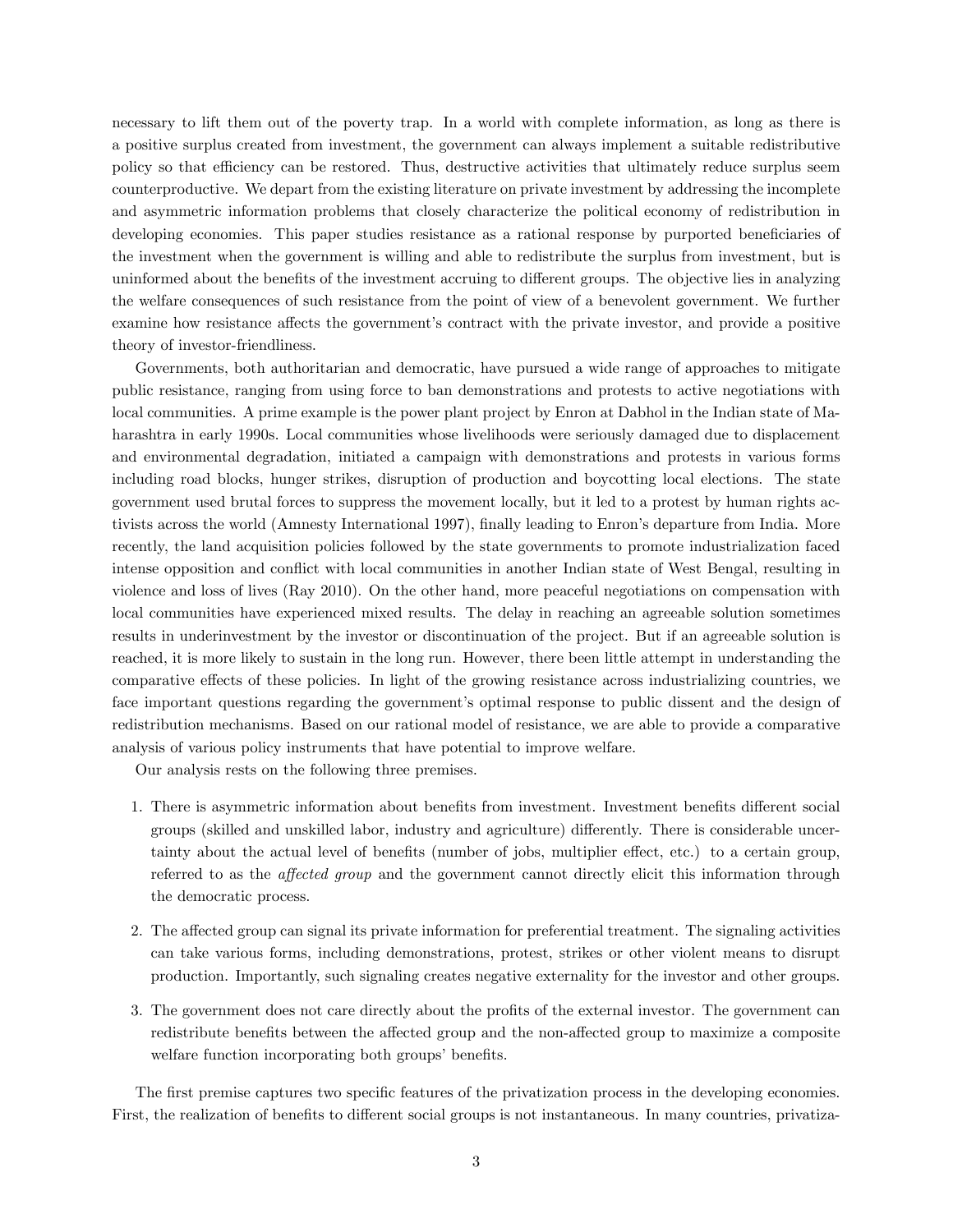tion has been part of a larger economic reform process. For societies undergoing economic reform, it may be hard for the government as well as for the social groups to foresee the actual benefit that these investments would generate in the long run. Second, we assume existence of an information gap between policy makers and social groups at the interim stage. The information gap often plays a fundamental role in the political economy of redistribution in developing countries (Ray 2007, Ch. 14). In a centralized system, bureaucrats often lack information on local needs. Decentralization does not necessarily reduce the informational gap between policy maker and the community if local agents do not function appropriately (Bardhan 1996, Bardhan and Mookherjee 2006).

The second premise is motivated by the fact that the nature of anti-investment mobilization movements in developing countries often has externalities that accrue to the whole society.<sup>5</sup> Finally, the third premise is used as a device to understand how resistance can occur without any rent-seeking motivation on the part of the government. We do not intend this as an assertion about reality that there is never any covert nexus between the government and the external investor. On the contrary, our intention in making this assumption is to demonstrate that we may have resistance to investment even in absence of such a nexus. Violent protests may arise due to informational constraints in the society even with the most benevolent of governments.

In our model, there are four players: the government, an external investor and two social groups (of which one has a limited role). The government first offers a tax/subsidy to the investor, based on which the investor decides on the scale of the project. The valuation of the affected group is realized *after* the size of the project is decided, and the group signals its valuation through destructive action. The government implements a redistribution scheme between the two groups by using information contained in the signal. Therefore such destruction can be interpreted in equilibrium as a demand for redistribution of surplus.

The model yields the following insights. First, if a government is responsive to information but suffers from an informational constraint, resistance can be used as a signal to transmit valuable information to the policy maker. In this sense, we share features in common with a literature that interprets costly actions such as protest or delay or other forms of group mobilization to disrupt productive activities as a device to transmit private information (see, for example, Hart 1989 and Cramton and Tracy 1992 on strikes, Lohmann 1994 on political protest, Harstad 2007 on delay).

Second, the extent of resistance is critical in determining the credibility of resistance to transmit private information. In particular, it must solve an adverse selection problem - if the government offers a favorable redistribution scheme to the affected group after observing a low level of resistance, the affected group will have an incentive to show resistance even when its actual benefits from investment is high. We find that the extent of resistance in equilibrium is less if the government is favorably biased toward the affected group. The affected group expects a high post-redistribution surplus from investment when the government is favorably biased, reducing the marginal incentive to destroy surplus. The affected group thus internalizes the social cost of resistance more when government is biased in their favor. In other words, the more marginalized a group is in the political system, the more violently it will resist private investment. This result is broadly consistent with the general observation that in India, the more militant of anti-privatization movements occur in the districts which have a higher proportion of indigenous tribes.

In addition, the fact that the government values the relationship with the investor only in terms of possible gains to the groups internal to the society helps us endogenize the extent of investor friendliness of the government. Our model helps us to identify conditions under which the government subsidizes the

 $5$ Uba (2005, 2008) documents events that disrupt productive activities in a larger scale, including road blocks, rallies, nationwide strikes in the context of India. There can be various reasons behind it. Actions that create externality to the whole society are likely to generate high visibility. Additionally, if the policy maker lacks information about the benefit of the affected group, she may also be informationally constrained about the private cost that the group incurs to signal. On the other hand, if the policy maker is better informed about the investor's situation or some other group's situation, socially costly actions may have broader scope of transmitting private information.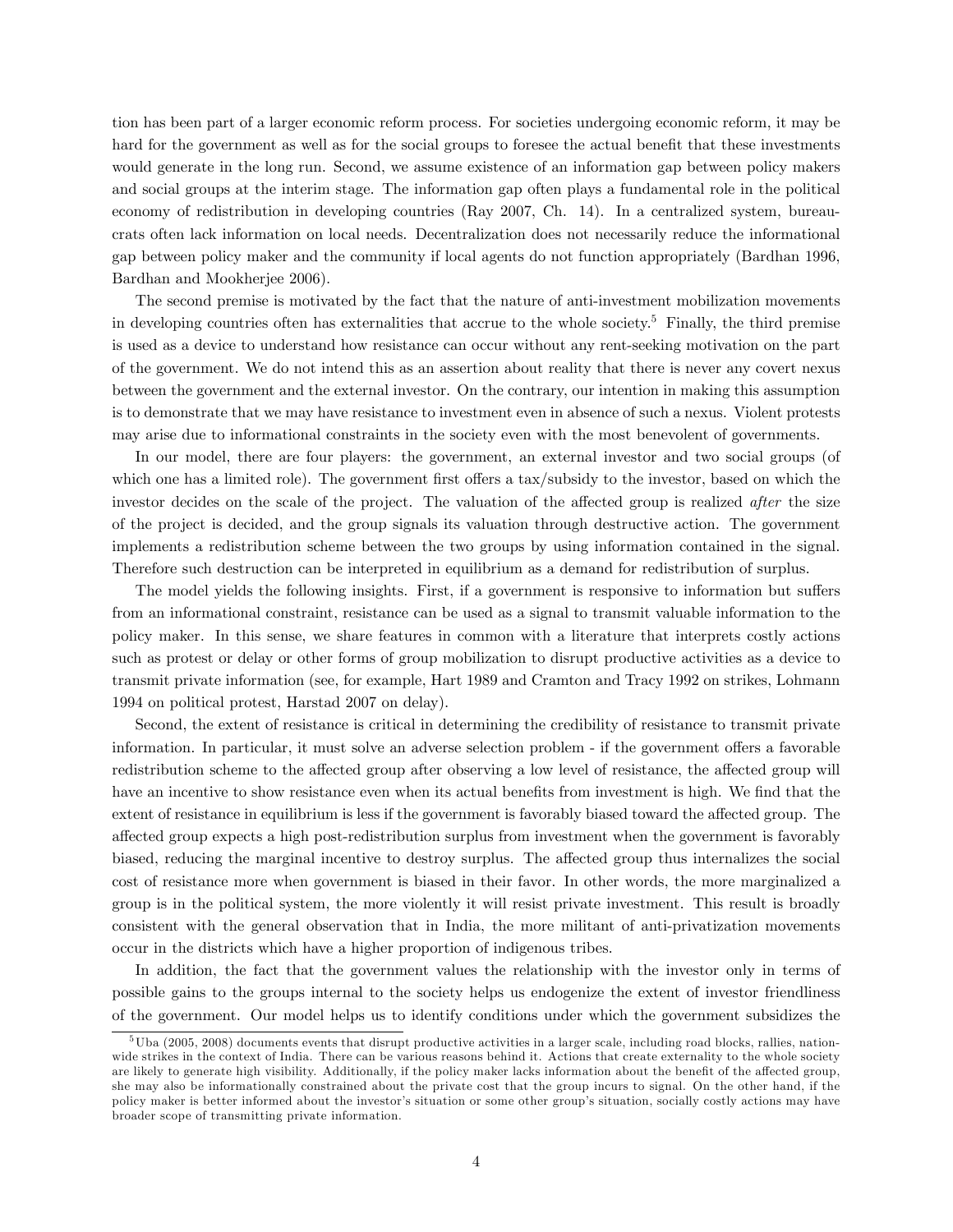investor at the cost of the society or taxes the investor and distributes the proceeds in the society. Under full information, the government subsidizes the investor when the investment has a larger marginal return to the society than to the investor, and taxes the investor otherwise. However, the threat of surplus destruction mutes the investor's incentives and government may be forced to offer more favorable terms to the investor at the cost of society. While it is often argued that resistance to private investment is a response to the government selling out to the investor, we argue that there is a reverse causality too: the possibility of resistance may weaken the government in its negotiations with the investor and force it to make concessions that would be unnecessary in absence of information constraints. However, it is also possible that the government can act too aggressively compared to the full information benchmark. The direction of distortion of the equilibrium tax/subsidy over the full information benchmark depends on a simple comparison of the benefits in the bad state, i.e. the state in which resistance occurs. The government is too soft (aggressive) if and only if the society's total benefits in the bad state is lower (higher) than that of the investor.

In order to assess the economic value of resistance, we compare results of our basic model with a regime where there is no signaling and the government commits to a suboptimal redistribution scheme in advance. We find that the government prefers the no-signaling regime when the probability of the bad state (a state in which the affected group's benefit is low) is high or the government's bias in favor of the affected group is sufficiently high. The intuition behind the first effect is straightforward: as resistance would occur only in the bad state, a high probability of the bad state occurring would reduce the attractiveness of the costly signaling channel. The second effect is driven by the fact that the redistribution problem is less acute when the government is strongly biased towards the affected group. We predict when banning resistance may or may not create a welfare improvement in terms of trading off its informative value against the cost of destruction.

In section 4, we provide a welfare comparison of allowing and banning protest. In reality, governments do not face such an all-or-nothing choice. While protests elicit socially valuable information, the government can control the scale of destruction by committing to various measures even before the protests occur. In section 5, we extend our model by including various welfare enhancing policy instruments. At this stage, it is important to note that there are two distinct economic problems in the paper: Örst, the investor creates externalities for the societies requiring the government to induce the "correct" level of investment and second, the informational gap in redistribution. Resistance is not only a costly source of socially useful information, it also links the two distinct problems by distorting the investor's incentives. The different policy instruments we study can be classified according to the problems they address.

In the benchmark model,. the government uses proportional taxes (or subsidies) to induce the socially optimal level of investment. If in addition, the government could charge the investor a licensing fee, it could extract all surplus from the investor and transfer it to the society. We study the optimal two-part tariff structure in section 6.2. Another policy instrument aimed at boosting investment is asset insurance for the investor. If the investor is compensated for surplus lost due to resistance, signaling does not distort the investor's incentives anymore.

Another class of policy instruments is aimed at striking a balance between redistributive justice and the minimizing the extent of resistance. If the government can commit to a minimum compensation for the affected group, then the extent of resistance required to credibly transmit information about valuations is lowered. We determine the optimal compensation floor by trading off suboptimal redistribution with reduced destruction and improved incentives for the investor. A judicious combination of a compensation floor and ceiling further reduces resistance while still extracting necessary information. Notice that asset insurance for the investor also reduces destructive resistance since the investor is paid by taxing the society, and the affected group internalizes this cost.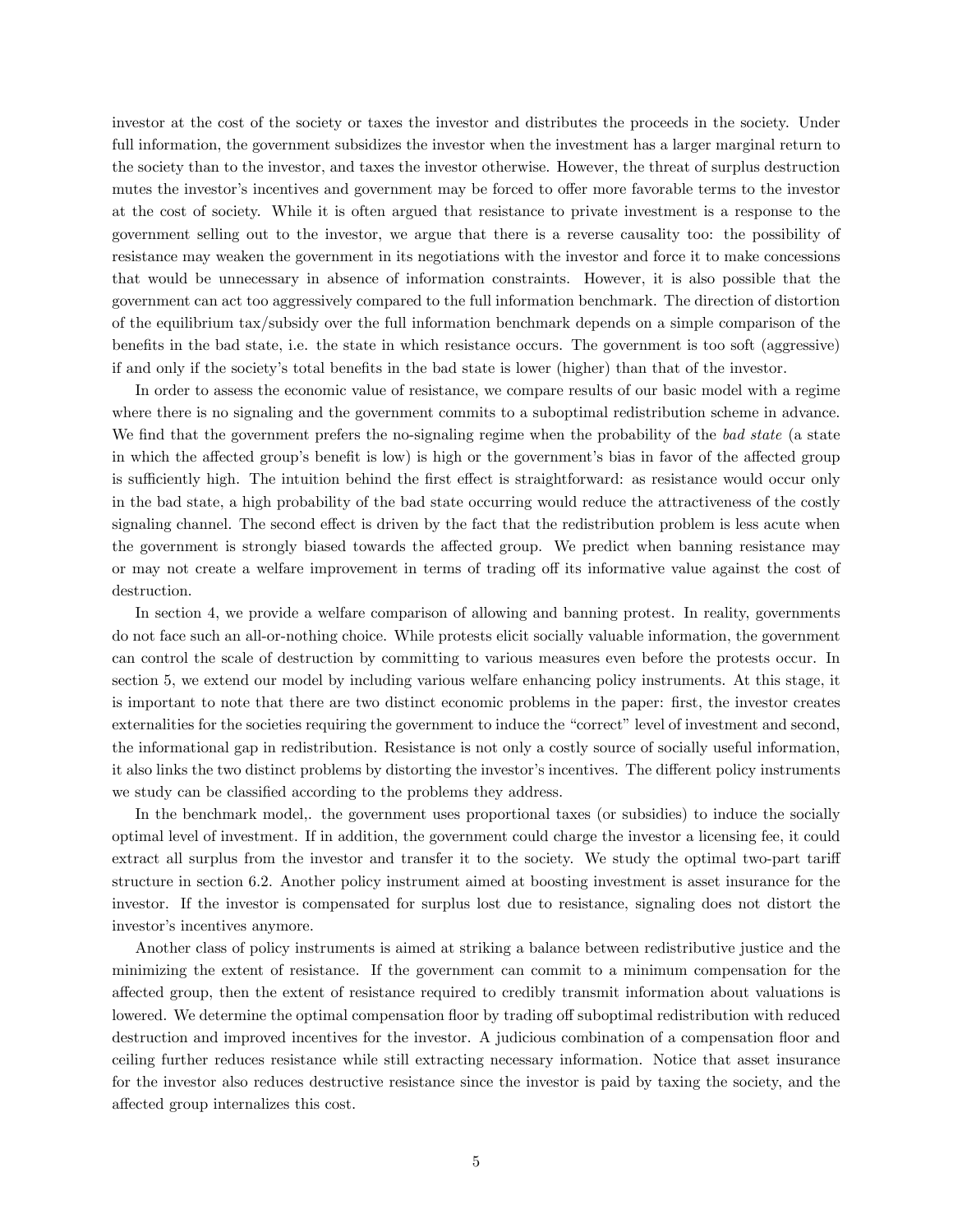While most part of the paper concentrates on the redistribution problem by assuming that the investment project is always beneficial to the society, in an extension we study the case where the project is bad for the society in one state and good in the other state. Our model predicts that while there will be no resistance in the good state, there will be maximum resistance in the bad state. In our framework, this can be interpreted as the project being foiled because of public protests. This prediction squares with several observed cases where a project was forced out or called off because of public resistance. Failed privatization attempts of public utilities in Latin America readily come to mind as pertinent examples.

Our paper shares common features with several strands of work. The literature on wage bargaining between the Örm management and the union demonstrates that strikes (leading to loss of surplus) can arise as a mechanism by which the firm can credibly transmit private information about its profitability to the union. This literature includes Fudenberg et al. (1985), Grossman and Perry (1986), Admati and Perry (1987), Cramton (1992), Hart (1989), Cramton and Tracy (1992) and a host of other papers that followed. While the literature has concentrated on different mechanisms (signaling, screening, war of attrition or a mix of these) that can explain the duration of strikes, the broad theme is the following: unions initiate strikes, and the management endures strikes in order to credibly signal a low valuation of the surplus. Harstad (2007) demonstrates a game where two parties bargain over the share of payment for a public good, where each party uses delay (which is costly to both parties) to signal its valuation of the good to the other party. While our paper also relies on destruction of economic surplus as a channel of signaling valuation, the mechanism considered is different in two important ways. First, in our case, the social groups bargain over redistribution in presence of an arbitrator (the government). Second, unlike in the strikes literature, it is the party with private information that initiates the destruction in order to signal information to the arbitrator.<sup>6</sup> Moreover, while the bargaining literature by and large starts with an exogenously given surplus, the amount of surplus to be bargained over is itself endogenous in our model, due to the presence of an important third party: the investor.

The model in our paper can be interpreted as one with two groups lobbying the government for redistributive transfer in presence of asymmetric information. In this respect, we share similarities with the literature on informational lobbying where interest groups use costly signals of their private information to establish credibility (see Austen-Smith and Wright 1992; Austen-Smith 1993, 1994, 1995; Lohmann 1995a, 1995b, 1998 and Laffont 1999). While most of these papers deal with informational efficiency, our focus is on comparing the informational benefits with the cost in terms of lost economic surplus. Esteban and Ray (2006) studies an informationally constrained government depending on lobbies for information necessary for optimally allocating resources. The paper shows that inefficient allocation may happen due to signal jamming by richer lobbies, and therefore higher inequality may lead to more inefficient allocation of resources. The authors conclude that inefficient resource allocation in developing countries may arise simply due to higher inequality rather than due to bureaucratic corruption. Our paper has a similar message: governments may be forced to offer softer deals to investors as a result of endemic informational problems, and not necessarily due to inherent corruption.

The paper is organized as follows. In Section 2, we introduce the basic analytical model. Section 3 presents the benchmark full information case and then analyzes the asymmetric information case with the possibility of signaling with resistance. Section 4 analyzes the asymmetric information problem in absence of signaling. In Section 5, we discuss various policy instruments that have potential to improve upon the welfare obtained in the asymmetric information case. Section 6 considers two extensions of our basic model.

 $6$ Susanne Lohmann (1993, 1994 and 1995a), studies costly political actions taken by informed activists as a form of credible communication to the leader. Unlike our paper, the focus of these papers is whether such actions taken by many activists can lead to aggregation of dispersed information in the society. Moreover, while resistance in our paper imposes costs on all parties involved, Lohmann studies a model where the costs are entirely private to the individual taking the signaling action.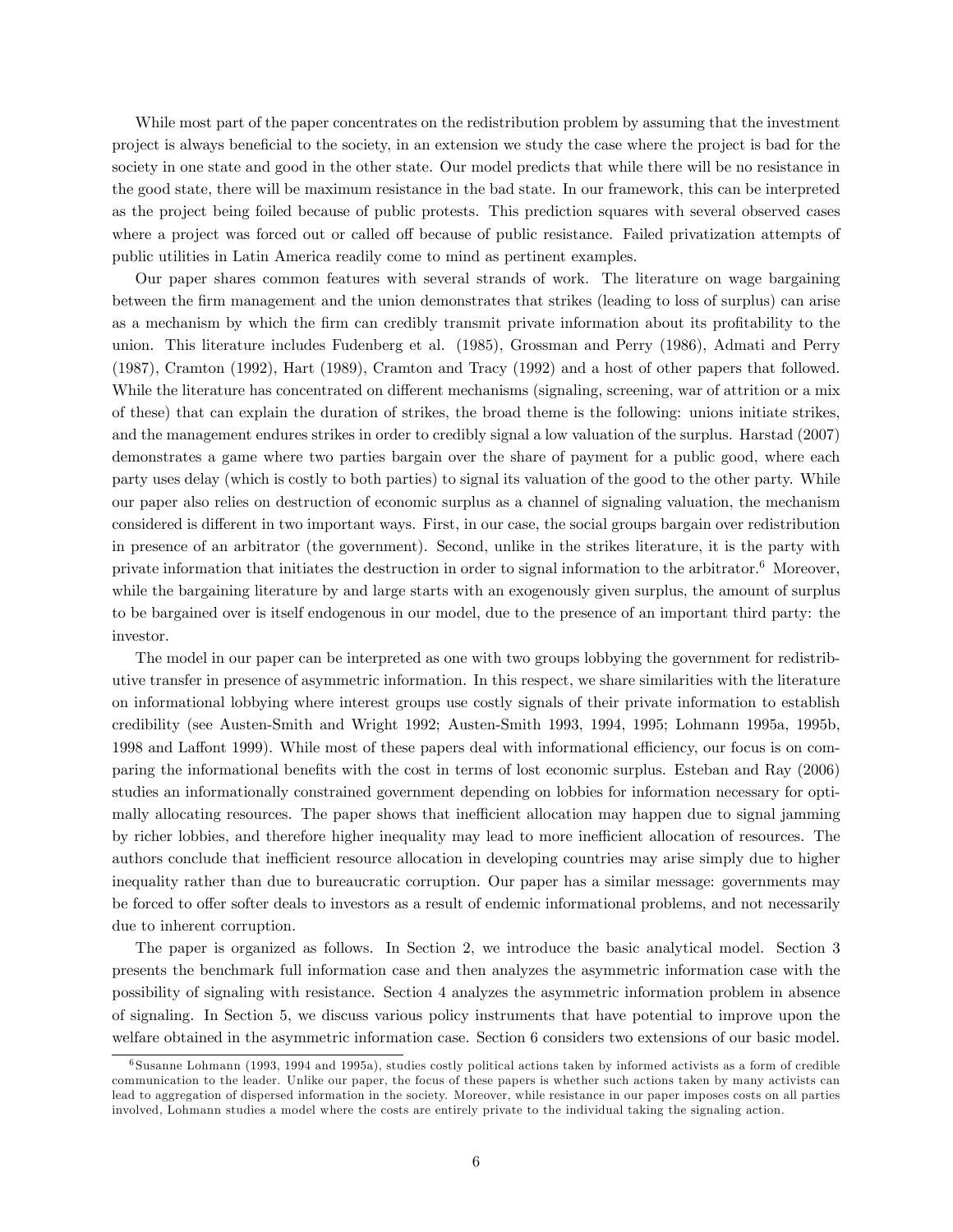Section 7 concludes with discussions on the implications of our results.

# 2 Analytical framework

#### 2.1 Environment

#### 2.1.1 Role of investment

Consider a development project that benefits the local economy and suppose that the government does not have the necessary resources (technical expertise, financial strength, human resources) for efficient implementation. The government,  $G$ , identifies an external investor,  $I$ , with such resources to implement the project.<sup>7</sup> G offers an investment tax  $\tau \in R$  to the investor on the size of investment.<sup>8</sup> A negative value of  $\tau$ implies a subsidy to the investor. I decides the size of the project  $x \geq 0$ , after observing  $\tau$ . Investment is costly and the investment cost is given by  $\frac{x^2}{2k}$  $\frac{x^2}{2k}$ , where  $k > 0$  measures productivity of investment.<sup>9</sup> From an investment of scale x, an investor gets a revenue of  $qx$  with  $q > 0$ . The parameter q can be interpreted as the price at which the investor is able to sell output generated by the project. A more rewarding way to think of q is the following: suppose the investment has already been made, i.e. sunk. Now,  $qx$  is the valuation of the project from the point of view of the investor, and thus  $q$  is the valuation per unit of scale. The project creates economic externalities for the local community, which for our purposes is the society. The society comprises of two groups  $A$  and  $B$ , who derive utility from the project. Groups may have different valuations of the project. Group J's total valuation of the project is given by  $v^J x, J \in \{A, B\}$ , and valuation per unit scale is  $v^J$ .

#### 2.1.2 Informational constraints

We assume uncertainty about the economic externality that the project generates. The uncertainty affects the government's redistributive concern. This can be modeled by introducing uncertainty over the values of  $v^A$ , or  $v^B$ , or both. To keep the model simple, we only consider one-sided uncertainty. While  $v^A$  is assumed to be fixed,  $v^B$  can be either *high* or low. Thus, in our model, group B should be thought of as the "affected group". In the low state which occurs with probability p, group B is affected adversely and  $v_B$  takes the value y. In the high state which occurs with probability  $1 - p$ ,  $v_B$  equals  $\overline{v}$ . We assume that  $p \in (0, 1)$  and  $v \leq v$ . The distribution of  $v^B$  is commonly known, but  $v^B$  itself is realized after investment is made by the investor. The realized value of  $v^B$ , which we sometimes generically denote by v, is private information to group  $B$ .

#### 2.1.3 Redistribution and signaling

In our framework,  $G$  decides on two different kinds of redistributive transfer. Through the investment tax, as described above, a redistribution of surplus takes place between the investor and the society. If there is a positive investment tax (when  $\tau > 0$ ), G distributes the tax revenue among the citizens. Conversely, when offering a subsidy to I (when  $\tau < 0$ ), G collects the subsidy from the society.

At the final stage, G decides on a redistributive transfer between the two groups  $A$  and  $B$ . The timing of the redistributive transfer between groups is particularly important in our framework. If the transfer

 $^{7}$ In our basic framework, we assume that the government is the sole buyer of the investment. A geographically specific investment opportunity (e.g. mining) may be a relevant example here.

 $8$ We consider proportional investment tax to make the analysis simple and tractable. We check the robustness of our results with a richer tax policy in the form of two part tariffs in Section 6.2.

 $9$ Our results hold for any strictly increasing and convex cost function. The assumption of quadratic cost function is taken for simplicity and tractability of our results.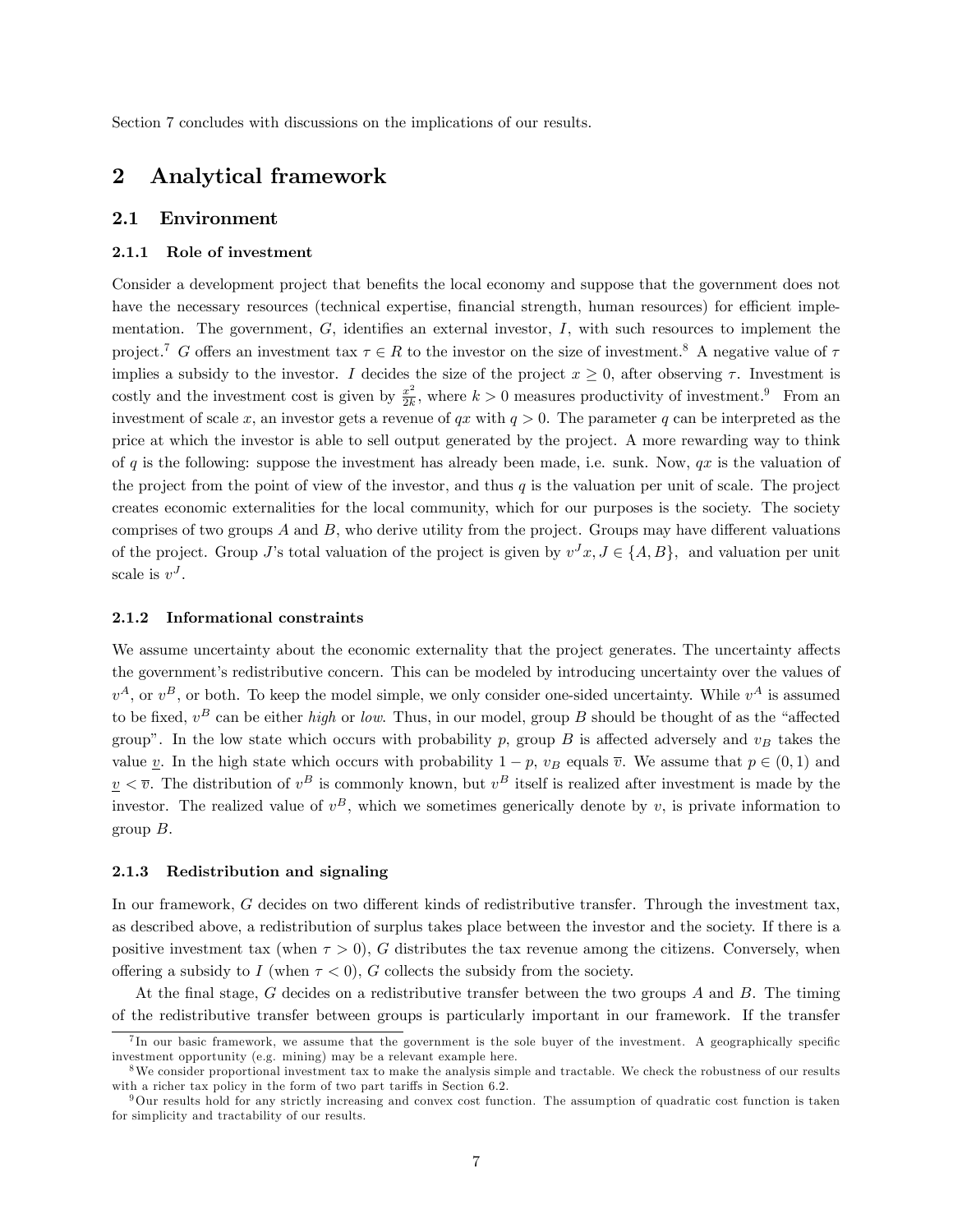takes place after  $v^B$  is realized, group B has an incentive to signal its private information to affect the level of redistributive transfer. In particular, irrespective of the true valuation, B would like to pose as a low-valuation type to attract a higher transfer from the government. However, a high valuation type, by definition, values the surplus more than the low-valuation type. This creates an opportunity for the low valuation type to credibly signal its valuation by taking (publicly observable) action to destroy some surplus. Such destructive actions come in the form of protests, strikes or delaying the production process by other means. The government uses information inferred from such public action to implement an appropriate redistribution scheme. Such signaling, however, comes at a cost of surplus reduction which hurts all parties concerned. We assume that by taking an action of level  $a, B$  effectively reduces the size of investment by ax. In this sense, the action is interpreted as the "share of output destroyed", and we assume that  $a \in [0, 1]$ . Notice that the action reduces the value of investment for the investor and for each of the two groups. Following an action of level a, group J's payoff from the project becomes  $v^J x(1-a)$ .

Let  $w^J$ ,  $J = A$ , B denote group J's surplus before the between-groups transfer takes place. We can write  $w^{A}(a) = v^{A}x(1-a) + s^{A}\tau x$  and  $w^{B}(v,a) = vx(1-a) + s^{B}\tau x$ , where  $s^{J}$  is the share of group J of the tax revenue or subsidy payment and  $v \in \{\underline{v}, \overline{v}\}\$ is the value taken by  $v^B$ . We write  $s^B = s$  and  $s^A = 1 - s$ . Note that both s and t are instruments of redistribution between groups. For each level of tax share  $s \in (0,1)$ chosen before the signaling stage, the government can choose some intergroup transfer  $t$  at the redistribution stage that achieves the same outcome for each group. Therefore, the results in the benchmark model (sections 3 and 4) do not depend on the value of s. We therefore assume that  $s \in (0,1)$  is fixed at some level and that  $t \in \mathbb{R}$ , the redistributive transfer from group A to group B, is the only instrument that G chooses. The post-transfer surplus of groups  $A$  and  $B$  are given by

$$
w^{A} - t = v^{A}x(1 - a) + s\tau x - t, \text{ and}
$$
 (1)

$$
w^{B} + t = v^{B}x(1 - a) + (1 - s)\tau x + t.
$$
 (2)

The following condition is assumed throughout our analysis.

## Assumption 1  $v^A + \underline{v} > 0$ .

Assumption 1 guarantees that the total surplus generated by the project is large enough to ensure positive surplus for the groups in every state. By making this assumption, we move away from the 'adverse selection problem of choosing bad projects, and focus only on the informational problem related to the redistribution of surplus. In Section 6.1, we discuss the case when this assumption is relaxed, and we address the selection problem.

### 2.2 Payoffs

A group's payoff is given by its post-transfer surplus  $(1)$ ,  $(2)$ . In our framework, group A is not considered as a strategic player, and does not take any action to influence its payoff. Group  $B$  chooses the level of action to signal its valuation of the project. The investor's payoff is given by  $qx(1-a) - \frac{x^2}{2k} - \tau x$ .<sup>10</sup>

In our framework, we do not model the government as a rent-seeker. Instead, it plays the role of a planner with two concerns - a) inducing private investment that is necessary for development, and b) redistribution of surplus among different groups within society. Its motivation for redistribution implicitly stems from a

 $10$ In the basic framework, we assume that the investment tax/subsidy is contingent on the total size of the project. The government does not provide any insurance to the investor against the losses due to costly action. We later show in an extension that if the government can compensate the investor for its losses by raising money from the society, the results do not change qualitatively, but there is some welfare improvement in equilibrium.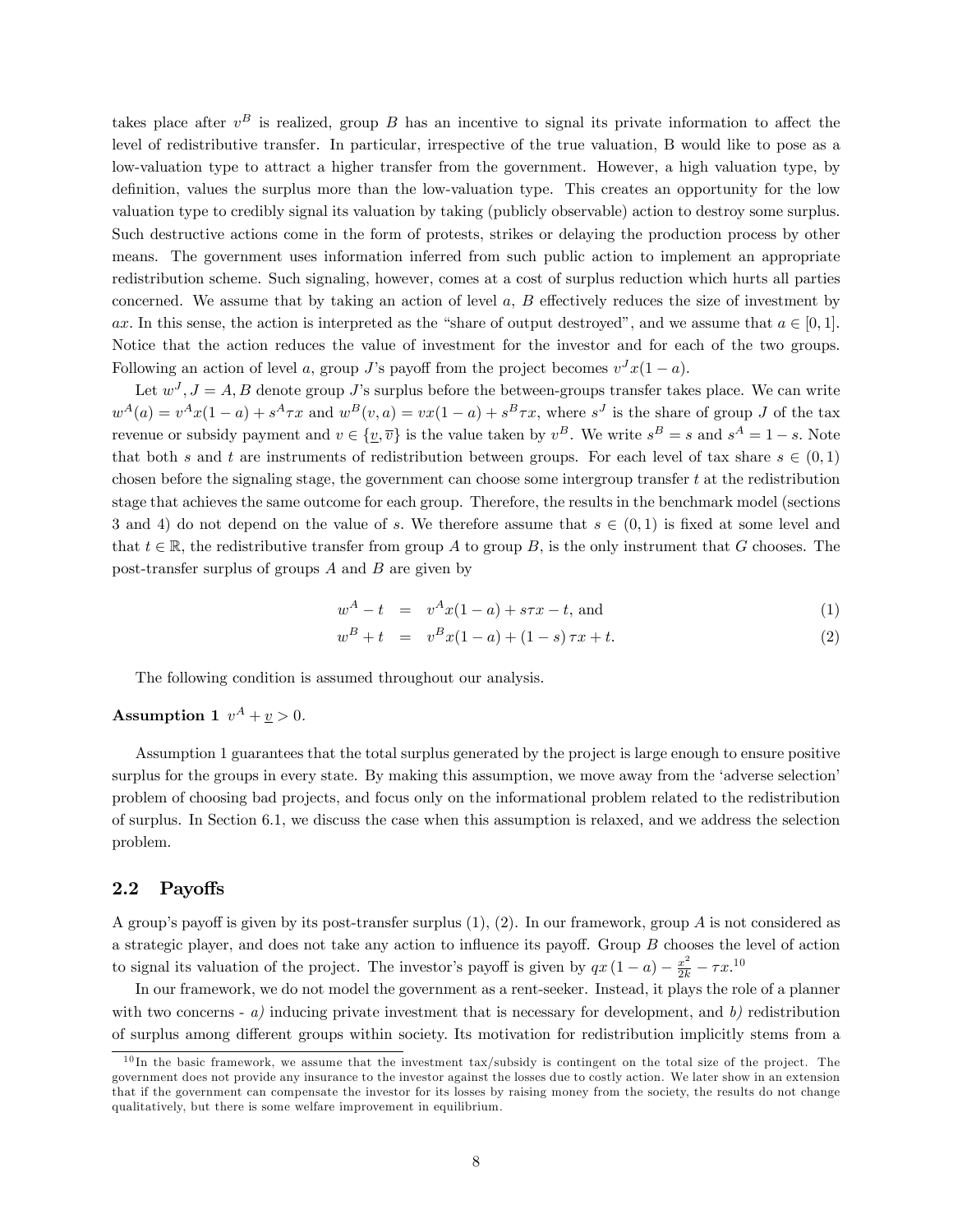concern over unequal distribution of surplus. To capture the redistribution motivation, we therefore introduce a measure of inequality. The cost of inequality to  $G$  is given by

$$
L(t) = \left[\lambda \left(w^A - t\right) - (1 - \lambda) \left(w^B + t\right)\right]^2.
$$
\n(3)

In the above expression,  $\lambda$  measures G's bias towards group B when measuring the difference in posttransfer surplus.<sup>11</sup> For  $\lambda = 1/2$ , this measure of inequality is simply the square difference between two groups' post-transfer wealth. As  $\lambda$  increases (decreases) from 1/2, high post-transfer wealth of A (relative to B) is considered to be costly to G, thus creating a bias toward group B's wealth in determining the level of inequality. The exact opposite effect works as  $\lambda$  decreases from 1/2.

For a given level of inequality,  $G$  prefers high total surplus of the society. Therefore, its payoff function can be given as

$$
W = [w^{A} + w^{B}] - [\lambda (w^{A} - t) - (1 - \lambda) (w^{B} + t)]^{2} \equiv S - L(t)
$$
\n(4)

The first component in (4),  $w^A + w^B$ , is the total surplus S of the society, and the second component reflects the loss from inequality  $L(t)$ . Both S and L depend on the action a and the affected group's valuation v, but the redistributive transfer  $t$  affects only the inequality loss. While the transfer  $t$  is used by the government to minimize the weighted inequality, the tax  $\tau$  is used by the government to maximize the surplus. In what follows, we shall sometimes explicitly denote the dependence of the variables on  $a, v, t$  and write  $w^A(a)$ ,  $w^{B}(v, a), S(v, a), L(v, a, t)$  and  $W(v, a, t)$ .

There is an alternative expression for the objective function that is equivalent in terms of the optimal choice of the government and of the other parties. If the government has Cobb-Douglas preferences over the group utilities, i.e. if the objective function is  $(w^A - t)^{1-\lambda}(w^B + t)^{\lambda}$ , then we are really solving the same optimization problem for the government. Thus, the government in our model is a weighted social welfare maximizer. While the Cobb-Douglas objective function is perhaps easier to interpret, it has the problem that the expression is undefined for negative values of the utilities. Since  $w^A$  and  $w^B$  are themselves endogenous, there is no easy way of avoiding this problem. We therefore work with the inequality weighted objective function.

### 2.3 Sequence of events

The sequence of events in the basic model is described below:

- 1. Policy stage: G decides the investment tax/subsidy  $\tau$ .
- 2. Investment stage: I decides the size of investment x.
- 3. Signaling stage:  $v^B$  is realized but only B can observe  $v^B$ . B takes an action  $a \in [0,1]$  to signal its valuation  $v^B$  to G.
- 4. Redistribution stage: G decides a transfer  $t \in \mathbb{R}$  from A to B.

To identify the impact of signaling, we discuss an alternative sequence of events in Section 4. In particular, we assume G determines the transfer before  $v^B$  is realized, and commits not to renegotiate the amount. Therefore, B finds no incentive to signal through costly action after  $v^B$  is realized. The scenario effectively has three stages of actions - policy stage, investment stage and redistribution stage. Finally, after the redistribution stage, nature determines  $v^B$  and payoffs are realized.

<sup>&</sup>lt;sup>11</sup> The bias toward one of the groups may result from several factors such as lobbying power, number of swing voters etc. We are particularly interested in analyzing the distortionary effect of this bias on private investment.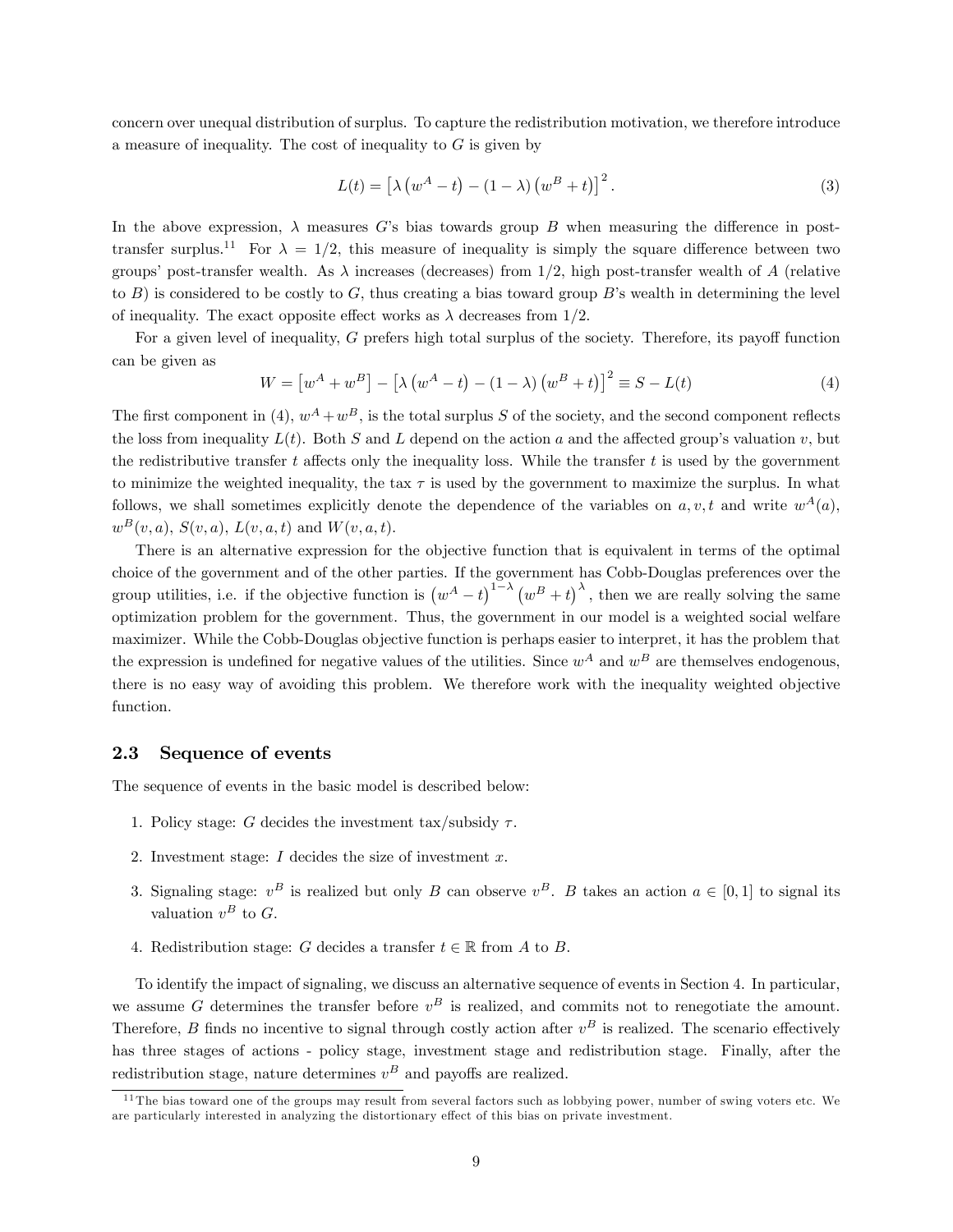# 3 Equilibrium analysis

We proceed to solve the model by considering three different informational regimes. First, in section 3.2, we consider the full information benchmark case where the valuation of group B is known to the government. In this case, the government can optimally allocate the surplus created by the investment at no cost, and moreover, there is no distortionary effect on investment. Next, in section 3.3, we proceed to the *costly* signaling regime, in which the group with private information can signal its valuation through action that is costly to the society. Note that in a separating equilibrium signaling fully reveals information. Therefore, G can still redistribute the surplus optimally, but the level of investment gets affected due to costly destructive action. A comparison between full-information and costly-signaling regimes measures the distortionary effect of the signaling channel on investment. We will begin with describing players' strategies and the equilibrium concept for our analysis.<sup>12</sup>

### 3.1 Strategies, belief and equilibrium concept

The strategy of the investor I is the size of investment  $x(\tau) \in \mathbb{R}$ , given an investment tax  $\tau$ . The marginal valuation of the project to Group B, i.e.  $v^B \in \{\underline{v}, \overline{v}\}\$ is private information only to B. B's strategy is  $a(\tau, x, v^B) \in [0, 1]$ , the level of action taken after observing  $\tau$ , x and  $v^B$ . G chooses two different taxes. First, it decides on an investment tax that will be imposed on the investor. Finally, after observing the action taken by  $B$ , G decides on a redistributive transfer t from A to B. Therefore, G's strategy is given by a tuple  $(\tau, t)$  such that  $\tau \in \mathbb{R}$  is the investment tax and  $t(\tau, x, a)$  is the redistributive transfer. Let  $\mu(\tau, x, a) \in [0, 1]$ denote G's belief that group B has low valuation for the project, i.e.  $v^B = v$ , after observing a feasible choice tuple  $(\tau, x, a)$ . We will look for the set of *Perfect Bayesian Equilibria* (PBE) that involves a strategy profile and a belief system such that the strategy profile is sequentially rational and beliefs are derived by Bayes' rule when possible. The set of signaling equilibria is large because of broad flexibility permitted by PBE in specifying out-of-equilibrium beliefs. To get more tractability of our results, we restrict our attention only to the separating equilibria satisfying the Intuitive Criterion (Cho and Kreps 1987).

### 3.2 Full information

As the benchmark, we consider a situation in which the government can gain information about groups' valuation at no cost. It is important to note that the realized value of  $v^B$  will still be unknown at the policy stage and the investment stage, but will only be known at the redistribution stage. The total surplus available to the government for redistribution within groups is then  $S(v^B, 0) = (v^A + v^B + \tau)x$ , given the investment tax  $\tau$  and the size of investment x. At the redistribution stage, G chooses  $t \in R$  to maximize  $W(v^B, 0, t)$ , which is equivalent of minimizing  $\left[\lambda (w^A(0) - t) - (1 - \lambda) (w^B(v^B, 0) + t)\right]^2$ . The optimal group transfer is given by

$$
t^{o} = \lambda w^{A}(0) - (1 - \lambda) w^{B}(v^{B}, 0).
$$

Essentially, the weighted loss from inequality is set to zero at this transfer (i.e.,  $L(t^o) = 0$ ) and the post transfer payoff to G is simply  $S(v^B, 0)$ . It is easy to check that the payoffs of groups A and B are given by  $(1 - \lambda) S(v^B, 0)$  and  $\lambda S(v^B, 0)$  respectively.

Next, we turn to the investment stage and the policy stage. The government decides the tax on the investor by balancing the following tradeoff: an increase in the tax will depress investment and therefore reduce surplus, but on the other hand, it will lead to a larger transfer from the investor to the government

 $1<sup>12</sup>$  We find that in this model, no pooling equilibrium survives the intuitive criterion.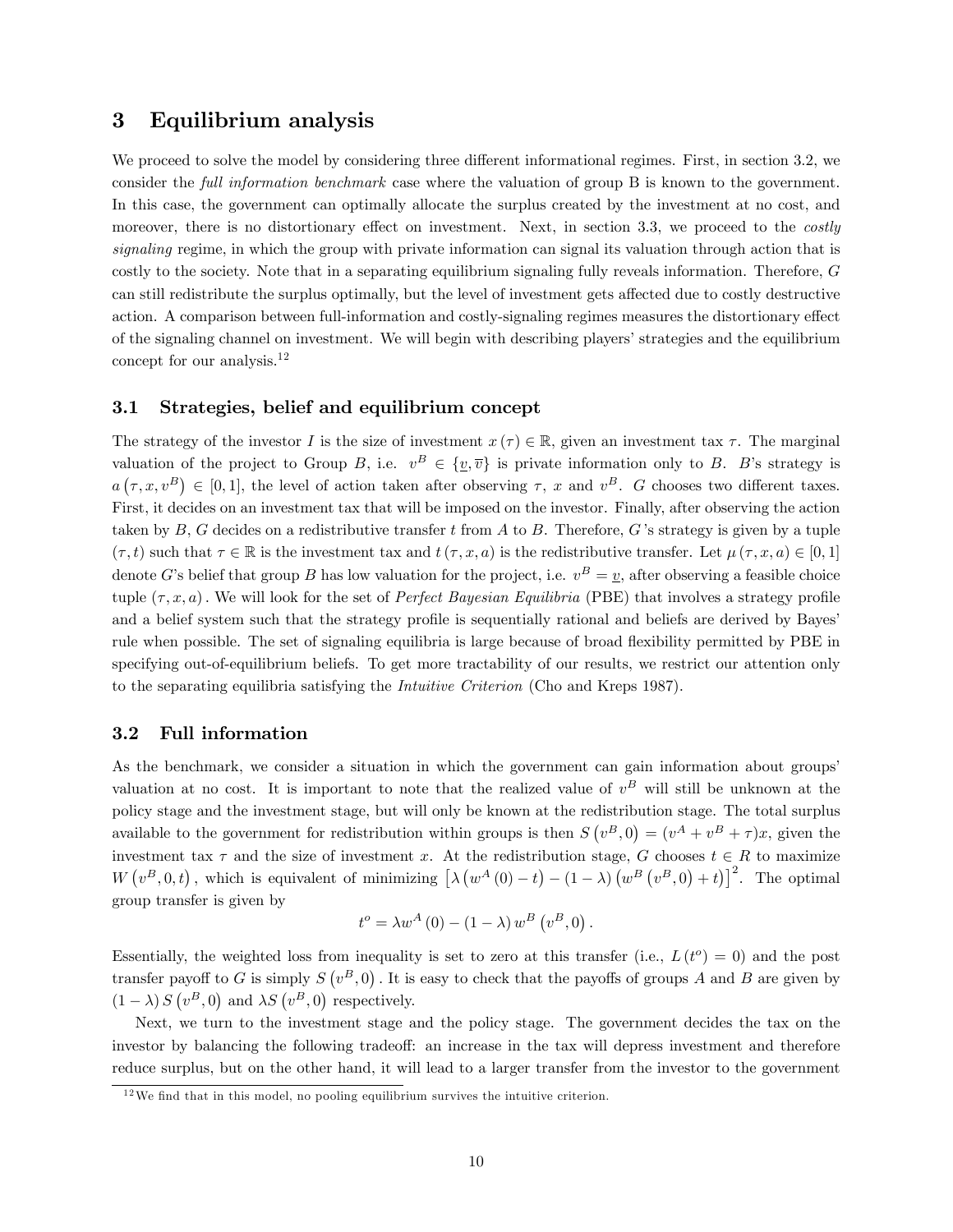given a scale of investment. The tax is therefore determined by balancing the marginal valuation of investment x by the government with that of the investor.

To solve for optimal tax and investment, we use a result which will prove very useful throughout the rest of our analysis. Suppose that at the policy stage, (i.e. before the valuations are made public), the governmentís payoff and the investor's net profit as a function of the investment x is  $Vx+\tau x$  and  $Qx-\frac{x^2}{2k}-\tau x$  respectively. We can think of  $V$  as the government's marginal valuation of investment at the policy stage. Similarly, we think of  $Q$  as the investor's effective marginal return from investment once the cost of the project is sunk. Alternatively, Q can be thought of the imputed price that the investor obtains per unit of produced output. While in the different informational regimes,  $V$  and  $Q$  will have different values, these can be treated as constants at the policy/investment stage of a given regime as long as they are independent of the investment level x.

**Lemma 1** Suppose the investor's pre-tax profit from investment x is  $Qx - \frac{x^2}{2k}$  $\frac{x^2}{2k}$  and the government"s pretax payoff is Vx. Then, for any given tax rate  $\tau$ , the optimal level of investment chosen by the investor is  $k(Q-\tau)$ . In the policy stage, government's optimal choice of tax rate is  $\frac{1}{2}(Q-V)$  and the maximized payof is  $\frac{k}{4}(Q+V)^2$ . Further the investment is taxed if and only if  $V < Q$ .

**Proof.** Given a tax rate  $\tau$ , the optimal size of investment is given by  $x(\tau) = \arg \max_{x} (Qx - \frac{x^2}{2k} - \tau x) =$  $k(Q - \tau)$ . At the policy stage, the government's payoff for any tax rate  $\tau$  is  $Vx(\tau) + \tau x(\tau)$ . Therefore, the government's optimal tax rate is  $\tau^* = \arg \max_{\tau} (V + \tau) x(\tau) = \frac{1}{2}(Q - V)$ . Simple calculations show that the x payoff of the government is  $k(V + \tau^*)(Q - \tau^*) = \frac{k}{4}(Q + V)^2$ . The investment is taxed if and only if  $\tau^* > 0$ , or equivalently, if and only if  $V < Q$ .

Based on this result, two comments are in order. First, notice that the government taxes the investor if the society's marginal valuation of output V is lower than the investor's marginal return  $Q$ , and subsidizes the investor otherwise. The tax rate is decided as if it results from an underlying bargaining scenario. If after completion of the project, G has a relatively higher stake (i.e., when  $V > Q$ ), it takes a soft position in dealing with the investor and offers subsidy. On the other hand, if  $I$  has a relatively high stake after completion (i.e., when  $V < Q$ ), the converse effect holds. This line of interpretation turns out to be useful throughout our analysis. Comparing relative stakes of two parties after completion of the project in different scenarios, it is easy to interpret how and why G becomes more or less aggressive in dealing with the investor.

Second, while we have assumed that the government is not directly interested in the investor's profits, the government's payoff increases both in the investor's marginal return of output  $Q$  and productivity (inverse of k). If the investor has a larger incentive to invest, then the project size will be larger, leading to a larger total surplus for the society. Therefore, a government always benefits if the investor finds it beneficial to invest more.

Lemma 1 helps us determine the optimal tax and the resulting size of investment in the full information case. When the state is known, the government's payoff from investment x is  $(v^A + v^B + \tau)x$ . However, the state is not yet revealed at the policy stage. Thus, for purpose of deciding the tax on the investor, the government's payoff is  $(v^A + Ev^B + \tau)x$  where  $Ev^B \equiv (1-p)\overline{v} + p\underline{v}$ . In terms of Lemma 1, when information is costlessly available, we have  $V = v^A + Ev^B + \tau$ . On the other hand, since there is no destruction,  $Q = q$ . As a straightforward application of the result, the following Proposition outlines the equilibrium actions and payoffs in absence of the informational problem.

**Proposition 1** Consider a situation in which groups' marginal valuations are public information. The equilibrium intergroup transfer is set to make the weighted inequality loss to be zero. The equilibrium investment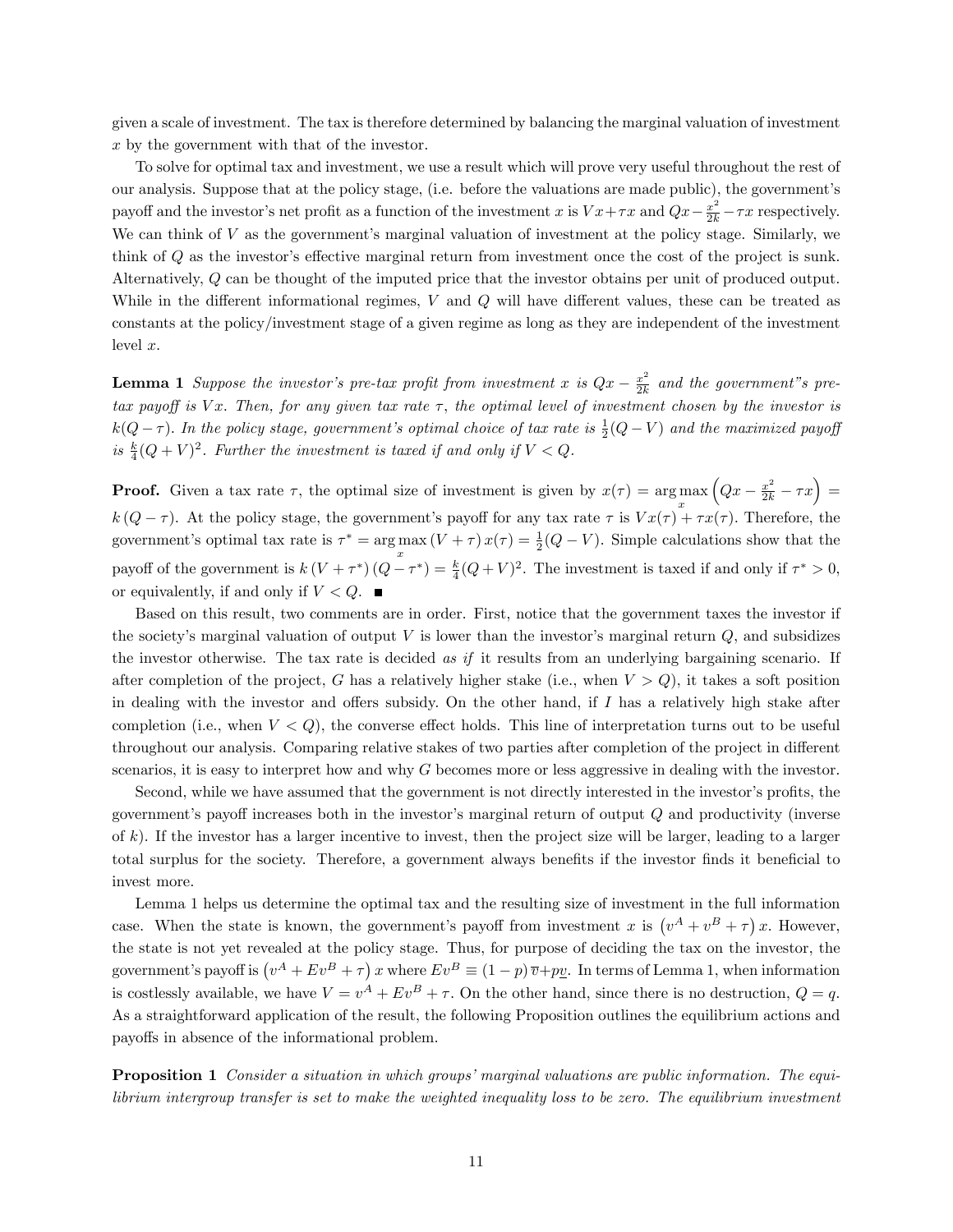is  $x^{\circ} = k (q - \tau^{\circ})$  and the equilibrium tax rate is  $\tau^{\circ} = \frac{q - v^A - E v^B}{2}$ . The investment is taxed if and only if  $v^A + Ev^B < q$ . In equilibrium, G receives a payoff of  $W^0 = \frac{k}{4}(q + v^A + Ev^B)^2$ .

The proposition suggests that if there is access to information about group valuations, the government can always set the intergroup transfer optimally so that the loss from inequality  $L(t)$  is zero. In addition, G will tax  $(\tau > 0)$  the investor if the society's expected total valuation  $v^A + E v^B$  of investment is less than the investor's marginal return q and subsidize  $(\tau < 0)$  the investor otherwise. The apparent simplicity of the second result depends on the assumptions of quadratic costs and fixed marginal valuations. These results will serve as the benchmark for the rest of the paper.

# 3.3 Private information and signaling

In this section, we analyze the problem when  $B$ 's valuation of the project is private information and  $B$  can signal by taking a costly public action. We solve the game by backward induction. The following lemma characterizes the unique separating equilibrium satisfying the intuitive criterion of this game under private information.<sup>13</sup>

**Lemma 2** Suppose  $x > 0$  and Assumption 1 holds. Then there exists a unique separating equilibrium in the signaling subgame that satisfies the  $Cho-Kreps$  intuitive criterion. In this equilibrium, group  $B$  takes a costly action only when it realizes a low valuation from the project. The equilibrium level of action is given by  $a^e = \frac{(1-\lambda)(\overline{v}-\underline{v})}{((v^A+\overline{v})-(1-\lambda)(v^A+\underline{v}))}$ . Further, at the unique separating equilibrium, the equilibrium intergroup transfers in both states are set to make the weighted inequality loss to be zero.

#### **Proof.** In appendix A.  $\blacksquare$

Based on this result, two comments are in order. First, in any separating equilibrium, the amount of resistance will perfectly reveal the private information. Therefore, similar to the full information case, G can choose an optimal intergroup transfer that set the inequality loss,  $L(t)$ , to be zero. Second, we find that in any separating equilibrium, group  $B$  takes a costly action if and only if it has low valuation. Thus, destructive action is a credible signal for low valuation. The proof to Lemma 2 shows that there is an interval of actions such that any level in that interval can be supported in a separating equilibrium. Among all these separating equilibria, we restrict our attention to the equilibria that satisfy the intuitive criterion. It turns out that the only equilibrium which survives the restriction, as described in Lemma 2, is also the Pareto efficient one. From now on, we will treat this equilibrium as our predicted outcome of the signaling subgame. In this equilibrium, the high valuation type is indifferent between taking the action and not doing so.

We can now solve for the optimal size of investment and the equilibrium investment tax rate. For a given investment tax  $\tau$ , the optimal investment maximizes investor's payoff, which is  $(q(1 - pa^e) - \tau)x - \frac{x^2}{2k}$  $\frac{x^2}{2k}$ . Therefore, once the investment is sunk, the pre-tax marginal return for the investor is  $Q = q(1 - pa^e)$ , since a proportion  $a^e$  of the produced output is lost due to resistance with probability p. And, at the policy stage,  $G$  decides the optimal investment tax that maximizes its expected payoff, which is given by  $(v^A + Ev^B - pa^e(v^A + v)) x^e(\tau) + \tau x^e(\tau)$ . A direct application of Lemma 1 allows us to solve for the equilibrium investment size and the tax rate, which are described in the following proposition.

**Proposition 2** Assume that group B's valuations of the project is private information and it can signal through costly public action. At the unique separating equilibrium satisfying intuitive criterion, the equilibrium investment is  $x^e = k(q(1 - pa^e) - \tau^e)$  and the equilibrium tax rate is  $\tau^e = \frac{pa^e(v^A + v - q) - (v^A + Ev^B - q)}{2}$ . The

 $13$ While pooling equilibria exist in the signaling subgame, none of the pooling equilibria satisfies the intuitive criterion. An analysis of the pooling equilibria is available with the authors.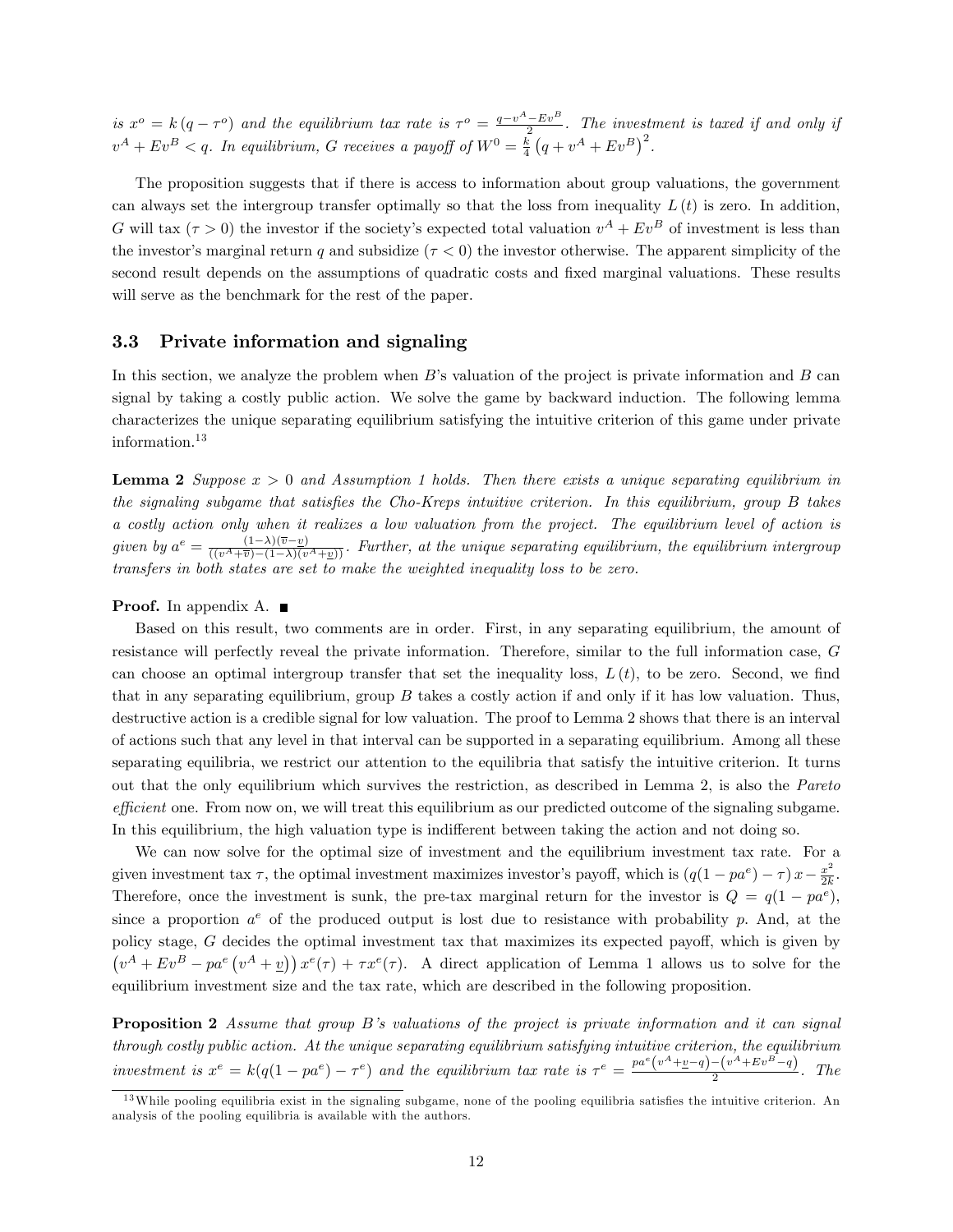investment is taxed if and only if  $(v^A + Ev^B - q) < pa^e(v^A + \underline{v} - q)$ . In equilibrium, G receives an expected payoff of  $W^e = \frac{k}{4} \left[ \left( v^A + E v^B + q \right) - p a^e \left( v^A + \underline{v} + q \right) \right]^2$ .

From the above proposition, we see that G will tax investment  $(\tau^e > 0)$  if and only if

$$
\left(v^A + Ev^B - q\right) < pa^e\left(v^A + \underline{v} - q\right). \tag{5}
$$

As before, we can interpret this condition by comparing society's expected marginal valuation with the investor's marginal return of produced output. If G has a relatively high stake after completion (i.e., when  $v^A + Ev^B - pa^e(v^A + v) > q(1 - pa^e)$ , it takes a soft position in dealing with the investor and offers subsidy. In the converse scenario,  $G$  will tax investment. It is easy to see that  $G$  offers a subsidy whenever  $v^A + v > q$ . In such a case, the government's stake in both states  $(v^B = v \text{ or } \overline{v})$  is comparatively high, and therefore it offers subsidy to provide an incentive to the investor to increase size of investment. On the other hand, when  $v^A + v < q$ , G offers subsidy if the probability of bad state p is high or if the extent of destruction  $a^e$  is high. It is worth mentioning here that the parameter set in which the government offers subsidy expands compared to the full information scenario. To examine how the possibility of resistance affects the government's investor-friendliness, the next section formally compares the equilibrium tax  $\tau^e$  with the full information benchmark  $\tau^0$ .

#### 3.3.1 Resistance and Investor-friendliness

We say that the government is too investor-friendly, or too soft, if the tax rate in a given regime is lower than the benchmark full-information tax rate for the same parameter values, and say that the government is too aggressive if the tax rate in a given regime is higher than the benchmark. The following proposition examines when resistance makes the government too aggressive or too soft in its negotiations with the investor in the above sense.

**Proposition 3** Compare the case when valuations are public information with the case when group B's valuation of the project is private information and it can signal through costly public action. The government will be less aggressive (i.e.,  $\tau^e < \tau^o$ ) in choosing the tax rate in the second case if and only if  $v^A + \underline{v} < q$ . Moreover, the difference between the tax offers in the two regimes  $|\tau^e - \tau^o|$  is increasing in p, the probability of the bad state and in  $a^e$ , the share of output destroyed.

**Proof.** We can rewrite  $\tau^e$  as a function  $\tau^o$  as follows:  $\tau^e = \tau^o + \frac{1}{2}pa^e(v^A + \underline{v} - q)$ . Therefore,  $\tau^e < \tau^o$  if and only if  $v^A + v < q$ . The second part follows trivially.

The possibility of destructive signaling introduces a distortion over the full information benchmark, given by the difference between  $\tau^e$  and  $\tau^o$ . Increasing the tax rate has two effects: raising revenue per unit of investment on the one hand and depressing total investment on the other. If  $v^A + \underline{v} > q$ , the society's marginal loss from resistance is relatively high, and society values output increase that much less. As a consequence, the cost of output loss due to increased tax rate is lower in the margin, and the government raises tax above  $\tau^o$ . On the other hand, if the society values output relatively less in the bad state, i.e.  $v^A + v < q$ , then the government is softer, i.e. more investor friendly, than it would be under full information. The second part of the proposition says that higher the resistance, the stronger is the distortion.

The import of proposition 3 is that if the society's valuation in the bad state is not very high, resistance forces the government to be too investor friendly. While the common rhetoric suggests that such resistance arises in response to the government being too investor-friendly, the point of the paper is to show that a reverse causality exists. The next section shows that higher resistance may happen due to increased marginalization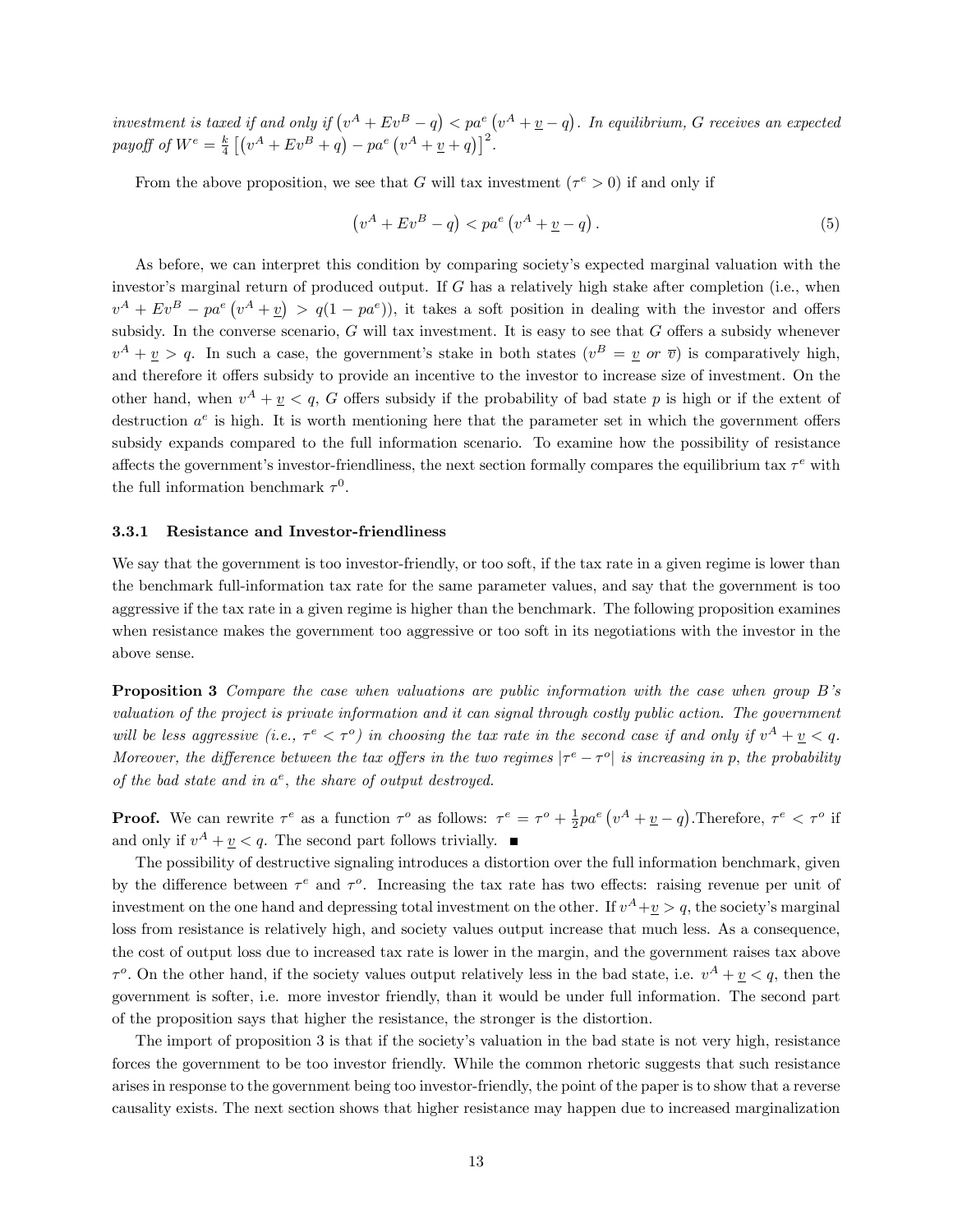(decrease in  $\lambda$ ) of the affected group. Thus, the political structure of the society as encapsulated by  $\lambda$ may have a significant impact on the deal offered to a foreign investor and consequently, on the scale of investment.

Next, we formally study how the extent of resistance depends on the parameters of the model.

#### 3.3.2 Destruction of output

Certain conclusions are obvious from the very set-up. We do not observe resistance to all investment, it occurs only when an a§ected group considers the valuation of investment to be low, and uses destructive means to demand more compensation. Second, since  $a^e$  is independent of the scale of investment, the total destruction  $a^e x$  is strictly increasing in the scale of investment. Thus, large projects face large resistance. Also, since high subsidies are associated with large scale projects (yielding high social return), one can see that more destruction of total output will be seen to occur when the volume of subsidies is high, seemingly explaining the high correlation between increased resistance and highly subsidized projects of governments.

The following proposition tells us how the share of output destroyed,  $a^e$ , depends on the nature of investment project and the political structure of the society.<sup>14</sup>

**Proposition 4** As  $\lambda$ , which is G's bias in favor of the affected group increases from 0 to 1, the optimal action  $a^e$  by the group decreases monotonically from 1 to 0. Ceteris paribus,  $a^e$  is strictly decreasing in  $v^A$ and  $\underline{v}$ , strictly increasing in  $\overline{v}$  and is independent of p.

The first part of proposition 4 shows that the more politically marginalized the affected group is, the more destructive action it undertakes. On the other hand, if  $G$  is favorably biased toward the affected group, it expects a high transfer in each state. This creates an incentive not to destroy too much of surplus, since such destruction eventually hurts the total amount of post-transfer wealth. The optimal action  $a^e$  decreases in  $v^A$  and  $\underline{v}$  because an increase in these parameters increases the marginal valuation of output in each state, creating an incentive to destroy less. The intuition for the effect of  $\bar{v}$  is a little more subtle. Notice that  $a^e$ is determined by equating the gain in transfer from action and the high type's cost of taking action. While an increase in  $\bar{v}$  leads to a larger transfer, it also increases the cost of misrepresentation to the high type. In fact, a marginal increase in  $\overline{v}$  increases transfer by  $(1 - \lambda)x$  while it increases cost by  $a^e x$ . Since  $a^e < 1 - \lambda$ , the extent of action increases with  $\overline{v}$ .

In order to better assess the economic effect of resistance on welfare, investment and investor-friendliness, we now study an alternative regime - one where resistance does not take place.

# 4 An alternative regime - no signaling

In the previous section, the government uses information about valuations to implement the optimal redistribution scheme, but such information comes at a social cost. Additionally, the possibility of such a cost being imposed on the investor leads to a distortion in the government's deal with the investor. To balance the extent of the benefit of optimal redistribution against these two costs, we need to compare the government's payoff in the previous section with another benchmark - an alternative regime where there is no signaling (and therefore no cost), and the government has to implement a redistribution scheme without the precise knowledge of the group valuations.

<sup>&</sup>lt;sup>14</sup>The proof follows from the first order differentiation of  $a^e$ , defined in Lemma 2, with respect to various parameters. The algebra is straightforward, we therefore skip the proof of this proposition.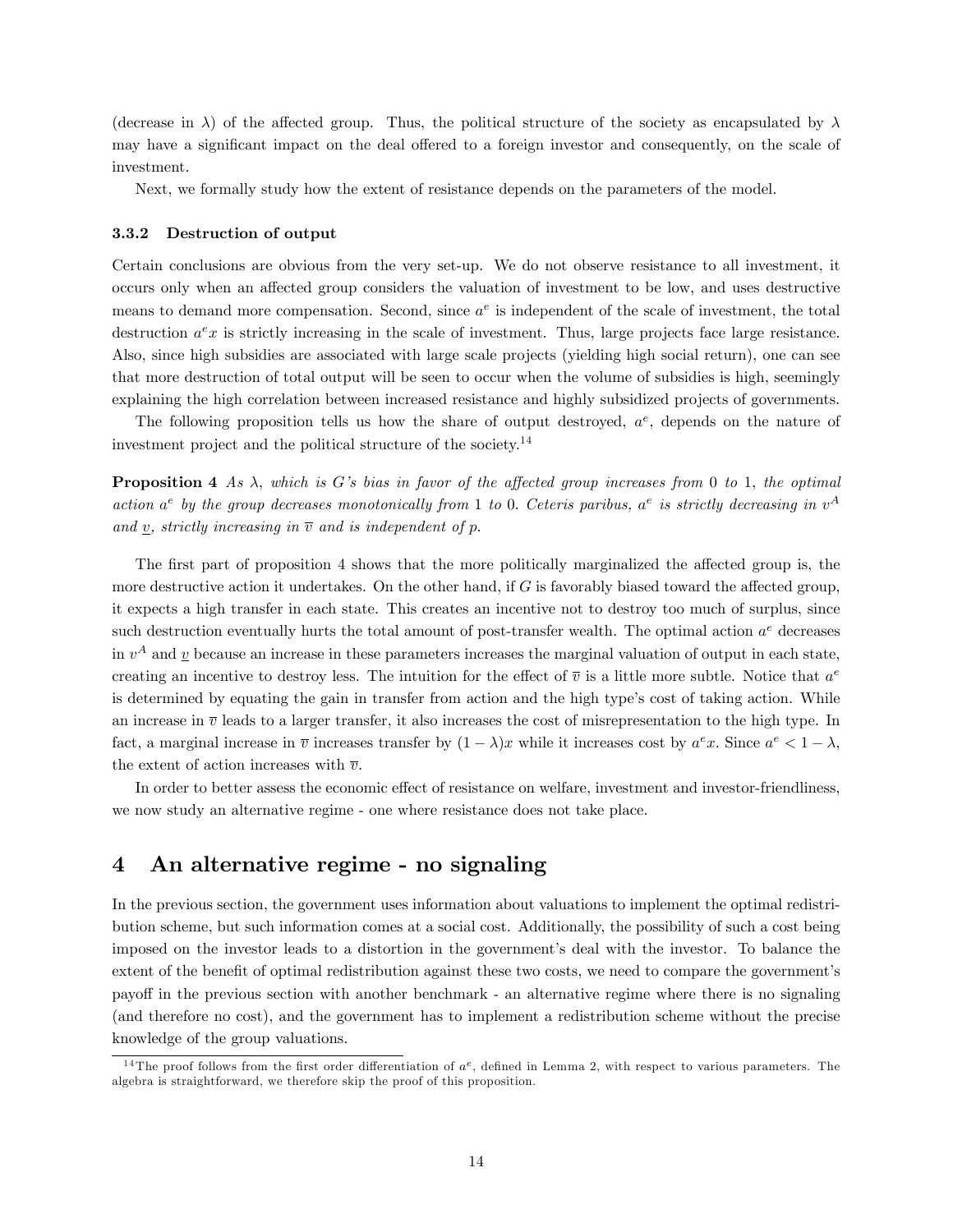In this section, we assume that the government commits not to use information about valuations even if it is made available. Such commitment takes away the incentive for signaling activity by social groups. In reality, an announced ban on signaling will have the same effect.

The game is the same as it is in section 3.3, except that we force the value of  $a$  to be 0. Equivalently, there is no signaling stage. In the redistribution stage, the government uses the transfer that maximizes the expected welfare. Therefore, the tax offered to the investor is given by

$$
t^{ns} = \arg \max_{t \in R} pW(\underline{v}, 0, t) + (1 - p)W(\overline{v}, 0, t)
$$
  
= 
$$
\arg \max_{t \in R} pL(\underline{v}, 0, t) + (1 - p)L(\overline{v}, 0, t) = \lambda w^{A}(0) - (1 - \lambda)Ew^{B}(v^{B}, 0)
$$

where  $Ew^B(v^B, 0) = pw^B(\underline{v}, 0) + (1 - p)w^B(\overline{v}, 0)$ . It is easy to see that G incurs inequality losses in both states, and these losses are given by

$$
L(\overline{v}, 0, t^{ns}) = [p(1 - \lambda)(\overline{v} - \underline{v})x]^2
$$
  
\n
$$
L(\underline{v}, 0, t^{ns}) = [(1 - p)(1 - \lambda)(\overline{v} - \underline{v})x]^2
$$
\n(6)

The following proposition describes the equilibrium outcome under no signaling.

**Proposition 5** Assume that group B's valuation of the project is private information, but it cannot convey the information to the government. Then in the unique SPNE of the game, G incurs positive inequality loss in both states, given by (6). The size of investment and the investment tax are given by  $x^{ns} = k(q - \tau^{ns})$ and  $\tau^{ns} = \frac{[q-(v^A+Ev^B)]+2qkF}{2+2kF}$  respectively where  $F = p(1-p)(1-\lambda)^2(\overline{v}-\underline{v})^2$ . In equilibrium, G receives an expected payoff of  $W^{ns} = \frac{k}{4}$  $\frac{(q+v^A + Ev^B)^2}{1+kF}$ .

The proof involves simple algebra and is given in the appendix. The following corollary establishes that the government will tax investment if and only if the total expected marginal return to the society is greater than a threshold strictly greater than the marginal return to the investor.

Corollary 1 Assume that group B's valuations of the project is private information, but it cannot convey the information to the government. Then, the government will tax the investor if and only if

$$
v^A + Ev^B < q(1 + 2kF)
$$

where  $F = p(1-p)(1-\lambda)^2(\overline{v} - \underline{v})^2 > 0.$ 

In other words, when  $v^A + Ev^B \in (q, q[1 + 2kF])$ , the government taxes the investor under no-signaling while it would have subsidized the investor under full information. Moreover, simple algebra shows us that  $\tau^{ns} > \tau^o$ . Both under the benchmark case and no-signaling case, there is no output loss due to resistance, but in the latter case, the surplus is suboptimally distributed across groups. Thus, the marginal value of increased output is lower in the latter case than the benchmark. Therefore, the government is unambiguously more aggressive with the investor than the benchmark case when signaling is banned.

The next section formally compares the equilibrium values of the different variables under the two regimes.

### 4.1 Comparison across regimes

There are two distinct motivations for studying the comparison between the two regimes. First, as mentioned before, it allows us to assess the economic effect of resistance as a costly information channel. Second, the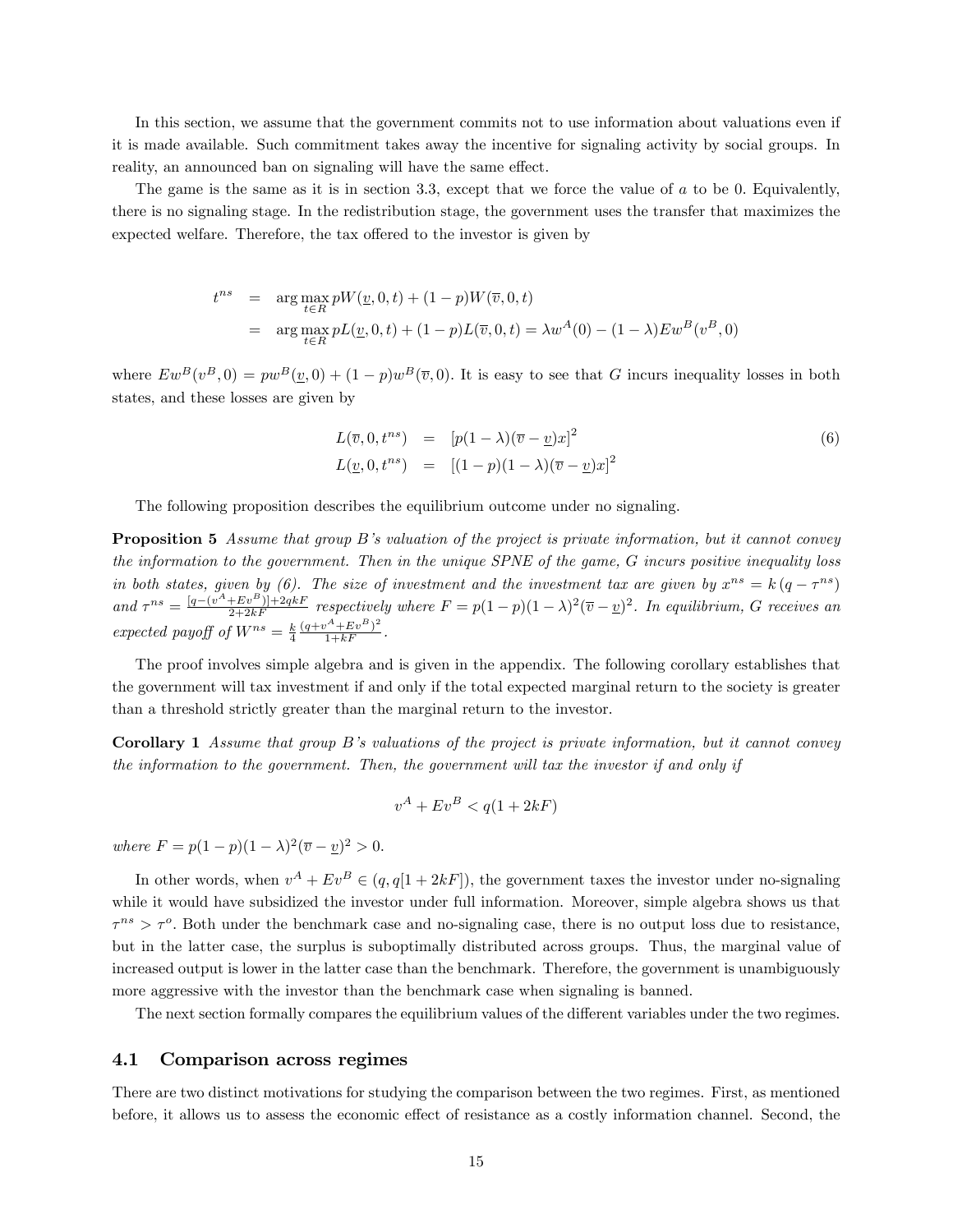governmentís welfare ranking over the two regimes tells us the circumstances under which a government is better off committing to strictly enforce a ban on protest activities. However, the commitment power of a government is often determined institutionally. In particular, such a ban on protest activities may be a feature of autocratic regimes, and democratic governments may find it hard to employ such coercive measures even if they are potentially welfare improving. Thus, a comparison between the two regimes can also be read as a comparison between two different political institutions: Autocracy and democracy.

#### 4.1.1 Welfare

First, we compare the government's payoff under signaling with that under no-signaling to see when destructive resistance as a signaling channel is overall beneficial to the society.

**Proposition 6** Fix  $\{v^A, \underline{v}, \overline{v}, q\}$  and let p and  $\lambda$  vary as parameters. Now compare the government's welfare in the no-signaling regime with that in the regime where the government allows signaling. For any  $\lambda$ , there is a unique cut-off  $p(\lambda) < 1$  such that the government strictly prefers the no-signaling regime if  $p > p(\lambda)$ . strictly prefers the signaling regime if  $p < p(\lambda)$ , and is indifferent between the two regimes if  $p = p(\lambda)$ . There exists some (possibly empty) interval  $[\lambda, \overline{\lambda}]$  such that whenever  $\lambda \notin [\lambda, \overline{\lambda}]$ , we have  $p(\lambda) = 0$ , i.e. no-signaling is preferred for all  $p \in (0, 1)$ . We always have  $\overline{\lambda} < 1$ , i.e.  $p(\lambda) = 0$  for large enough  $\lambda$ . On the other hand, given  $\{v^A, \overline{v}\},$  if <u>v</u> is sufficiently small, then  $\underline{\lambda} = 0$ .

#### **Proof.** In appendix A.  $\blacksquare$

The above proposition broadly suggests that the signaling regime is better than the no-signaling regime if the bad outcome is rare.<sup>15</sup> Further, when the bad outcome is severe, signaling regime is better when the affected group is highly marginalized. Figures 1 and 2 give pictorial representation of the proposition for (relatively) low and high values of  $\underline{v}$  respectively. The shaded area represents the combination of  $\lambda$  and  $p$  for which no signaling equilibrium gives higher payoff. We explain the partial intuition for these results in the next two paragraphs.

To see how the government's welfare in the two regimes depends on the probability  $p$  of the bad state happening, fix  $\lambda$  and the valuation parameters. When  $p = 0$ , the informational problem does not exist, and both regimes lead to the same payoff. In the no-signaling regime, the loss due to suboptimal redistribution is the highest when the uncertainty is high, i.e. when  $p$  is neither too high, nor too low. On the other hand, the government's expected payoff in the signaling equilibrium decreases monotonically with  $p$  since the likelihood of destruction increases. Therefore, whenever the probability of the bad state (and hence destruction) is high enough, the ability to prevent such destruction by committing to a suboptimal redistribution scheme makes the government better off.

How does the government's preference over groups,  $\lambda$ , affect its welfare in each regime? Here our assumption that there is no uncertainty over group  $A$ 's valuation makes a difference. Under signaling, the *difference* between the transfers to the affected group in the two states is  $(1 - \lambda)(\overline{v} - v)x$ , which is decreasing in  $\lambda$ . In this sense, the information obtained through signaling is more valuable when  $\lambda$  is low. In this situation, the real trade of between the two regimes kicks in  $-$  the government prefers signaling when the cost of information in terms of expected destruction is low and no-signaling when the said cost is high. According to proposition 4, the destruction  $a^e$  is high when the affected group is more marginalized. Therefore, the

<sup>&</sup>lt;sup>15</sup>Our result contrasts with the result obtained in Spencian educational signaling where banning signaling would work better when the probability of low type is low enough. The broad reason is simply that in our model, it is the low type that signals its valuation whereas in the Spencian model, it is the high type that benefits from signaling. We thank a referee for pointing this out to us.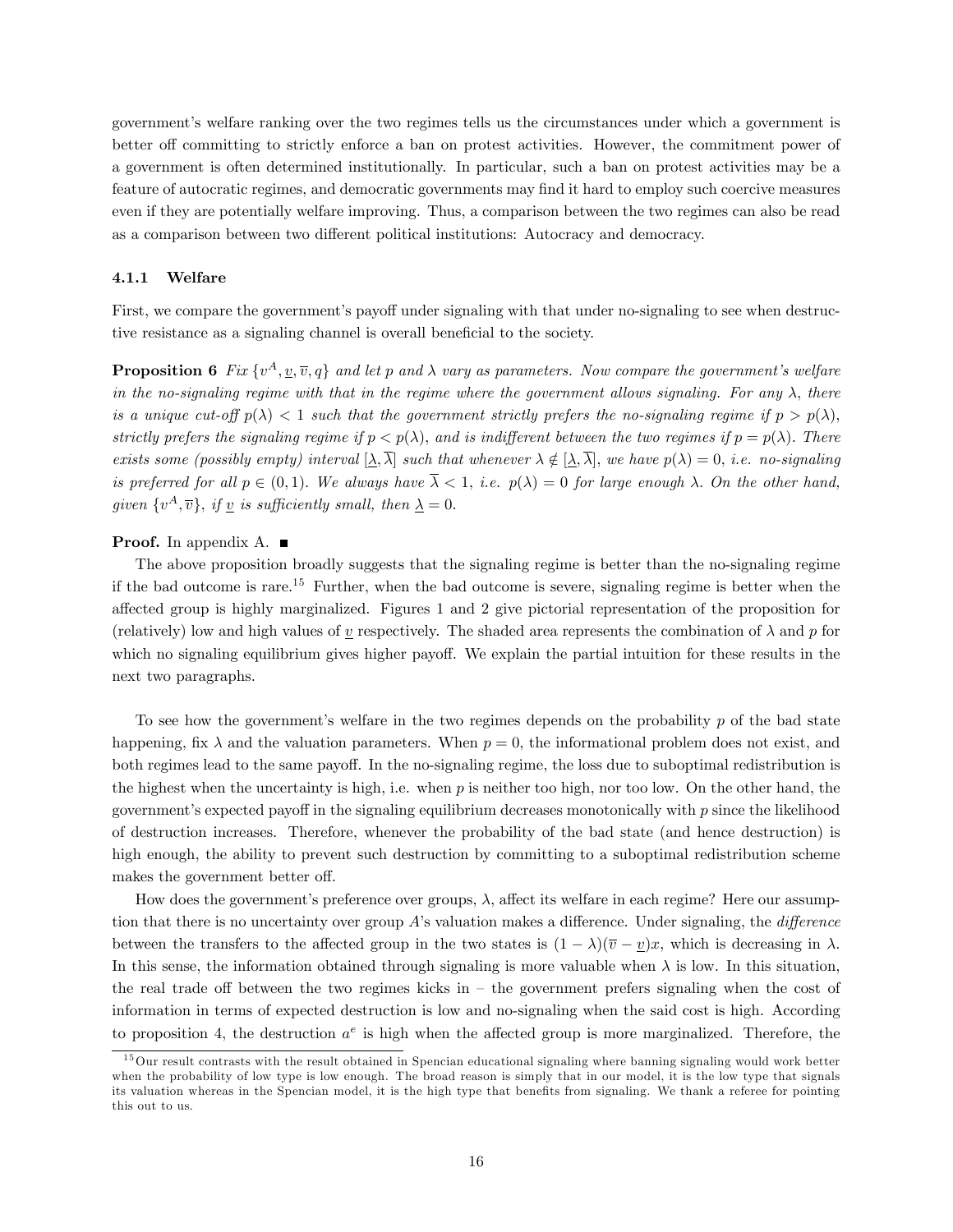government is better off in the signaling regime for low enough p when  $\lambda$  is in a moderate interval, and destruction is not very high. When  $\lambda$  is sufficiently low, the *share* of output destroyed is very high, and the no-signaling equilibrium is better if the total surplus is high enough, as the amount of output lost due to destructive resistance is significant.



Where do these findings stand in terms of comparison between autocracy and democracy? Before interpreting our results, we must note that the two institutions can differ on several important dimensions. First, as mentioned before, employing coercive measures to mitigate resistance can be difficult within the institutional capacity of a democratic system. Second, enforcing a ban on resistance demands a commitment to limit the use of information, and such commitment may be easily available in an autocracy. Besides, the centralized political process in autocracies often implies that the affected groups tend to be more marginalized compared to democracies where they have a stonger voice. The model therefore predicts that while autocratic institutions find it easier to ban resistance, they can possibly be better off by allowing signaling since the information obtained through signaling is more valuable for redistributive purposes with low  $\lambda$ . On the contrary, in democracies, a large likelihood of destruction can introduce large distortion and reduces the welfare under signaling regime. In both the institutions, the effective use of information is typically more valuable when the marginalization of the affected group makes the problem of redistribution more acute.

#### 4.1.2 Taxes and investment

Next, we compare the tax rate in the no-signaling regime with that under signaling. We know that  $\tau^{ns} > \tau^o$ . Also, from proposition 3, we have that  $\tau^e < \tau^o$  whenever  $v^A + \underline{v} < q$ . Therefore, if  $v^A + \underline{v} < q$ , the government is less aggressive in the signaling regime. When  $v^A + v > q$ , i.e. when the investment has (ex ante) relatively high social externality even in the bad state, and therefore output destruction is costlier to the government, the comparison between  $\tau^{ns}$  and  $\tau^e$  remains ambiguous: In the signaling case, increase in output is devalued by destructive resistance, and in the no-signaling case, value of increased output is reduced by suboptimal redistribution. If the former effect is larger (smaller) than the latter, the government is more (less) aggressive under the signaling regime than under the no-signaling regime.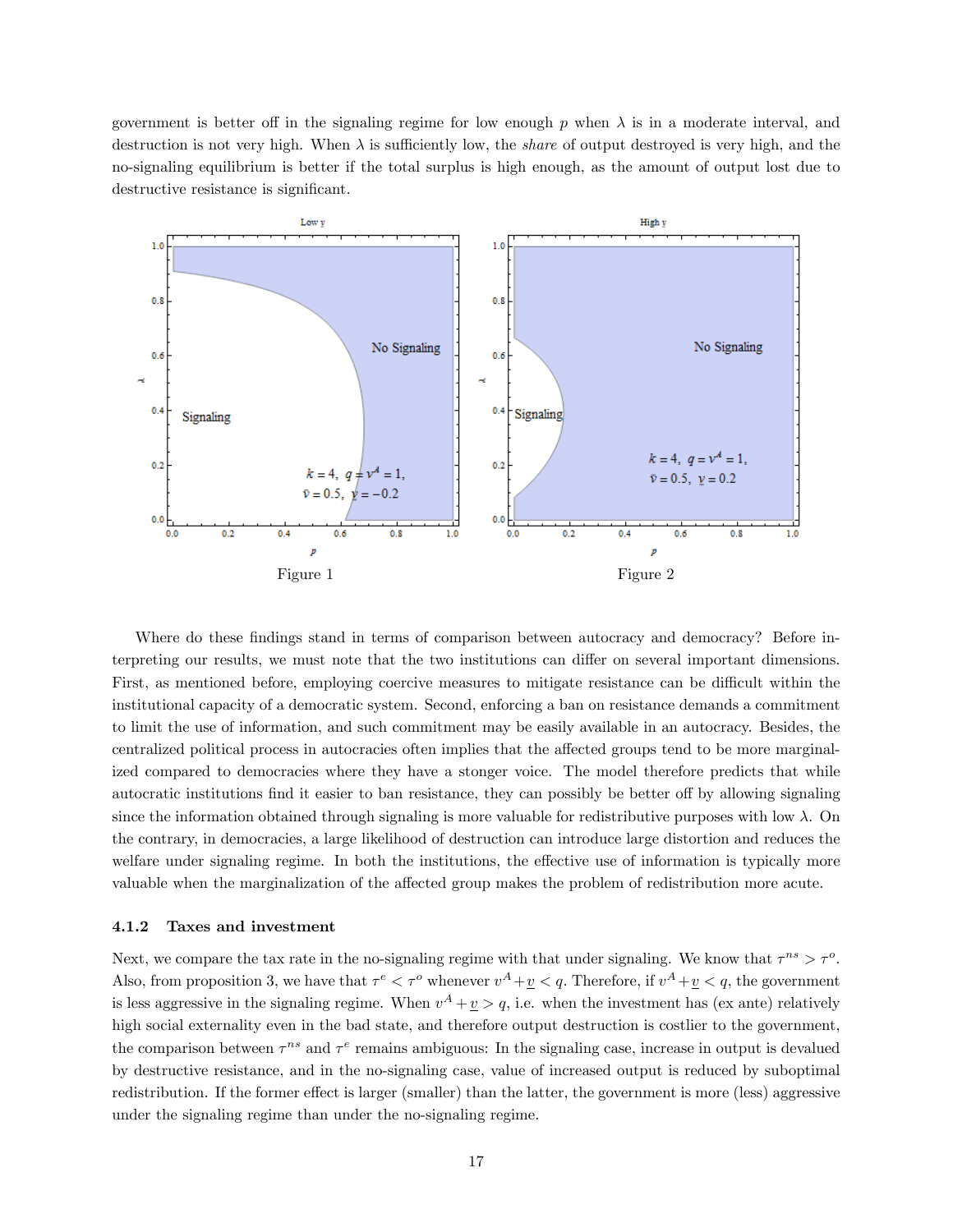In a similar vein, the comparison between the extent of investment in the two regimes also gives ambiguous results. We have

$$
x^{e} - x^{ns} = k \left[ \tau^{ns} - \tau^{e} - qp a^{e} \right]
$$

Thus, if the government is softer (or not much more aggressive) under no-signaling than under signaling, the possibility of destruction leads to a higher investment in the former regime. Indeed, one can show that  $x^e < x^{ns}$  for a large range of parameter values (with large p, q and  $a^e$ ) even when the government can deal with the investor aggressively.

In an imperfect sense, comparison between these two regimes reflects the differences in the development experiences faced by China and India. In particular, our results in section 4.1.1 suggest that the practice of strictures on protests may be actually welfare-reducing in China. On the other hand, the discussion in the previous paragraph suggests an explanation why the centralized regime in China is more successful in attracting private investment than a democratic regime like India, without adversely affecting the Chinese government's negotiation power with the investors.

# 5 Policy Instruments

In this section, we study two different policy options available to the government that have potential to improve social surplus beyond the level obtained in the signaling equilibrium studied in section 3.3. These are (i) financial insurance for the investor, and (ii) a minimum guaranteed compensation for the affected group. The first instrument mitigates the affected group's incentive to destroy surplus and also reduces the investor's disincentive arising from destruction. The second instrument allows the government to obtain information about valuations at a low public cost, and optimally trades off the gains arising from reduced destruction with suboptimal redistribution. Notice however that while there are several policy options available to the government that are potentially welfare improving, each such policy instrument requires a certain degree of pre-commitment; and therefore, the social welfare depends crucially on the commitment power of the government.

### 5.1 Investment with financial insurance

In the no-signaling regime, the government legally protects the investor from resistance, and is forced to redistribute suboptimally. In this section, we consider the provision of financial protection (instead of legal) to the investor. Suppose that the government provides an insurance to the investor ensuring full compensation of the amount it lost due to resistance.<sup>16</sup> Such an insurance increases welfare in two ways: First, it removes the disincentive for the investor and second, by making destruction more costly to the society, it reduces the extent of destruction. However, destruction has the same informational content as before and the government can still implement the optimal redistribution policy. Moreover, since there is no distortion of the investor's incentives due to destruction, the government is never forced to be too soft in negotiation with the investor. In fact, the government is always too aggressive compared to the full information benchmark since the possibility of destruction reduces the marginal value of output.

Formally, the game is the same as in section 3.3 except that in case  $B$  takes an action  $a$  that destroys investor's revenue by  $qax$ , G compensates I by the same amount. That amount is raised from the society and group J bears a share  $r<sup>J</sup>$  of the amount with  $r<sup>A</sup> + r<sup>B</sup> = 1$ . We call this game as the game with full

 $16$ However, such compensation in reality may not always be feasible in practical terms. First, there may be accounting problems in estimating damages, and related issues of moral hazard or adverse selection. Second, making such compensation may be politically difficult. This is the sense in which the instrument calls for commitment.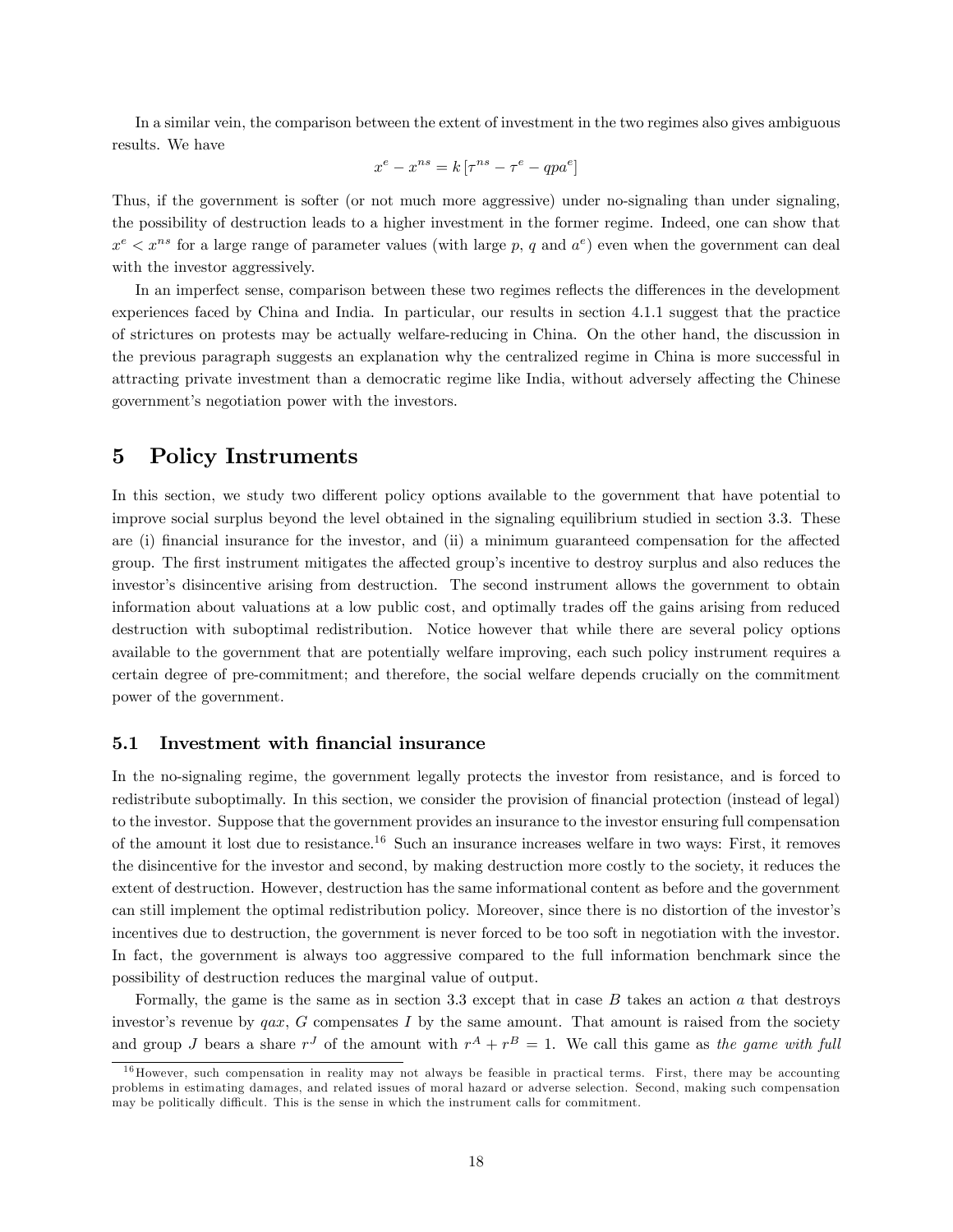insurance. Therefore, each group's pre-transfer payoff is  $w^{J}(v, a) = v^{J}x(1 - a) + s^{J}\tau x - r^{J}qax$ ,  $J = A, B$ where  $s^A = 1 - s$ ,  $s^B = s$ , and the aggregate social surplus is

$$
S(v, a) = (vA + v)x(1 - a) + \tau x - qax
$$
 (7)

The government, as usual, maximizes  $S(v, a) - L(v, a, t)$ .

We again use the Intuitive criterion to refine the equilibria. However, unlike in Lemma 2, we cannot identify uniquely the level of action satisfying the Cho-Kreps criterion in the signaling game. Nevertheless, the following proposition tells us that in any such equilibrium of the game with full insurance for the investor, the level of action  $a^*$  will be strictly less than  $a^e$ , the action in the signaling game without insurance.

**Proposition 7** Consider the game with full insurance. Assume that  $x > 0$  and Assumption 1 holds. In any separating equilibrium of the game with full compensation that satisfies the Cho-Kreps intuitive criterion, the action  $a^*$  of the low valuation type is strictly lower than  $a^e$ , the corresponding action in the game with no compensation.

#### **Proof.** In appendix  $A$

In what follows, we make statements that are true about any separating equilibrium satisfying the intuitive criterion. Given the solution to the signaling subgame, we can derive the optimal investment and tax policy by maximizing the investor's and the government's expected payoff, which are respectively given by  $(q - \tau) x - \frac{x^2}{2k}$  $\frac{x^2}{2k}$  and  $v^A + Ev^B - pa^*(v^A + \underline{v} + \underline{q})$ . Applications of Lemma 7 and Lemma 1 now characterize the equilibrium outcome. It is easy to see now that in the game with full insurance, the equilibrium investment  $x^*$ , tax  $\tau^*$  and welfare  $W^*$  will be given by the same expressions as in proposition 2, only with  $a^e$  replaced by a lower level of destruction  $a^*$ .

Next, we turn to the welfare comparison under the three regimes: Signaling without insurance, signaling with financial insurance to the investor and no-signaling. It makes a clear policy implication: Some form of protection for the investor (either legal or Önancial) is not only better for the investor, it is better for the society too, since it helps increase surplus.

**Proposition 8** Suppose that the payoff of the government under the unique equilibrium satisfying the intuitive criterion in the signaling regime without compensation is  $W<sup>e</sup>$ , the payoff in some equilibrium satisfying the intuitive criterion in the signaling regime with full compensation is  $W^*$  and the payoff of the government in the no-signaling regime is  $W^{ns}$ . Then the government always prefers signaling with compensation to signaling without compensation, i.e.  $W^* > W^e$  for all parameter values. Moreover, for any  $\lambda$  there is a unique cut-off  $p^*(\lambda) < 1$  such that the  $W^* < W^{ns}$  if  $p > p^*(\lambda)$ ,  $W^* > W^{ns}$  if  $p < p^*(\lambda)$ , and  $W^* = W^{ns}$  if  $p = p^*(\lambda)$ . In other words, the government prefers signaling with compensation to no-signaling if and only if the probability of destruction is small enough.

The proof of this proposition is exactly similar to that of proposition 6. Comparing expressions, it is easy to see that since  $a^* < a^e$ , the welfare of the government is always higher with insurance than without. Insurance not only corrects the distortion of the investor's incentives, it also ensures that the government obtains information at a lower social cost. Therefore, there is an unambiguous increase of welfare, i.e.  $W^* > W^e$ .

How does  $W^*$  compare to  $W^{ns}$ ? In other words, given a choice, would the government prefer to ban destruction and legally protect the investor or provide an insurance to financially protect the investor? Since  $W^*$  and  $W^e$  have exactly the same expressions except for different values of destruction, it turns out that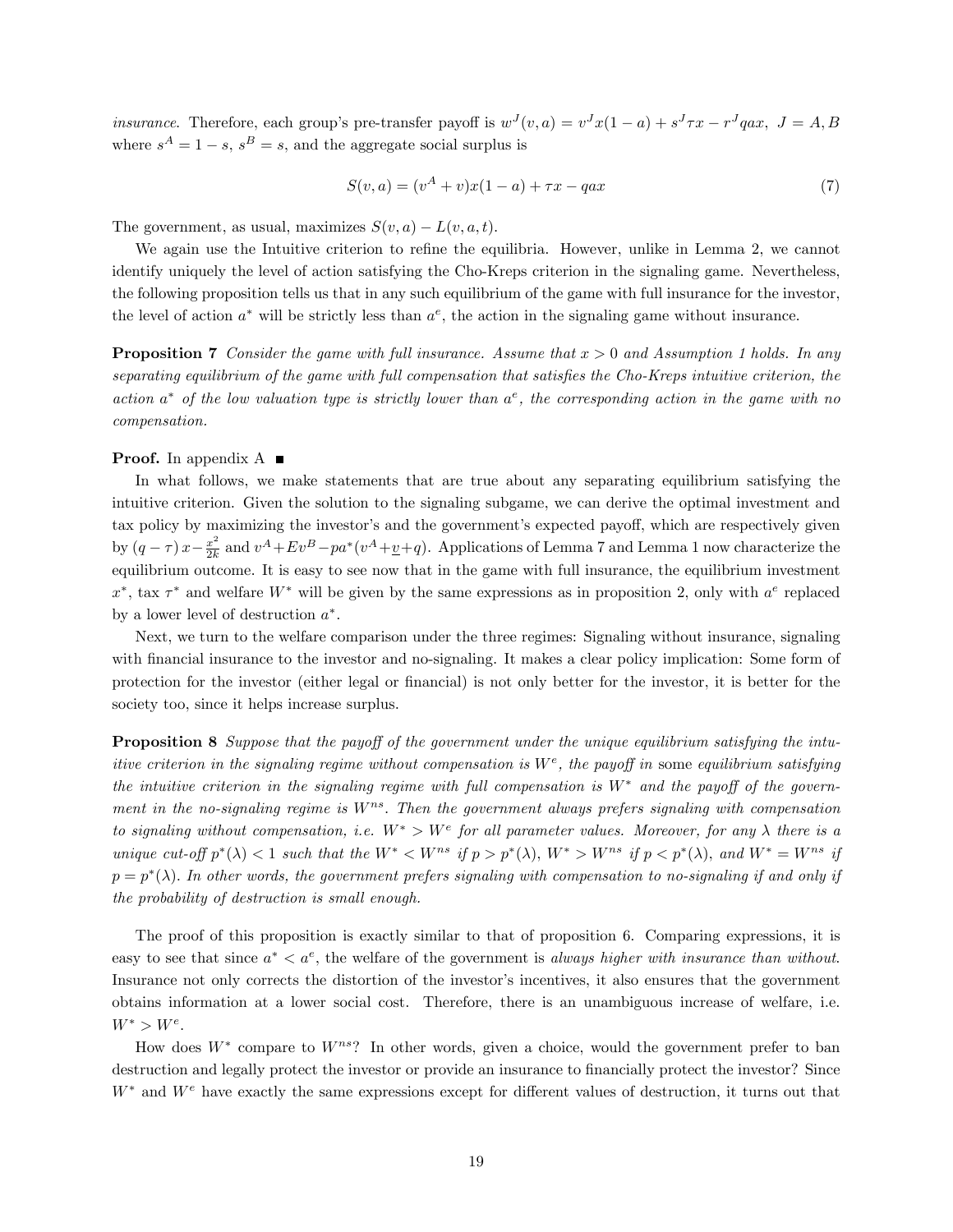we have a result that is very similar to proposition 6. In particular, there is a cut-off  $p^*(\lambda)$  such that nosignaling is better than signaling with compensation if and only if  $p \geq p^*(\lambda)$ .<sup>17</sup> Moreover, whenever signaling is better than the no-signaling regime, the government should prefer signaling with financial insurance to both. Therefore, we can conclude that the government should always consider some form of protection for the investor: Önancial protection if the probability of severe outcome is low enough and legal protection if the said probability is high.

### 5.2 Compensation floor for the affected group

If the government could commit to paying a minimum compensation to the affected group irrespective of whether the valuation turned out to be high or low, then there can be a welfare improvement over the signaling equilibrium. To see why, consider the no signaling equilibrium. By having the same level of intergroup transfer in both states, the government takes away the incentive to undertake any costly signaling activity. However, an adverse effect of such a policy is that the government incurs the inequality loss in both states. In comparison, a compensation floor trades off the negative effect of resistance with the inequality loss by reducing the difference between transfer in the two states.<sup>18</sup> We are interested to find the optimal compensation áoor and the associated redistributive policy in this set up.

The precise mechanism by which a compensation floor yields a welfare improvement is as follows. Suppose that in the signaling equilibrium, the transfers to group B are  $t(\underline{v}, a^e)$  and  $t(\overline{v}, 0)$  in the low and high state respectively, and assume that  $0 < t(\overline{v}, 0) < t(\underline{v}, a^e)$ . Notice that these transfers implement the optimal redistribution in each state. Suppose now that the compensation floor T is set at  $t(\overline{v},0) < T < t(\underline{v},a^e)$ . If the state is revealed to be bad, the government can still implement the optimal transfer. But if the state is revealed to be good, the government has to pay the minimum committed amount  $T$ . The difference in transfer between the two states is reduced by an amount  $T - t(\bar{v}, 0)$ . This makes lying less attractive for the high valuation type and reduces the level of destruction of surplus required for credible information revelation. Therefore, the information about valuation is available at a lower loss of surplus and consequently, a lower distortion of the investor's incentives. However, the gain is traded off against the suboptimal redistribution in the high state.

Formally speaking, suppose that at the start of the game, the government announces a minimum transfer T to group B as a function of x, a and  $\tau$ . In order to keep things both tractable and to give economic meaning to the set-up, we need to assume that (a)  $\bar{v} > 0$ , (b)  $\lambda > \frac{v}{v+v^A}$  and (c)  $s = \lambda$ . Assumption (a) ensures that in any separating equilibrium, the transfer in the bad state is higher than that in the low state, and therefore, any amount beyond the floor is paid only when the valuation is low. Assumption  $(b)$  implies that the transfer in each state is positive, i.e., group  $B$  is always a net recipient. Assumption  $(c)$  is needed to ensure that tax share considerations do not enter into the calculation of the optimal action. Given these assumptions, we look for the optimal floor  $T^*(x, a, \tau)$  that maximizes the government's equilibrium welfare.

First, notice that since we can always obtain the equilibrium outcome without the áoor (i.e. the outcome in proposition 2) by setting T low enough. Therefore, the optimal  $T^*$  always obtains a weak welfare improvement over the case where the government cannot commit to a particular redistribution scheme. The following proposition now tells us that the optimal floor has a particularly simple form. If the investment opportunity is sufficiently attractive for the investor, the optimal floor promises to group  $B$  a constant amount  $C^*$  in addition to the optimal transfer in the good state.

<sup>&</sup>lt;sup>17</sup>The proof is exactly same as that of claim 1 in proposition 6, since the said proof does not depend on the value of  $a^*$ .

 $^{18}\mathrm{We}$  are thankful to one of the referees for pointing this intuition to us.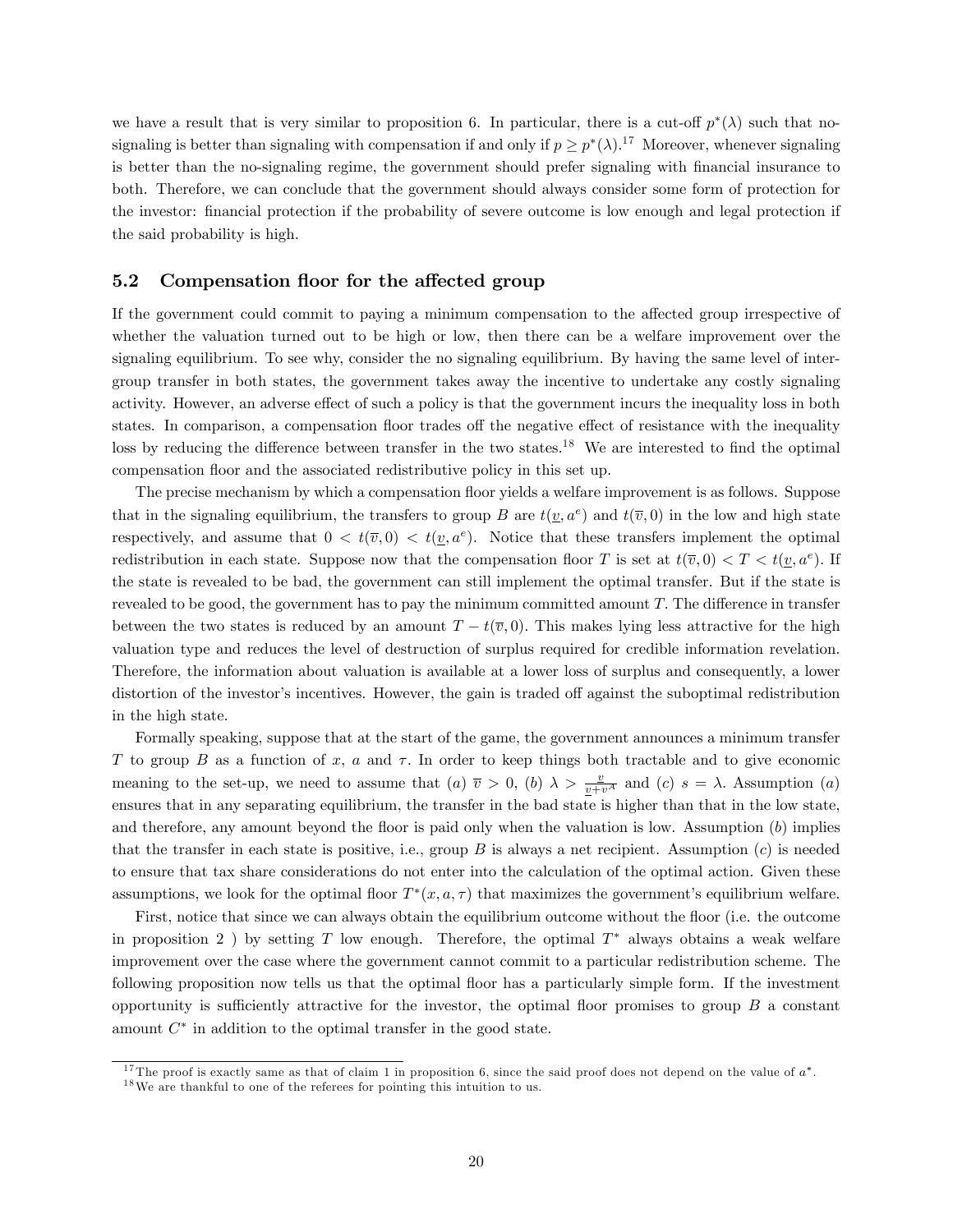**Proposition 9** Assume that q is sufficiently large, and assumptions  $(a)$ ,  $(b)$  and  $(c)$  are satisfied in addition to assumption 1. Suppose the government commits to a minimum transfer  $T(x, a, \tau)$  to group B at the beginning of the game. Among all such transfers, the government's welfare in the equilibrium satisfying Cho-Kreps criterion is maximized by setting  $T^* = \lambda S(\overline{v}, 0) + C^*$ , where  $C^* = \frac{p}{2(1-p)}$  $v^A + v$  $(v^A+\overline{v})-(1-\lambda)(v^A+\underline{v})$ i : In equilibrium, group B takes a costly action  $a^f$  only when it realizes a low valuation from the project, and the extent of such action is less than that without the compensation floor, i.e.  $a^f < a^e$ . The government implements an efficient redistribution scheme when the valuation is low and pays group  $B$  the floor amount when the valuation is high.

#### **Proof.** In appendix A.  $\blacksquare$

In absence of a compensation floor, the difference between the optimal redistributive transfers in the two states, i.e.  $(1 - \lambda)(\overline{v} - \underline{v})x$ . By committing to overpay group B by an amount  $C^*$  in the high valuation state, the government reduces the difference to  $(1 - \lambda)(\overline{v} - \underline{v})x - C^*$  in the signaling game: this reduces the extent of surplus destruction required by the low valuation type to credibly transmit information. Notice that the extent of "overpayment"  $C^*$  in the high state must be strictly less than  $(1 - \lambda)(\overline{v} - \underline{v})x$ . Otherwise, the government has to pay  $T^*$  in both states and we will have no information revealed in equilibrium. This is the reason why we require that q be large enough: a large q ensures that x is sufficiently large without affecting  $C^*$ . We would obtain the same result if we assumed that  $\overline{v} - \underline{v}$  is sufficiently large.

#### 5.3 Redistribution with compensation floor and ceiling

While a prudently chosen compensation floor can deliver a higher welfare than the separating equilibrium without such a floor, it is not necessarily better than the welfare in the equilibrium with no-signaling studied in section 4. In case of a compensation floor, the government commits only to overpay above the optimal transfer. In order to induce a pooling outcome with a compensation áoor, the government has to overpay in both states (and set  $T > t(\underline{v}, 0)$ ). However, we have seen in section 4 that the optimal transfer scheme  $t^{ns}$ among those that induce the pooling outcome requires an overpayment in the high state and an underpayment in the low state. Therefore, the government can do better than using a compensation floor if it can commit to limit its ability to optimally redistribute in both states (rather than just in the high state, as is the case with the compensation floor). A redistribution policy with a commitment to a minimum transfer  $T$  and a maximum transfer  $\overline{T}$  to the affected group works exactly the same way.

By setting  $\underline{T} = \overline{T} = t^{ns}$ , the government can induce the best pooling outcome as obtained in section 4. By setting  $\underline{T} = T^*$  and T very high, the outcome with the best compensation floor can be induced. Therefore, if the pair  $(\underline{T}, \overline{T})$  is chosen optimally, it is possible to (weakly) improve over the welfare obtained either with no commitment or a commitment to not use any information. Here we do not describe the full characterization of the optimal redistribution policy with áoor and ceiling, as it is beyond the scope of the paper. However, it is easy to show that the affected group will be undercompensated in the low valuation state and overcompensated in the high valuation state. Moreover, action will be taken only in the low valuation state and the extent of action will be lower than  $a^e$ .

Therefore, a policy of committing to a ceiling and a floor to compensation will do better than either banning resistance or having just a compensation áoor (or just a ceiling). In this context, several comments are in order. First, as is clear from the above discussion, the extent of welfare improvement over the equilibrium depends on the commitment power of a government. Such commitment power may often depend on the social, political and historical environment. In other words, not all such policy instruments may be available to a certain government. Second, it must be noted that even with an optimally chosen ceiling and a floor, the welfare is lower than in the full information benchmark studied in section 3.2. In other words,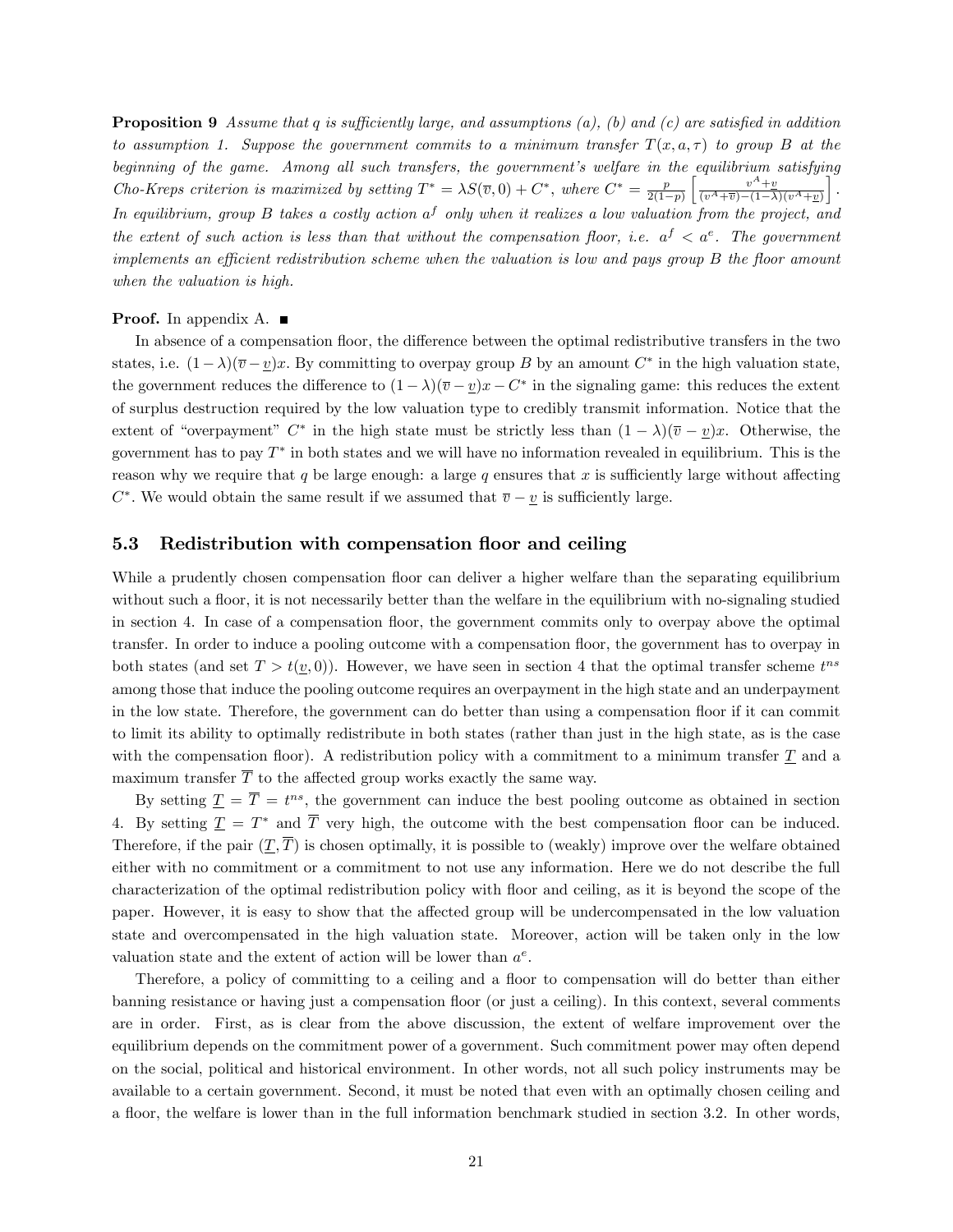the cost of obtaining information through resistance (and consequent distortion of investor's incentives) does not go away. Third, there are other ways for the government increase social surplus. For example, if the government can extract surplus from the investor using a two-part tariff, then the social welfare can be higher. We touch upon this in the next section.

# 6 Extensions

In this section, we study two extensions of our basic model. First, we study a modification of assumption 1 (that ensures that a project is always beneficial ex-post) and study the case where at the low valuation state, the project has negative social valuation. Second, we consider how our results would change if the government could extract surplus from the investor using a two-part tariff rather than being restricted to proportional taxes.

# 6.1 The selection problem

So far, we have assumed that  $v^A + v^B > 0$  in both states, and therefore the government's problem is one of optimal redistribution of the surplus created by the investor. In this section, we modify assumption 1, and consider a different problem: that of project selection. We call the problem one of project selection if  $v^A + \overline{v} > 0$  while  $v^A + \underline{v} < 0$ . In other words, in the low state, the society's marginal valuation of surplus is negative. The following result then suggests that in the unique Cho-Kreps equilibrium of the signaling game, all the surplus is destroyed by the affected group in the low state.

**Proposition 10** Suppose  $x > 0$  and consider the selection problem. Then there exists a unique separating equilibrium in the signaling subgame that satisfies the Cho-Kreps intuitive criterion. In this equilibrium, groups B takes a costly action only when it realizes a low valuation from the project. The equilibrium level of action is given by  $a^e = 1$ .

#### **Proof.** In appendix A.  $\blacksquare$

In the context of our model, the fact that all surplus is destroyed should be taken to mean that the project is called off because of public resistance. The above proposition suggests that if a project creates negative value for the society, it is forced out by the affected group and if it creates positive value, there is no resistance. This observation allows us to square with the observed reality that sometimes the public resistance is so extreme that the investor has to make a complete retreat. As discussed before, this has been the case with the Dabhol Power Project by Enron in the state of Maharashtra in India, the Tata Nano project at Singur in the state of West Bengal in India and several other cases of failed privatization attempts with public utilities in Latin America, of which the Cochabamba water wars in Bolivia have often received special mention in the literature.

Such an outcome can be inefficient from the point of view of surplus creation. The society fails to take advantage of the fact that if the investor finds the investment attractive enough, then a large tax revenue may compensate for the negative marginal valuation in the low state (i.e., even if  $v^A + \underline{v} < 0$ , we may have  $q + v^A + \underline{v} > 0$ .

To understand why there is complete destruction of surplus in a bad state whenever  $v^A + v < 0$ , we need to consider carefully the timing of the game. In the benchmark model, the tax rate  $\tau$  is contracted upon and the project size  $x$  is determined before the valuations are realized. Therefore, at the signaling stage, the total tax revenue  $\tau x$  is already taken as given. This tax revenue is shared in the ratio  $\lambda : 1 - \lambda$ between the two groups irrespective of the level of action and of the realized valuation of the affected group.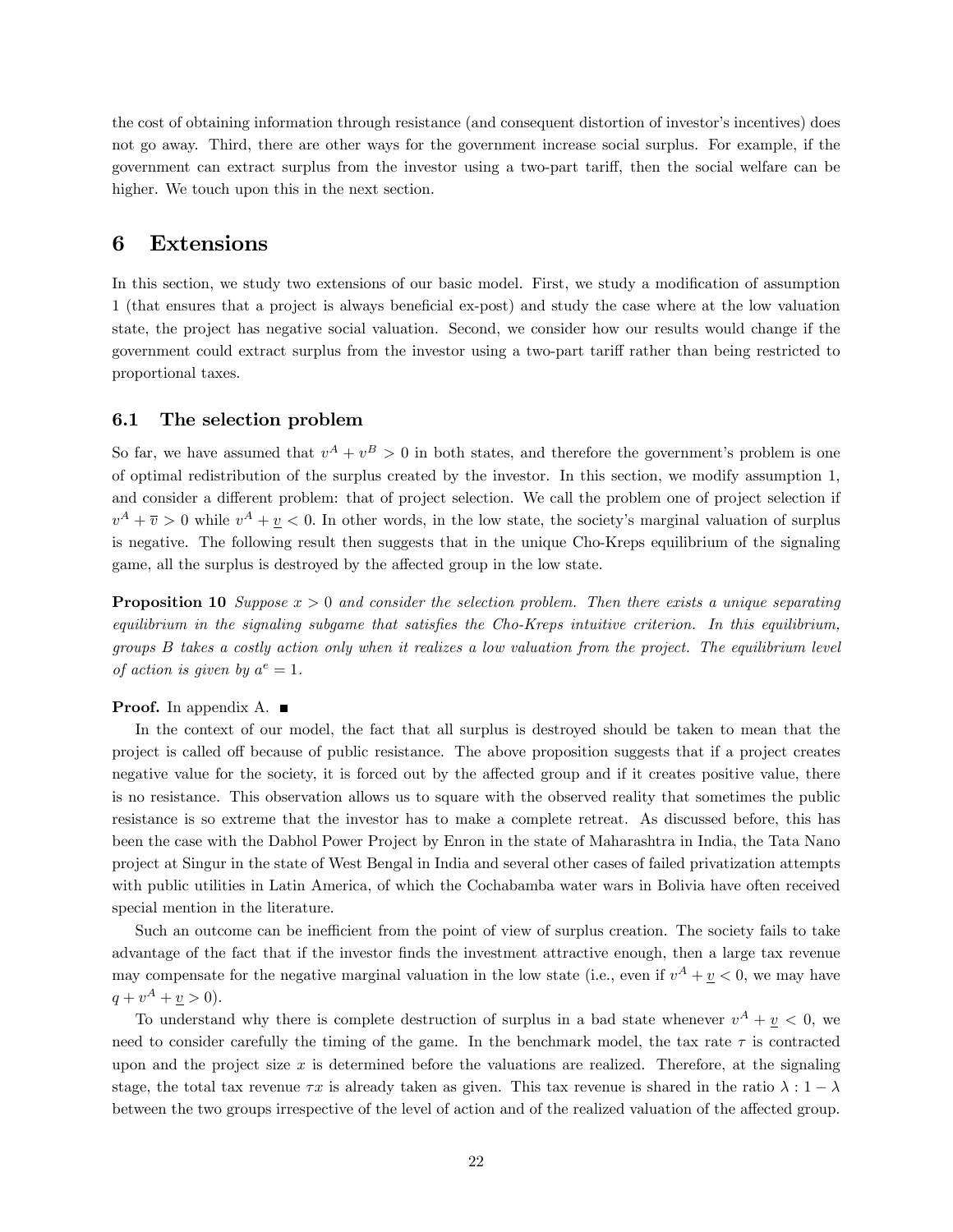In any separating equilibrium, the utility for the affected group in the low valuation state in a separating equilibrium is  $w^B(a|\underline{v}) = \lambda (v^A + \underline{v})x(1-a) + \lambda \tau x.$ 

The Cho-Kreps criterion selects the "best" separating equilibrium in the signaling subgame from the point of view of the affected group. When the social marginal valuation of the investor's output is positive  $(v^A + \underline{v} > 0), w^B(a|\underline{v})$  decreases in the action a, the Cho-Kreps criterion selects the equilibrium with minimal level of action necessary for separation. On the other hand, in the project selection problem,  $w^B(a|\underline{v})$  is increasing in  $a$  since action destroys negative surplus, and thus, the Cho-Kreps outcome in any signaling subgame is  $a = 1$ . In such situations, banning of resistance or financial insurance for the investor have the potential to improve welfare by generating tax revenues.

#### 6.2 Two part tariff

While we consider proportional taxation in the main body of the paper, it is probably more natural to assume that the government can indeed charge the investor a license fee for doing business in addition to the tax per unit of investment (or output). Therefore, consider the following tax structure:  $\tau_0 + \tau_1 x$ , where  $\tau_0$  is the "entry free" and  $\tau_1$  is the per unit tax. These are both objects of choice by the government. As standard theory suggests, the two part tariff is optimally set in order to capture all of the investor's profits. As a result, we will always have  $\tau_1 < 0$  and  $\tau_0 > 0$ . Moreover, the government will set a per unit subsidy  $(-\tau_1)$  exactly equal to its expected marginal valuation. While it is difficult to define investor-friendliness in the standard way here, in order to compare with the results in the main body of the paper, we say that the government taxes the investor if the total transfer to the society  $\tau_0 + \tau_1 x > 0$ ; and subsidizes if  $\tau_0 + \tau_1 x < 0$ . While the final payoff of the investor is always zero, the interpretation of an overall tax or overall subsidy is the following: suppose  $x^0$  is the cut-off level of investment above (below) which the investor would have made a negative (positive) profit in absence of any taxes. Then, an overall tax in a two-part tariff would mean that the investor is producing less than  $x^0$  and an overall subsidy would mean that the investor produces greater than  $x^0$ . If the marginal valuation of the society for surplus is high enough, the government subsidizes the investor enough to produce at a scale that would amount to a loss for the investor. Since the investor is (exactly) compensated for this loss, it indeed produces an amount greater than  $x^0$ .

In appendix B, we solve the model with two-part tariff for the three cases: (i) full information benchmark. (ii) signaling equilibrium with private information, and (iii) no-signaling equilibrium and compare. It is no surprise that since the government can now capture the investor's entire surplus, its payoff increases in every case. On the other hand, all the existing comparison results of the model with proportional taxes go through in the qualitative sense once we adopt the abovementioned deÖnition of overall tax/subsidy. In particular, the respective conditions for taxation vs. subsidization remains completely unchanged for the full-information case and the signaling equilibrium.

Unlike proportional taxation, the two part tariff allows the government to use two different instruments to meet the two objectives of rent extraction and providing incentives to the investor. In this sense, the case of two part tariff shares certain similarities with the case of financial insurance in which insurance acts as a mean of incentive provision. However, the comparison between the two cases is ambiguous. Financial insurance improves the payoff over signaling equilibrium by reducing the amount of resistance. Two part tariff, on the other hand, ensures efficient investment, but for a high level of resistance. The welfare comparison between the two cases depends on the relative levels of resistance needed for information revelation.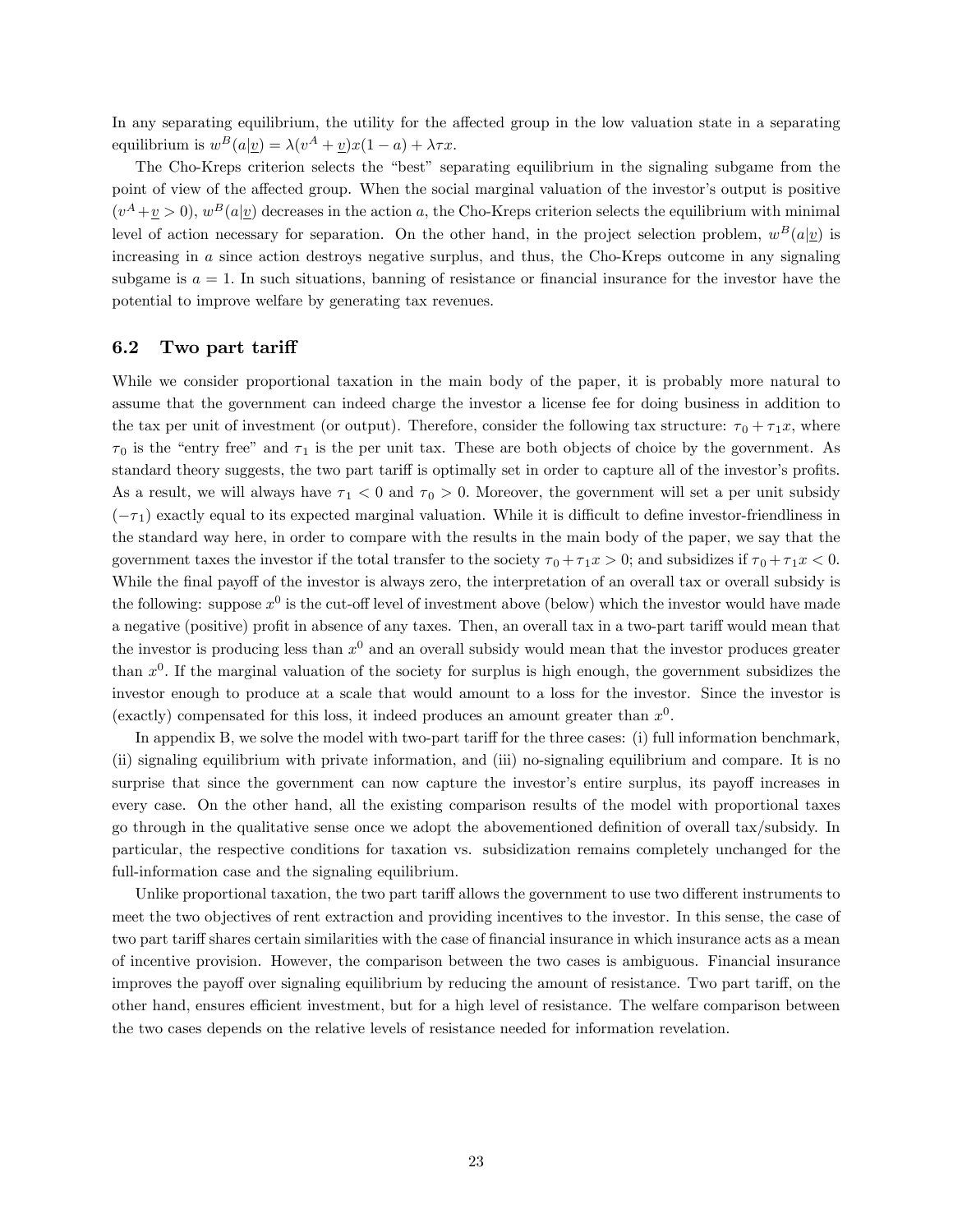# 7 Discussion

### 7.1 Implications of the model

We posit that destructive protest may have informational value for the government especially in a less developed society where the bottom-up channels of information may not work very well. Interpreting resistance as demands for redistribution, we find that marginalized sections of the society respond more aggressively with resistance. Such a result is consistent with the observation that more aggressive forms of anti-privatization movements in India occurred in the districts with higher proportion of indigenous tribes. An important implication of this finding therefore is that the affected communities should be involved more in the policy making process to use the investment opportunities efficiently. An interesting example is the public-private partnership practised in the planning and construction of the Cochin International Airport in Indian state of Kerala. More than 1300 acres of land were acquired from 2300 landowners and led to displacement of a significant number of households (Raghuram and Varkkey 2001). While public resistance had been observed regularly at the early stages of development, the local government set up negotiation committees with active participation from local communities and political representatives. The government was successful in coming up with a sustainable compensation and rehabilitation plan for the displaced households, and also managed to implement the work process without further resistance.

From the policy angle, another important question is how the government should respond to public dissent when the informational problem is acute. The model predicts that it is indeed strategically optimal from welfare consideration to allow resistance when resistance is ex ante less likely or the value of information is highly important from the redistribution concern (this happens if the affected group is moderately marginalized). However, the government does not face a binary choice between banning protest or allowing it - by committing to certain measures, it can contain the scale of destruction and still elicit the necessary information. We provide a detailed analysis of some such policy instruments. We show that a two-part tariff (i.e., a license fee-cum-tax) ensures optimal investment for any given level of resistance, and some combination of a judiciously chosen minimum and maximum transfer for the affected group is the best policy for redistributing a given amount of surplus.

Specifically, a policy of committing to a sufficiently high minimum transfer to the affected group has important implications in the context of current land acquisition debate in India. The existing land acquisition policy in India had been heavily criticized on the ground of insufficient compensation and resettlement prospects for the displaced population (Ghatak and Ghosh 2011). The recent recommendation in the form of Land Acquisition and Rehabilitation and Resettlement bill (LARR 2011), on the contrary, suggests overcompensating the affected group. While the new bill has been criticized on various aspects including arbitrary determination of compensation and distorted incentives for investing in land quality, we predict a different positive impact of over-compensation which is not discussed so far in the existing literature.<sup>19</sup> Specifically, over-compensation through inter-group transfer can mitigate resistance incentives, and thereby creates an indirect positive effect on government's ability to deal with the investor. In addition, we calculate a formula for the optimal compensation floor which can guide the determination of compensation for the affected groups.

Moreover, in order to develop a theory of the government's investor friendliness, we model the government as a weighted social welfare maximizer and not as a rent-seeker. The informational constraint on the government introduces a distortion to the full-information benchmark. The possibility of destruction mutes

<sup>&</sup>lt;sup>19</sup>As an alternative proposal for "just compensation", Ghatak and Ghosh 2011 propose a land auction where landholders can choose to be paid in land or cash. Such an auction can implement the efficient allocation. Efficiency arises costlessly in their model since there are multiple affected parties who are at least partially substitutable. In our model, there is a single affected party. See Ghatak and Mookherjee 2011 and Roy Chowdhury 2010 for other critiques of LARR 2011.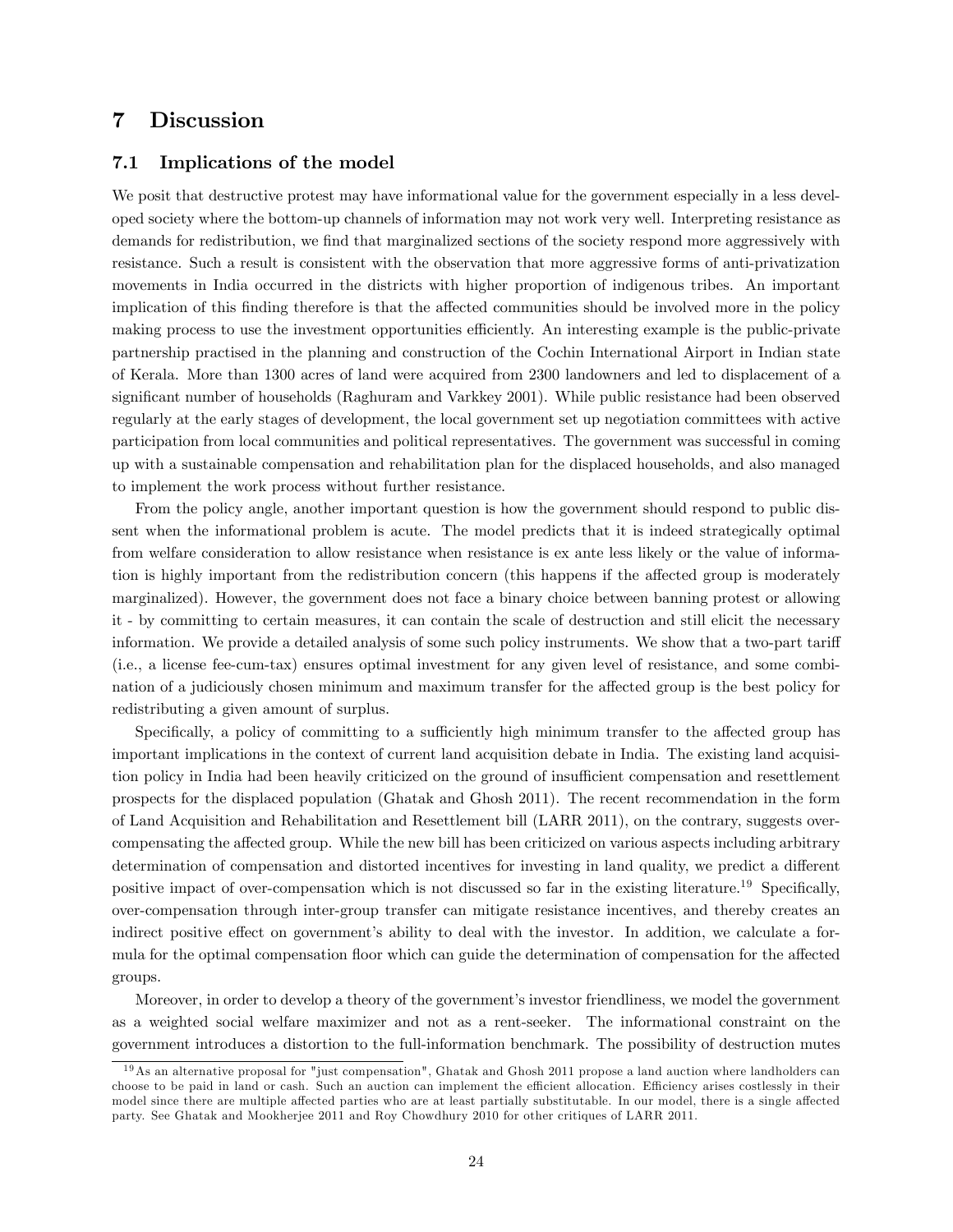the investorís incentives, and forces the government to be softer in its negotiations provided that the bad outcome is sufficiently severe. The message of this result is that inefficiencies in decision-making can arise simply from informational constraints on a government rather than from rent-seeking motivation. Therefore, softness in the government's dealing with external investors in less developed economies should not necessarily be taken as evidence of bureaucratic dishonesty or corruption. In fact, we point out that the inefficiency may actually go in the other direction: if the government finds it preferable to ban resistance, then suboptimal redistribution reduces the marginal value of surplus and makes the government too aggressive compared to the full information benchmark.

### 7.2 Future research

There are other interesting questions that are closely linked with the issue of resistance to private investment. For example, we assume that resistance has a public cost and creates externality to the whole society. Theoretically, affected individuals can potentially signal the private information with actions that involves private cost.<sup>20</sup> It would be interesting to have a systematic analysis on when and why the groups may find it optimal to signal through activities with high public cost.

We have considered that a government can redistribute the surplus freely. This is probably an extreme assumption, as redistributing surplus comes not in terms of lumpsum payments but setting up changes in the structure of the local economy which may involve deadweight losses. The actual effects will depend on how such losses are distributed across groups, and it would be valuable to study such effects in detail.

We recognize that in dealing with an investor, governments may face severe external constraints in the form of competing governments. There is a large literature on tax competition in Public Finance that shows that local governments might end up with a race to the bottom in trying to attract a monopoly investor (see Rauscher 1995 and Haufler and Wooton 1999 for two related instances). It is easy to show in our model that when two governments compete for a single investor, they will engage in a subsidy war where both lose, and all the gains accrue to the investor. Such a war may lead to economic inefficiencies as the investor might find it profitable to locate in a less action-prone destination (high  $\lambda$ ) rather than a more productive destination (low  $k$ ). This observation also indicates that the political structure of a society (e.g. extent of marginalization of relevant groups) matter for determining the investment destination. It is a challenge for governments in less developed economies to solve this problem by coordinating with each other. A possible solution would be for the more productive region to get the investment and arrange some side payments with the other society. We look into such alternative solutions in our further research.

# References

Admati A. and M. Perry. 1987. "Strategic Delay in Bargaining" Review of Economic Studies, 54: 345-363.

Amnesty International. 1997. "The "Enron Project' in Maharasthra—Protests Suppressed in the Name of Development." London: AI. available at http://web.amnesty.org/library/pdf/ASA200311997ENGLISH/\$File/ASA2003197.pdf

Austen-Smith, D. 1993. "Information and Influence: Lobbying for Agendas and Votes". American Journal of Political Science. 37(3): 799-833.

Austen-Smith, D. 1994. "Strategic Transmission of Costly Information". Econometrica. 62(4): 955-963

<sup>&</sup>lt;sup>20</sup>Uba (2008) mentions events of hunger strikes – an activity with private cost – as a device to gain public and politicians attention in the context of anti-privatization mobilization in India. However, the data on such events has been limited.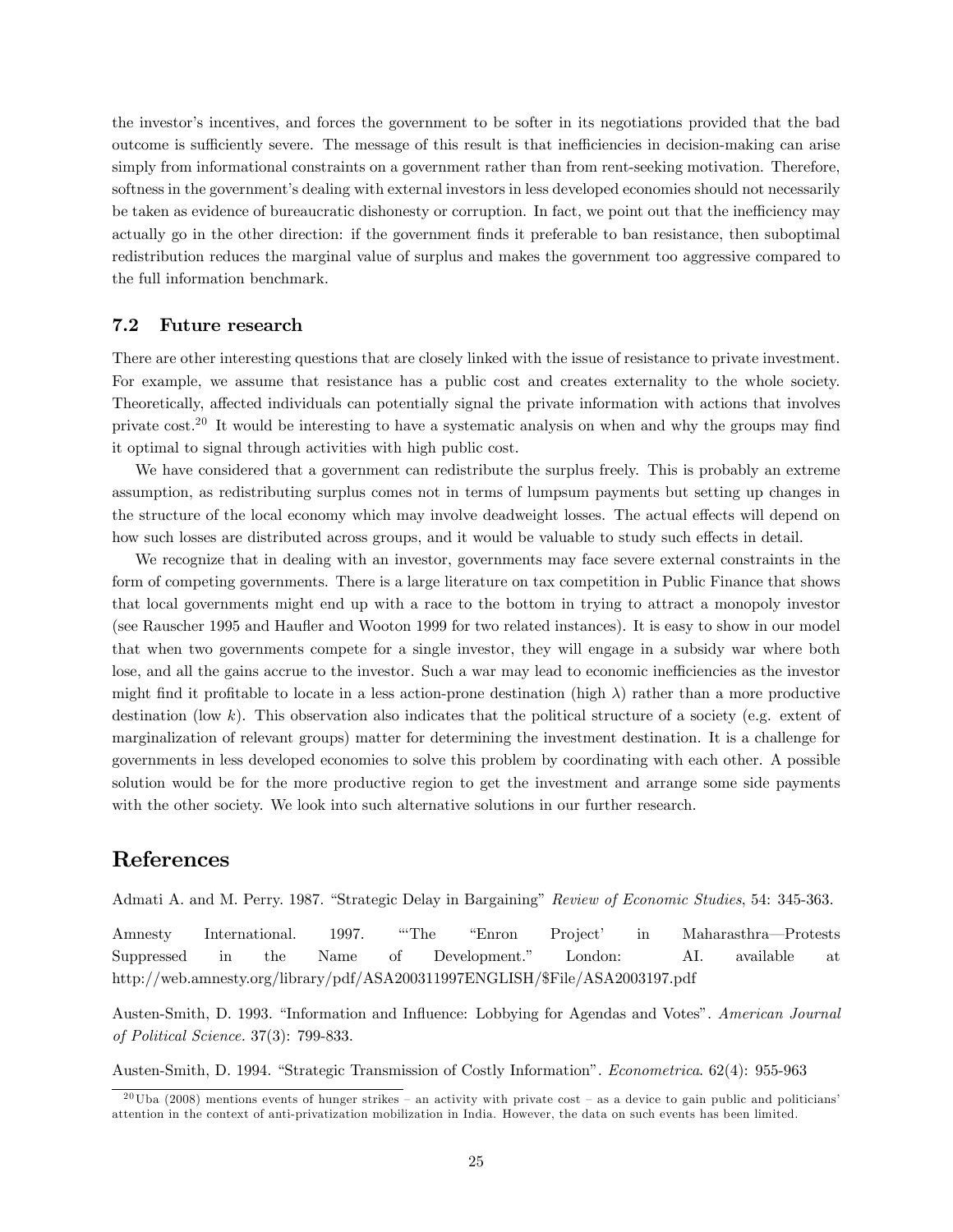Austen-Smith, D. 1995. "Campaign Contributions and Access". American Political Science Review. 89(3): 566-582

Austen-Smith, D and J. R. Wright. 1992 "Competitive Lobbying for a Legislator's Vote", Social Choice and Welfare, 9: 229-25

Bardhan, P. 1996. "Efficiency, Equity and Poverty Alleviation: Policy Issues in Less Developed Countries." Economic Journal. 106(September): 1344-1356.

Bardhan, P. 2006a. "Globalization Hits Road Bumps in India." Yale Global Online, October 2006.

Bardhan, P. 2006b. "Does globalization help or hurt the world's poor?" Scientific American. 294: 84-91.

Bardhan, P. and D. Mookherjee. 2006. "Decentralisation and Accountability in Infrastructure Delivery in Developing Countries." Economic Journal, 116 (January): 101-127.

Bartolomé, L. J., C. de Wet, H. Mander and V. Nagraj. 2000. *Displacement, resettlement, rehabilitation*, reparation, and development. Cape Town, South Africa: World Commission on Dams.

Beinen, Henry , and Waterbury, John. (1989). The political economy of privatization in developing countries. World Development. 17(May): 617-632.

Bortolotti, B. and Siniscalco, D. 2004. The Challenges of Privatization. An International Analysis. Oxford: Oxford University Press.

Cao, G., C. Feng and R. Tao. 2008. "Local 'land finance' in China's urban expansion: Challenges and solutions." China & World Economy,  $16(2)$ , 19-30.

Cavaliere, A. and S. Scabrosetti. 2008. "Privatization and efficiency: From principals and agents to political economy." Journal of Economic Surveys. 22: 685-710.

Cho, I-K. & D. M. Kreps. 1987. "Signaling games and stable equilibria." Quarterly Journal of Economics. 102: 179-221.

Cramton, P. 1992. "Strategic Delay in Bargaining with Two-Sided Uncertainty," Review of Economic Studies, 59: 205-25.

Cramton, P. and J. Tracy. 1992. "Strikes and Holdouts in Wage Bargaining: Theory and Data." American Economic Review. 82: 100-121.

Esteban, J. and D. Ray. 2006 "Inequality, Lobbying and Resource Allocation" American Economic Review. 96: 257-279.

Estrin, S., J. Hanousek, E. Kocenda, and J. Svejnar. 2007. "Effects of Privatization and Ownership in Transition Economies." Journal of Economic Literature. 47(3): 699–728.

Fudenberg, D., D. Levine and J. Tirole. 1985. "Infinite Horizon Models with One-Sided Incomplete Information" in Alvin Roth (ed.), Game Theoretic Models of Bargaining, Cambridge University Press.

Galal, A., L. Jones, P. Tandon and I. Vogelsang. 1994. Welfare Consequences of Selling Public Enterprises. Oxford: Oxford University Press.

Ghatak, M. and P. Ghosh. 2011. "The Land Acquisition Bill: A Critique and a Proposal", Economic and Political Weekly, 46(41), 65-72.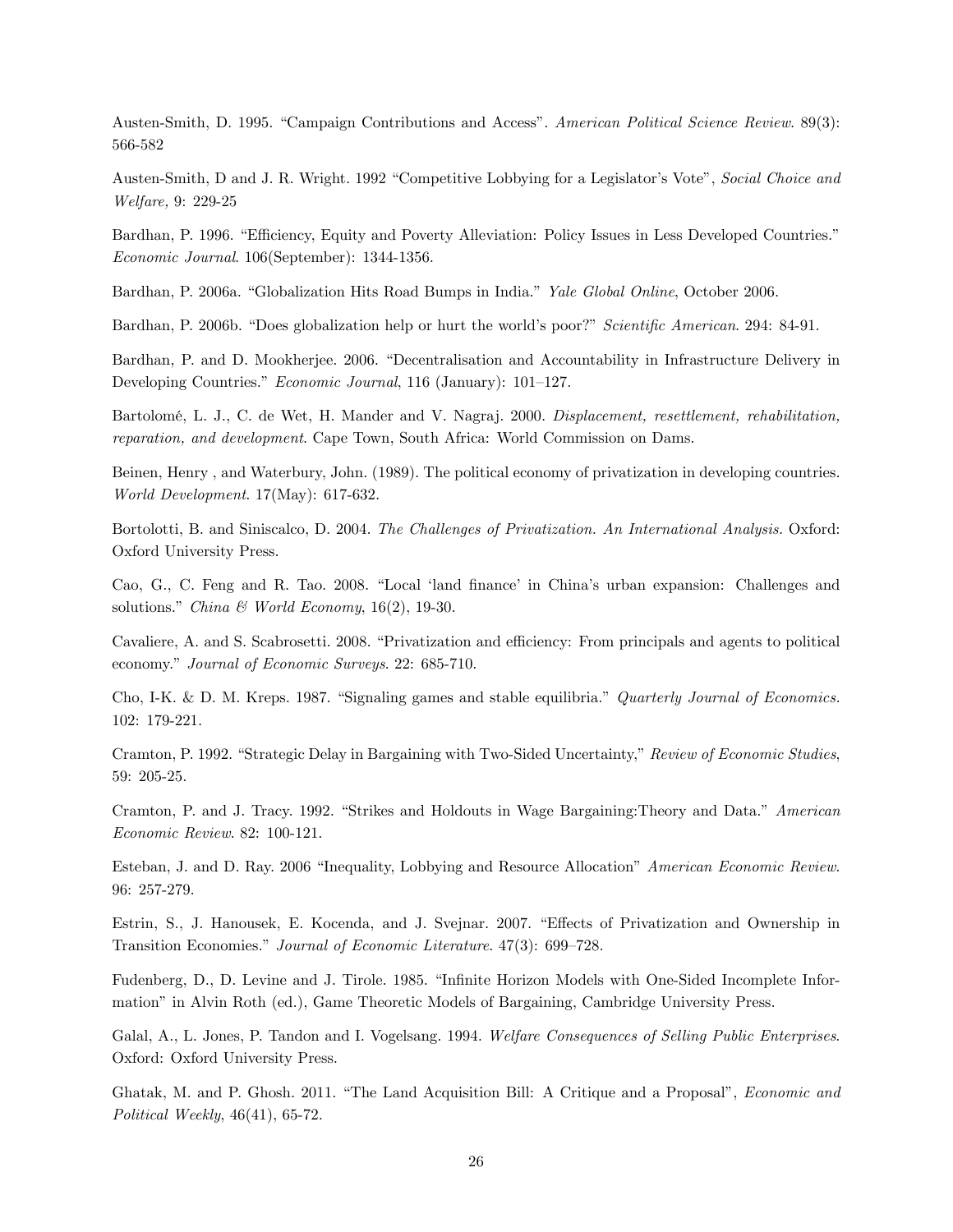Ghatak, M. and D. Mookherjee. 2011. "Land Acquisition for Industrialization and Compensation of Displaced Farmers", Journal of Development Economics, forthcoming

Grossman, S. J. and M. Perry. 1986. "Sequential Bargaining under Asymmetric Information", Journal of Economic Theory, 39: 120-154.

Hall, D., E. Lobina and R. De La Motte. 2005. "Public resistance to privatisation in water and energy." Development in Practice, 15(3-4), 286-301.

Hart, O. 1989. "Bargaining and Strikes." Quarterly Journal of Economics. 104: 25-43.

Harstad, B. 2007. "Harmonization and Side Payments in Political Cooperation." American Economic Review. 97(3): 871-889.

Haufler, A. and I. Wooton. 1999. "Country Size and Tax Competition for Foreign Direct Investment". Journal of Public Economics 71: 121-139

Laffont, J.J.. "Political Economy, Information and Incentives", European Economic Review, 43: 649-669.

Lum, T. 2006. "Social unrest in China." Congressional Research Service (CRS) Reports and Issue Briefs, 19.

Lohmann, S. 1993. "A signaling Model of Informative and Manipulative Political Action" The American Political Science Review 87: 319-333.

Lohmann, S. 1994. "Information Aggregation Through Costly Political Action." American Economic Review. 84: 518-530.

Lohmann, S. 1995a. "A Signaling Model of Competitive Political Pressures." Economics and Politics. 5: 181-206.

Lohmann, S. 1995b. "Information, Access and Contributions: A Signaling Model of Lobbying." Public Choice. 85: 267-284.

Lohmann, S. 1998. "An Information Rationale for the Power of Special Interests" The American Political Science Review 92: 809-827.

McKenzie, D., D. Mookherjee, G. Castañeda and J. Saavedra. 2003. "The Distributive Impact of Privatization in Latin America: Evidence from Four Countries. [with Comments]" Economia, 161-233.

Megginson, W. L., R. C. Nash and M. Van Randenborgh. 1994. "The Financial and Operating Performance of Newly Privatized Firms: An International Empirical Analysis." Journal of Finance, 49: 403-452.

Megginson, W. L., and J. M. Netter. 2001. "From State to Market: A Survey of Empirical Studies on Privatization." Journal of Economic Literature, 39: 321-389.

Molano, W. 1997. The logic of privatization: the case of telecommunications in the Southern Cone of Latin America. Greenwood Press.

Oman, C. P. 2000. Policy Competition for Foreign Direct Investment: A study of Competition among Governments to Attract FDI. OECD Development Center, Paris: OECD.

Persson, T. and G. Tabellini. 2000. Political Economics: Explaining Economic Policy. Cambridge: The MIT Press.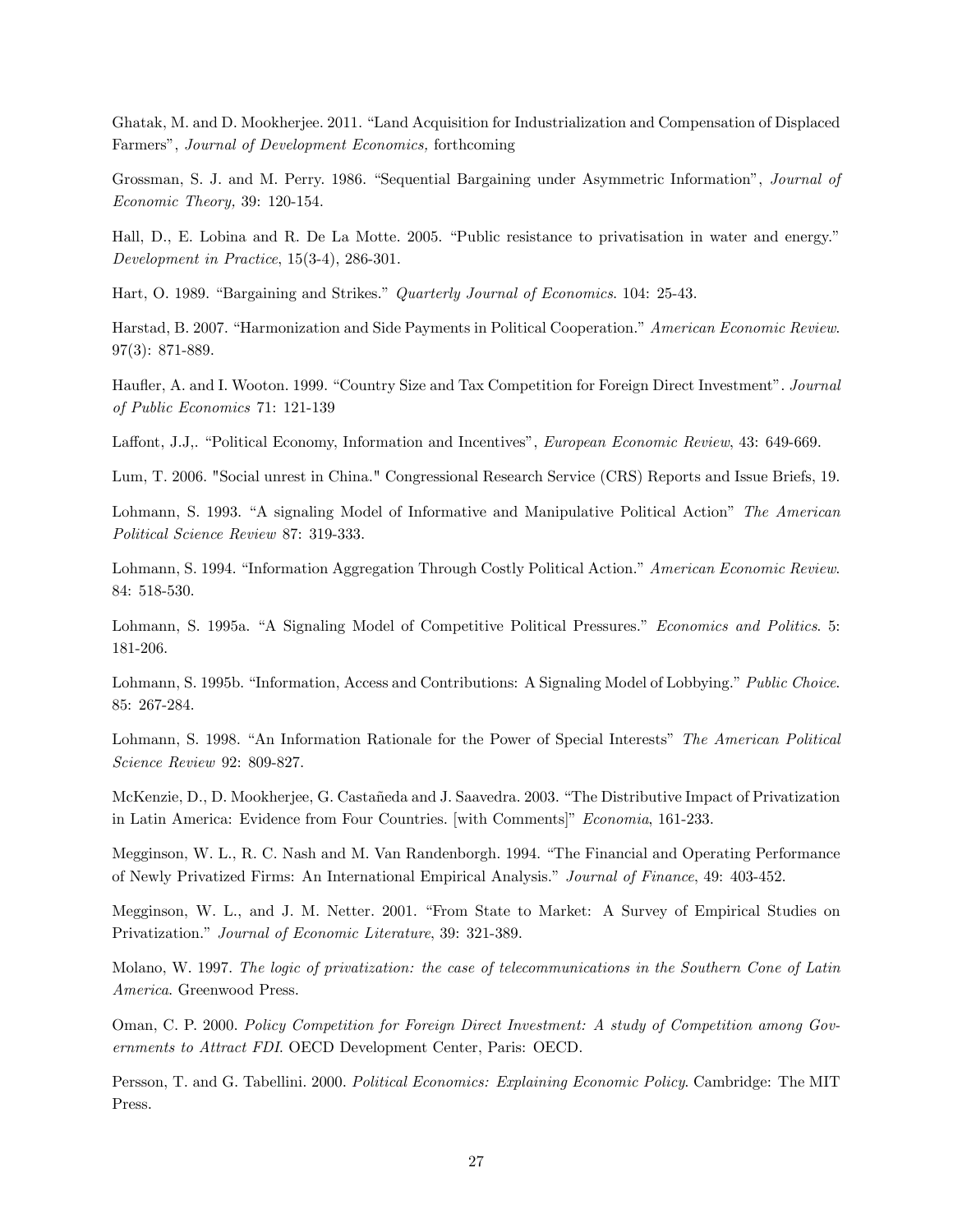Raghuram, G. and B. Varkkey. 2001. "Public Private Partnership in Airport Development-Governance and Risk Management Implications from Cochin International Airport Ltd." WP2001-10-05, Indian Institute of Management Ahmedabad, Research and Publication Department.

Rauscher, M. 1995. "Environmental Regulation and the Location of Polluting Industries" *International* Public Finance 2: 229-244

Ray, D. 2007. A Game Theoretic Perspective on Coalition Formation. Oxford: Oxford University Press.

Ray, D. 2010. "Uneven Growth: A Framework for Research in Development Economics." Journal of Economic Perspectives. 24(3): 45-60.

Rodrik, D. 1999. "The New Global Economy and Developing Countries: Making Openness Work." Policy Essay No. 24. Overseas Development Council. Washington D.C.

Roy Chowdhury, P. 2010. "Land acquisition: Political intervention, voice and fragmentation." Indian Statistical Institute Discussion Paper 10-05, New Delhi, India.

Sarkar, A. 2007. "Development and Displacement: Land Acquisition in West Bengal", *Economic and Political* Weekly, 42(16), 1435-42.

Sheshinski, E. and Lopez-Calva, L.F. (2003) Privatization and its benefits: theory and evidence. CESifo Economic Studies. 49: 429-459.

Shirley, M.M. and Walsh, P. 2004. Public versus Private Ownership: The Current State of the Debate. Washington, DC: The World Bank.

Stern, Nicholas 2001. A Strategy for Development. Washington: World Bank.

Stiglitz, J. 2002. Globalization and Its Discontents. W.W. Norton & Company.

Uba, K. 2005. "Political Protest and Policy Change: The Direct Impacts of Indian Anti-privatization Mobilizations." Mobilization: An International Journal. 10(3): 383-396.

Uba, K. 2008. "Labor union resistance to economic liberalization in India: what can national and state level patterns of protests against privatization tell us?"  $Asian$  Survey. 48(5): 860–884.

World Bank. 1995. Bureaucrats in Business: The Economics and Politics of Government Ownership. Washington DC: Oxford University Press for the World Bank.

# Appendix A

**Proof of Lemma 2.** First we derive the optimal transfer for any belief  $\mu \in [0, 1]$ .

**Claim L2a:** Suppose  $x > 0$ . For beliefs  $\mu \in [0, 1]$ ,

$$
t(\mu, a) = \lambda w^A(a) - (1 - \lambda) \left[ \mu w^B(\underline{v}, a) + (1 - \mu) w^B(\overline{v}, a) \right]
$$

The transfer to group B is strictly increasing in  $\mu$  if  $a < 1$  and constant if  $a = 1$ .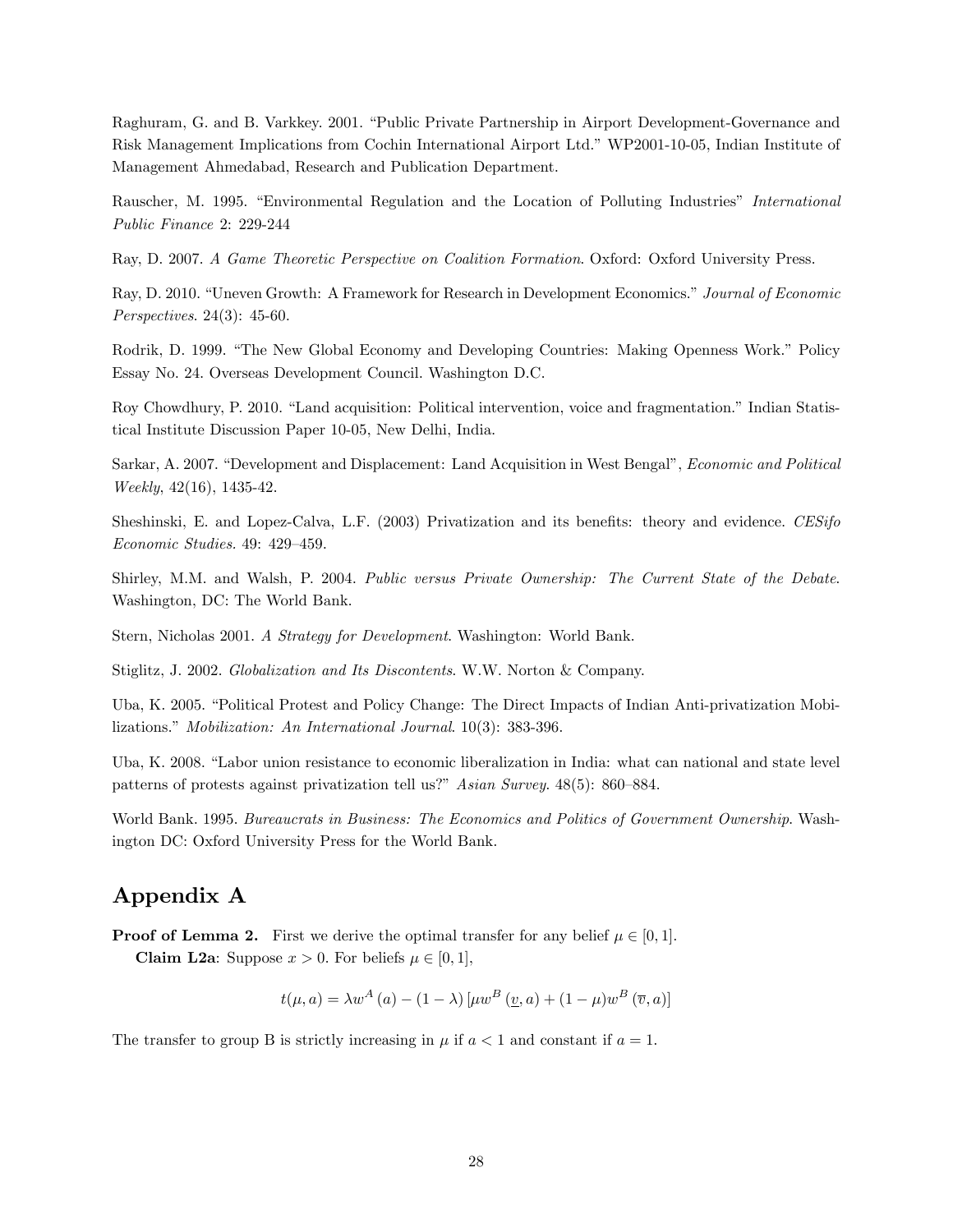Proof of Claim L2a: Denote the maximand  $\mu W(\underline{v}, a, t') + (1 - \mu)W(\overline{v}, a, t')$  by  $E_{\mu}W(a, t')$ . Now,

$$
\frac{dE_{\mu}W(a,t)}{dt} = \frac{d}{dt}[\mu S(\underline{v}, a) + (1 - \mu)S(\overline{v}, a)]
$$
  
\n
$$
-\frac{d}{dt}\mu[\lambda(w^{A} - t) - (1 - \lambda)(w^{B}(\underline{v}) + t)]^{2} - \frac{d}{dt}(1 - \mu)[\lambda(w^{A} - t) - (1 - \lambda)(w^{B}(\overline{v}) + t)]^{2}
$$
  
\n
$$
= 2[\lambda(w^{A} - t) - (1 - \lambda)\{\mu w^{B}(\underline{v}) + (1 - \mu)w^{B}(\overline{v}) + t\}]
$$

Therefore,  $\frac{d^2 E_{\mu} W(a,t)}{dt^2} = -2$ , and the maximum occurs where  $\lambda(w^A - t) - (1 - \lambda) \{\mu w^B(\underline{v}) + (1 - \mu)(w^B(\overline{v}) + \lambda) \}$  $\{t\}\}=0$ , implying  $t(\mu, a) = \lambda w^A(a) - (1-\lambda) \left[\mu w^B(\underline{v}, a) + (1-\mu) w^B(\overline{v}, a)\right]$ . Since  $w^B(\overline{v}, a) - w^B(\underline{v}, a) = 0$  $(\overline{v} - \underline{v})x(1 - a)$ , is easy to see that given a, the transfer  $t(\mu, a)$  is strictly increasing in  $\mu$  if  $x > 0$  and  $a < 1$ . If  $x = 0$  or  $a = 1$ ,  $t(\mu, a) = 0$  for all  $\mu$ . Thus Claim L2a is proved. We now proceed to derive all separating equilibria of the signaling game.

Claim L2b: Suppose  $x > 0$  and Assumption 1 holds. Then, the set of separating equilibria of the signaling subgame is given by actions  $\underline{a} \in [a_L, \min\{a_H, 1\}]$  and  $\overline{a} = 0$ , where

$$
a_L = \frac{(1 - \lambda) (\overline{v} - \underline{v})}{((v^A + \overline{v}) - (1 - \lambda) (v^A + \underline{v}))}, \text{ and } a_H = \frac{(1 - \lambda) (\overline{v} - \underline{v})}{\lambda (v^A + \underline{v})}.
$$

Proof of Claim L2b: The proof proceeds in two steps. First, we establish that in any separating equilibrium, the high-valuation type sets  $\bar{a} = 0$ . Then, we establish the range of  $\underline{a}$  in equilibrium. In this proof, sometimes we abuse notation by writing  $t(0, a)$  as  $t(\overline{v}, a)$  and  $t(1, a)$  as  $t(v, a)$ .

In any separating equilibrium, we have  $\mu(\bar{a}) = 0$  and  $\mu(\underline{a}) = 1$ . Suppose that  $\bar{a} > 0$ . In a separating equilibrium, the transfer to the high type is  $t(\overline{v}, \overline{a})$  and the resultant utility of the high type is  $\lambda[(\overline{v} + v^A)(1 \overline{a}$ ) +  $\tau |x$ . On the other hand, the payoff obtained from deviating to  $a = 0$  is  $\overline{v}x + t(\mu(0), 0) + s\tau x$ . Now, from Claim 1, since  $\mu(0) \geq 0$ , we must have  $t(\mu(0), 0) \geq t(\overline{v}, 0)$ . Therefore,

$$
\overline{v}x + t(\mu(0),0) + s\tau x \ge \overline{v}x + t(\overline{v},0) + s\tau x = \lambda[(\overline{v} + v^A) + \tau]x > \lambda[(\overline{v} + v^A)(1 - \overline{a}) + \tau]x
$$

We can then say that the deviation payoff is strictly higher than the equilibrium payoff if  $\bar{a} > 0$  since  $\overline{v} + v^A > 0$  by assumption 1, and  $x > 0$ . This establishes that  $\overline{a} = 0$  in any separating equilibrium. Next, we turn to the determination of a.

A necessary condition that the optimal level of actions  $(a, 0)$  would have to satisfy is that neither type would gain by misrepresenting its own type. Let  $w^B(a,t|v)$  denote group B's payoff given its true marginal valuation  $v$ , a redistributive transfer  $t$ , and an action  $a$ . The no-lying constraint for the high type is

$$
w^{B}(0, t(\overline{v}, 0)|\overline{v}) \ge w^{B}(\underline{a}, t(\underline{v}, \underline{a})|\overline{v})
$$
\n
$$
(8)
$$

And the no-lying constraint for the low type is

$$
w^{B}(\underline{a}, t(\underline{v}, \underline{a}) | \underline{v}) \ge w^{B}(0, t(\overline{v}, 0) | \underline{v})
$$
\n<sup>(9)</sup>

By rearranging terms, we see that inequalities (8) and (9) can be summarized as

$$
\overline{v} \underline{a} x \geq \Delta t \left( \underline{a} \right) \geq \underline{v} \underline{a} x, \text{ where } \Delta t \left( \underline{a} \right) = t(\underline{v}, \underline{a}) - t(\overline{v}, 0)
$$

The gain in transfer  $\Delta t(\underline{a})$  from representing oneself as of having low valuation by taking an action of level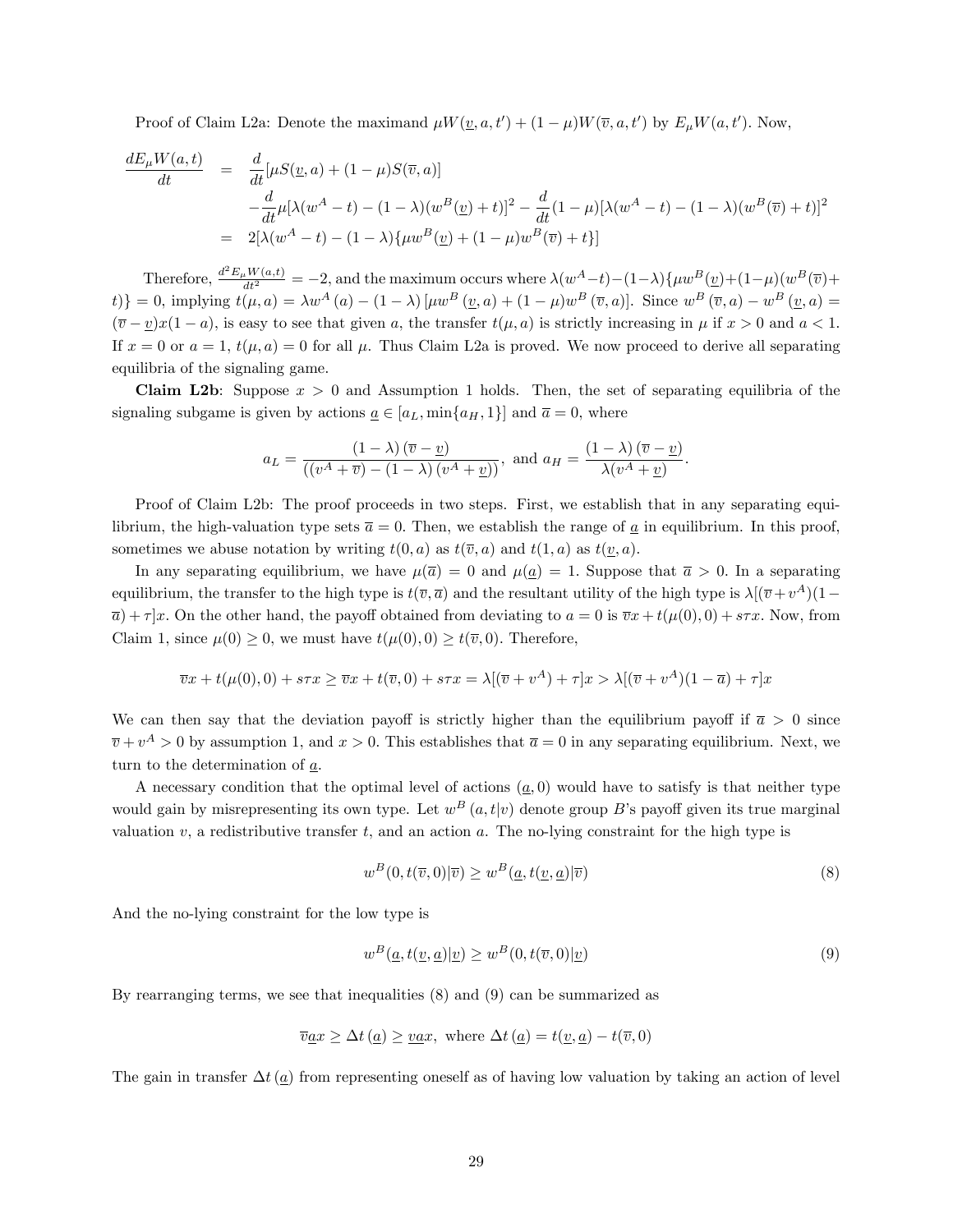$\alpha$  is given by

$$
\Delta t \left( \underline{a} \right) = x \left[ \left( 1 - \lambda \right) \left( \overline{v} - \underline{v} \right) + \underline{a} \left( \left( 1 - \lambda \right) \underline{v} - \lambda v^A \right) \right].
$$

After rearranging terms, we see that in any separating equilibrium,

$$
\frac{\left(1-\lambda\right)\left(\overline{v}-\underline{v}\right)}{\left(\left(v^A+\overline{v}\right)-\left(1-\lambda\right)\left(v^A+\underline{v}\right)\right)} \leq \underline{a} \leq \frac{\left(1-\lambda\right)\left(\overline{v}-\underline{v}\right)}{\lambda\left(v^A+\underline{v}\right)}.\tag{10}
$$

where the upper bound comes from condition (9) and the lower bound from condition (8). Condition (10) is only necessary for there to be a separating equilibrium. It can be checked that any  $\underline{a} \in [a_L, a_H]$  will be an equilibrium, given beliefs

$$
\mu(a) = \begin{cases} 0 \text{ if } a \in [0, \underline{a}) \cup (\underline{a}, 1] \\ 1 \text{ if } a = \underline{a} \end{cases}
$$

A separating equilibrium exists only if  $[a_L, \min\{a_H, 1\}]$  is a non-empty interval. By inspection, it is easy to see that if  $\overline{v} + v^A > 0$ ,  $a_L \in (0, 1)$ . Also, after a little algebra, we see that

$$
a_H - a_L = \frac{(1 - \lambda)\left(\overline{v} - \underline{v}\right)^2}{\left[(v^A + \overline{v}) - (1 - \lambda)\left(v^A + \underline{v}\right)\right]\lambda(v^A + \underline{v})},\tag{11}
$$

and thus  $a_H > a_L$  if and only if  $(v^A + v) \geq 0$ , which holds true given Assumption 1. Thus Claim L2b is

proved.

We are now going to show there is a unique separating equilibrium that survives the intuitive criterion. To see this, consider any separating equilibrium with  $\underline{a} > a_L$ , and  $\overline{a} = 0$ . That there exists such an  $\underline{a}$  is guaranteed by that fact that since  $\overline{v} - \underline{v} > 0$ , we will never have 0 in the right hand side of equation 11. Consider some action  $a' \in (a_L, \underline{a})$ . For any belief  $\mu \in [0, 1]$ ,

$$
w^{B}(a', t(\mu, a')|\overline{v}) = \overline{v}x(1 - a') + t(\mu, a') + s\tau x \le \overline{v}x(1 - a') + t(\underline{v}, a') + s\tau x
$$
  
\n
$$
= \overline{v}x(1 - a') + [\lambda\{v^{A}x(1 - a') + (1 - s)\tau x\} - (1 - \lambda)\{\underline{v}x(1 - a') + s\tau x\}] + s\tau x
$$
  
\n
$$
= \lambda\tau x + \{\lambda v^{A} + \overline{v} - (1 - \lambda)\underline{v}\}x(1 - a')
$$
  
\n
$$
= \lambda\tau x + \{\lambda v^{A} + \overline{v} - (1 - \lambda)\underline{v}\}x(1 - a_{L})
$$
  
\n
$$
= \lambda\tau x + \{\lambda v^{A} + \overline{v} - (1 - \lambda)\underline{v}\}x\left(1 - \frac{(1 - \lambda)(\overline{v} - \underline{v})}{\lambda v^{A} + \overline{v} - (1 - \lambda)\underline{v}}\right)
$$
  
\n
$$
= \lambda\tau x + \lambda(v^{A} + \overline{v})x = \lambda(v^{A} + \overline{v} + \tau)x = w^{B}(0, t(\overline{v}, 0)|\overline{v}).
$$

Therefore, for all possible beliefs  $\mu$  arising from action  $a'$ , the high type would get a lower utility from playing  $a'$  that it does in equilibrium. Thus,  $a'$  is equilibrium dominated for the high type, and hence we must have  $\mu(a') = 1$ . If  $\mu(a') = 1$ , then the payoff of the low type from playing action a' is

$$
w^B(a', t(\underline{v}, a')|\underline{v}) = \lambda((\underline{v} + v^A)(1 - a') + \tau)x > \lambda((\underline{v} + v^A)(1 - \underline{a}) + \tau)x = w^B(\underline{a}, t(\underline{v}, \underline{a})|\underline{v}).
$$

Therefore, the low type has a deviation yielding a higher payoff than the equilibrium payoff. Thus, the separating equilibrium with  $\underline{a} > a_L$ , and  $\overline{a} = 0$  does not survive the intuitive criterion.

# Proof of Proposition 5.

It is easy to see that the investor's optimal investment for a given tax rate is  $x^{ns}(\tau) = k(q - \tau)$ . The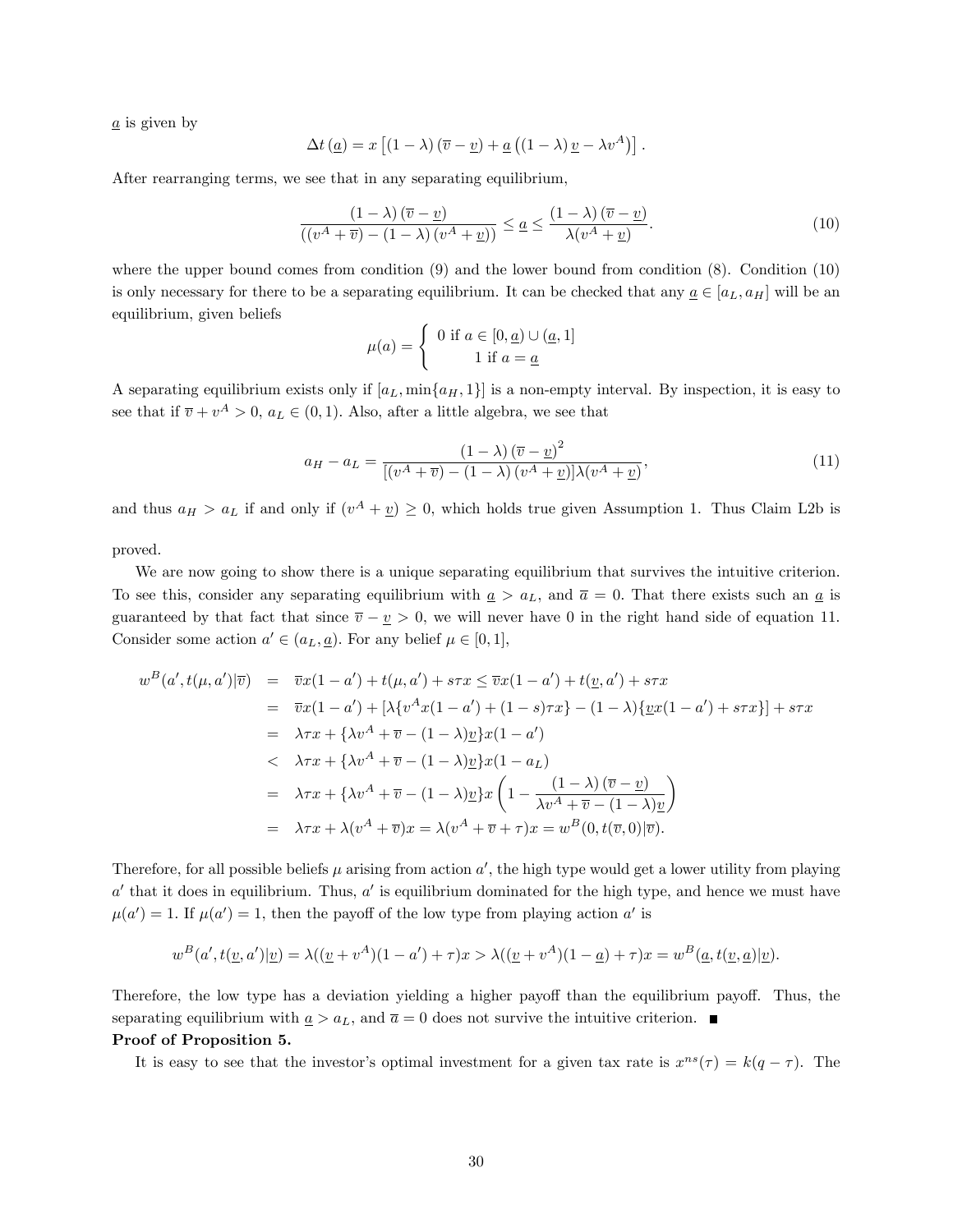optimal investment tax maximizes  $G$ 's payoff, which is

$$
pW(\underline{v}, 0, t^{ns}) + (1 - p)W(\overline{v}, 0, t^{ns})
$$
  
= 
$$
(v^{A} + Ev^{B})x^{ns}(\tau) + \tau x^{ns}(\tau) - [pL(\underline{v}, 0, t^{ns}) + (1 - p)L(\overline{v}, 0, t^{ns})]
$$
  
= 
$$
(v^{A} + Ev^{B})x^{ns}(\tau) + \tau x^{ns}(\tau) - F[x^{ns}(\tau)]^{2}
$$
 (12)

where  $F = p(1-p)(1-\lambda)^2(\overline{v}-\underline{v})^2$ . Solving, we get  $\tau^{ns} = \frac{[q-(v^A+Ev^B)]+2qkF}{2+2kF}$ . Replacing  $\tau^{ns}$  and  $x^{ns}$  in (12), we can derive G's equilibrium payoff.  $\blacksquare$ 

**Proof of proposition 6.** Fix  $\overline{v}, \underline{v}$  and  $\lambda$ , and consider  $W^e$  and  $W^{ns}$  as functions of p. Now, it is easy to see that 2

$$
\frac{W^{ns}(p)}{W^{e}(p)} = \left[\frac{N(p)}{S(p)}\right]^2
$$

where

$$
N(p) = \frac{v^A + E v_B + q}{\sqrt{1 + kF(p)}}, \ F(p) = p(1 - p)(1 - \lambda)^2 (\overline{v} - \underline{v})^2
$$
\n(13)

$$
S(p) = (v^{A} + Ev_{B} + q) - pa^{e}(v^{A} + \underline{v} + q), \ a^{e} = \frac{(1 - \lambda)(\overline{v} - \underline{v})}{(v^{A} + \overline{v}) - (1 - \lambda)(v^{A} + \underline{v})}
$$
(14)

Since  $(v^A + Ev_B + q) - pa^e(v^A + \underline{v} + q) > 0$ , we can say that  $W^{ns}(p) \leq W^e(p)$  if and only if  $N(p) \leq S(p)$ .

First, notice that  $N(0) = S(0) = v^A + \overline{v} + q$ . Also,  $N(1) = (v^A + \underline{v} + q) > S(1) = (1 - a^e)(v^A + \underline{v} + q)$ since  $a^e \in (0, 1)$ . Next, note that

$$
\frac{dS(p)}{dp} = (\underline{v} - \overline{v}) - a^e(v^A + \underline{v} + q) < 0 \tag{15}
$$

and by  $(14)$ ,  $S(p)$  is a downward sloping straight line. On the other hand,

$$
\frac{dN(p)}{dp} = \frac{1}{1 + kF(p)} \left\{ (\underline{v} - \overline{v})\sqrt{1 + kF(p)} - (v^A + Ev_B + q) \frac{k(1 - \lambda)^2 (\overline{v} - \underline{v})^2}{2\sqrt{1 + kF(p)}} (1 - 2p) \right\}
$$
\n
$$
= \frac{(\underline{v} - \overline{v})}{\sqrt{1 + kF(p)}} - (v^A + Ev_B + q) \frac{k(1 - \lambda)^2 (\overline{v} - \underline{v})^2}{(1 + kF(p))^{\frac{3}{2}}} \left(\frac{1}{2} - p\right) \tag{16}
$$

Notice that

$$
\frac{dN(p)}{dp}|_{p=0} = (\underline{v} - \overline{v}) - \frac{1}{2}k(v^A + \overline{v} + q)(1 - \lambda)^2(\overline{v} - \underline{v})^2
$$
\n(17)

Next, we claim that for any  $p^* \in (0,1)$  for which  $N(p) = S(p)$ , we must have  $\frac{dN(p)}{dp} > \frac{dS(p)}{dp}$ . To prove, let us assume that, if possible, the above claim does not hold true. Then there is some  $p^* \in (0,1)$  satisfying  $N(p) = S(p)$ , and  $\frac{dN(p)}{dp} \leq \frac{dS(p)}{dp}$ . Therefore, by (16) and (17), for  $p^*$ , we must have

$$
\frac{(\underline{v} - \overline{v})}{\sqrt{1 + kF(p)}} - (v^A + Ev_B + q) \frac{k(1 - \lambda)^2 (\overline{v} - \underline{v})^2}{(1 + kF(p))^{\frac{3}{2}}} \left(\frac{1}{2} - p\right) \le (\underline{v} - \overline{v}) - a^e (v^A + \underline{v} + q), \text{ or}
$$
  

$$
(v^A + Ev_B + q) \frac{k(1 - \lambda)^2 (\overline{v} - \underline{v})^2}{(1 + kF(p))^{\frac{3}{2}}} \left(\frac{1}{2} - p\right) - a^e (v^A + \underline{v} + q) \ge \frac{(\underline{v} - \overline{v})}{\sqrt{1 + kF(p)}} - (\underline{v} - \overline{v})
$$

Since  $p^* > 0$ ,  $\sqrt{1 + kF(p)} > 1$ , and since  $(\underline{v} - \overline{v}) < 0$ , the right hand side is strictly positive. Therefore,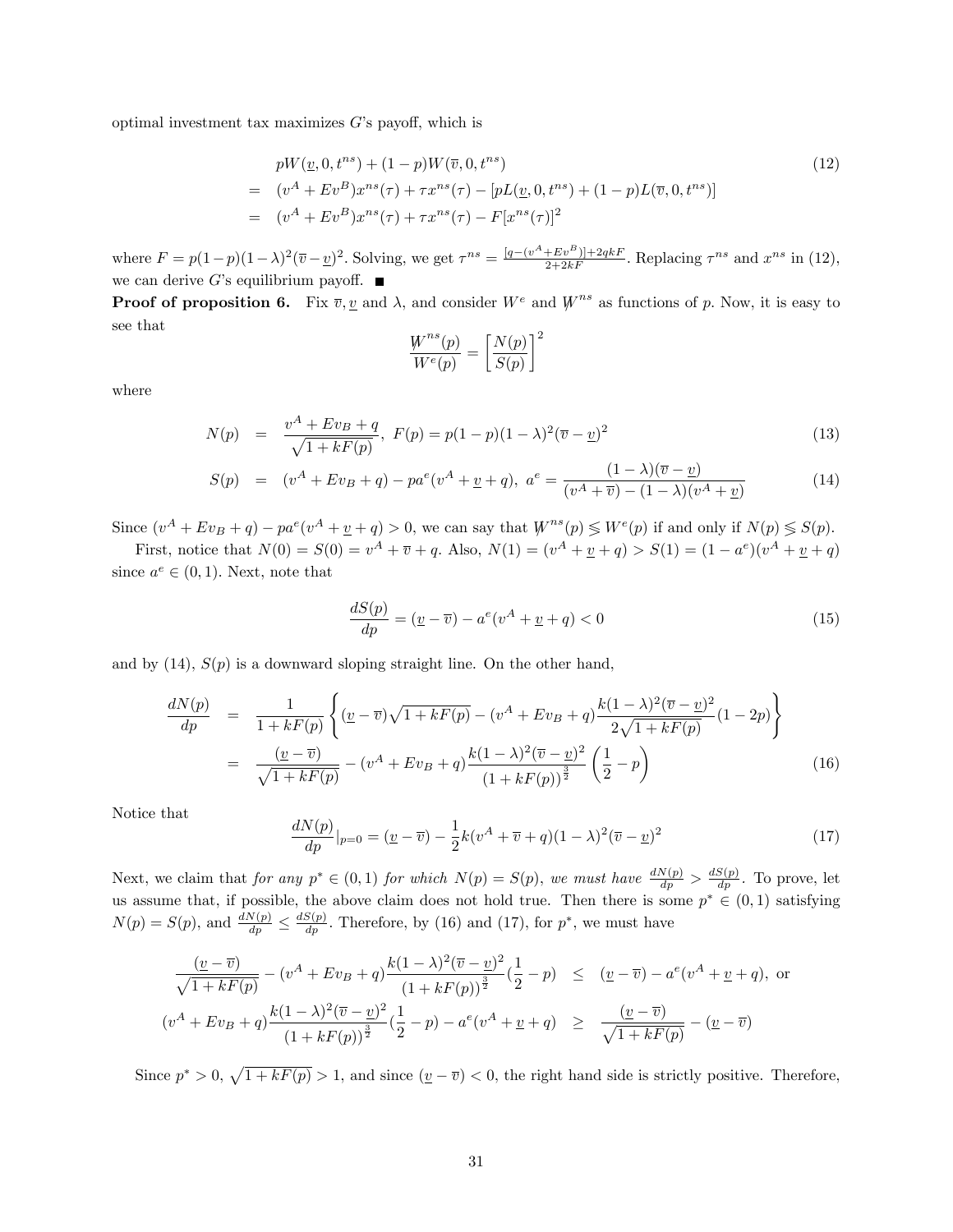we must have

$$
(v^{A} + Ev_{B} + q)\frac{k(1 - \lambda)^{2}(\overline{v} - \underline{v})^{2}}{(1 + kF(p))^{\frac{3}{2}}} \left(\frac{1}{2} - p\right) > a^{e}(v^{A} + \underline{v} + q)
$$
\n(18)

From (13) and (14), since  $N(p) = S(p)$  at  $p^*$ , we have  $v^A + E v_B + q = p a^e (v^A + \underline{v} + q)/(1 - \frac{1}{\sqrt{1+k}})$  $\frac{1}{1+kF(p)}$ ). We can therefore rewrite (18) as

$$
a^{e}(v^{A} + \underline{v} + q) \frac{k(1 - \lambda)^{2}(\overline{v} - \underline{v})^{2}(\frac{1}{2} - p) p}{\left(1 - \frac{1}{\sqrt{1 + kF(p)}}\right) (1 + kF(p))^{\frac{3}{2}}} > a^{e}(v^{A} + \underline{v} + q),
$$

which is true if and only if

$$
\left(1 - \frac{1}{\sqrt{1 + kF(p)}}\right) (1 + kF(p))^{\frac{3}{2}} < k(1 - \lambda)^{2} (\overline{v} - \underline{v})^{2} \left(\frac{1}{2} - p\right) p
$$
  
\n
$$
\Leftrightarrow (1 + kF(p))^{\frac{3}{2}} - (1 + kF(p)) < k(1 - \lambda)^{2} (\overline{v} - \underline{v})^{2} \left(\frac{1}{2} - p\right) p, \text{ or}
$$
  
\n
$$
\Leftrightarrow [1 + k(1 - \lambda)^{2} (\overline{v} - \underline{v})^{2} (1 - p) p]^{3/2} < k(1 - \lambda)^{2} (\overline{v} - \underline{v})^{2} \left(\frac{1}{2} - p\right) p + 1 + k(1 - \lambda)^{2} (\overline{v} - \underline{v})^{2} (1 - p) p
$$
  
\n
$$
= 1 + k(1 - \lambda)^{2} (\overline{v} - \underline{v})^{2} p \left(\frac{3}{2} - 2p\right)
$$
(19)

Now, from the Taylor series expansion of the left hand side,

$$
\begin{aligned}\n\left[1 + k(1 - \lambda)^2 (\overline{v} - \underline{v})^2 (1 - p) p\right]^{3/2} &\geq 1 + \frac{3}{2} k(1 - \lambda)^2 (\overline{v} - \underline{v})^2 (1 - p) p \\
&= 1 + k(1 - \lambda)^2 (\overline{v} - \underline{v})^2 p \left(\frac{3}{2} - \frac{3}{2}p\right) \\
&\geq 1 + k(1 - \lambda)^2 (\overline{v} - \underline{v})^2 p \left(\frac{3}{2} - 2p\right)\n\end{aligned} \tag{20}
$$

since  $p^* > 0$ . Inequality (20) is a contradiction to inequality (19). Since inequality (19) is false, condition (18) is not satisfied. This proves our claim that that for any  $p^* \in (0,1)$  for which  $N(p) = S(p)$ , we must have  $\frac{dN(p)}{dp} > \frac{dS(p)}{dp}$ . An immediate implication is that whenever  $N(p^*) = S(p^*)$  other than  $p^* = 0$ ,  $N(p)$ should cut  $S(p)$  from below. This implies that there is at most one solution to  $N(p) = S(p)$  for  $p \in (0, 1]$ . To see that, suppose there were more than one solutions to  $N(p) = S(p)$ . By claim 1, in case of each solution,  $N(p)$  should cut  $S(p)$  from below. But since both  $N(p)$  and  $S(p)$  are continuous, by the intermediate value theorem, between any two such distinct solutions, there must be some  $p'$  such that  $N(p') = S(p')$  where  $N(p)$  cuts  $S(p)$  from above. This is a contradiction to claim 1. From claim 1, it follows that there is at most one solution to  $N(p) = S(p)$  for  $p \in (0, 1]$ . Also, if there exists such a solution  $p^*$ , for  $p < p^*$ ,  $N(p) < S(p)$ and for  $p > p^*$ ,  $N(p) > S(p)$ . Moreover, since  $N(1) > S(1)$ , we must have  $p^* < 1$ .

Since  $N(0) = S(0)$ , there is an interior solution  $p^*$  to the equation  $N(p) = S(p)$  if and only if there is some  $\epsilon > 0$  such that  $N(p) < S(p)$  for the interval  $(0, \epsilon)$ . Such an  $\epsilon$  exists if and only if  $\frac{dN(p)}{dp} < \frac{dS(p)}{dp}$  at  $p = 0$ . Comparing (15) and (17), the condition is

$$
a^{e}(v^{A} + \underline{v} + q) < \frac{1}{2}k(v^{A} + \overline{v} + q)(1 - \lambda)^{2}(\overline{v} - \underline{v})^{2} \tag{21}
$$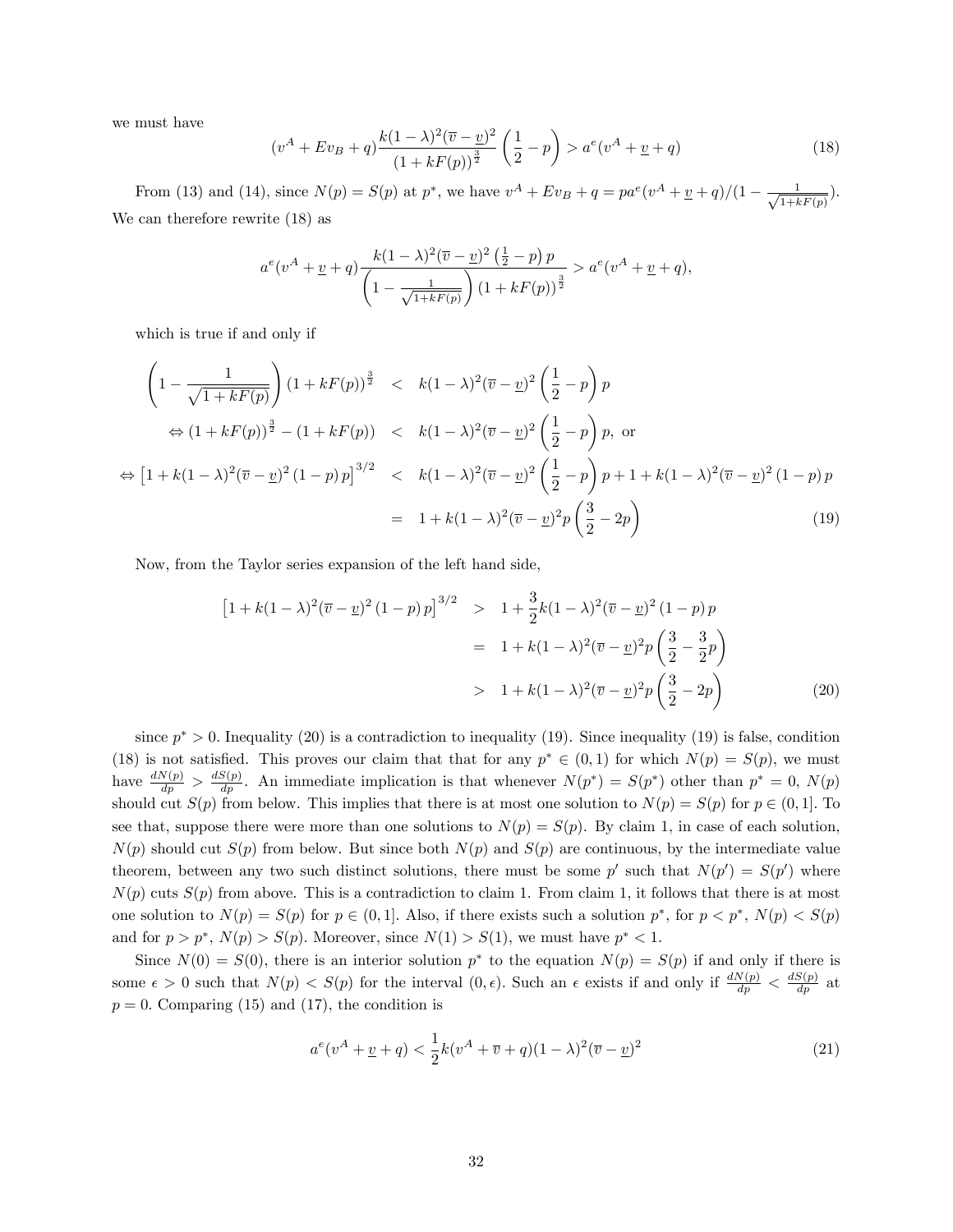Condition (21) can be broken down further as

$$
(1 - \lambda) \left[ (v^A + \overline{v}) - (1 - \lambda)(v^A + \underline{v}) \right] > \frac{(v^A + \underline{v} + q)}{(v^A + \overline{v} + q)} \frac{2}{k(\overline{v} - \underline{v})}
$$
(22)

Taking  $(1-\lambda) = x$ ,  $v^A + v = a$  and  $v^A + \overline{v} = b$ , we can rewrite condition  $(22)$  as  $f(x) \equiv ax^2 - bx + \frac{2}{k(b-a)} \frac{a+q}{b+q}$ 0. Now,  $f(0) > 0$  and  $f''(x) = a > 0$ . Thus, we have at most an interval of x such that  $f(x) < 0$ . If that range is  $[x_1, x_2]$ , then  $\overline{\lambda} = \max\{1 - x_1, 0\}$  and  $\underline{\lambda} = \max\{1 - x_2, 0\}$ . Since  $f(0) > 0$ , we have  $x_1 > 0$ , implying  $\overline{\lambda}$  < 1. Also,  $f(1) = -(b-a) + \frac{2}{k(b-a)} \frac{a+q}{b+q}$ . Making a small enough, we can have  $f(1) < 0$ , which implies that  $\underline{\lambda} = 0.$ 

**Proof of Lemma 7.** The proof of this lemma proceeds in several steps. While deriving the optimal transfer for a given belief, we see that the Claim L2a, made in the proof of Lemma 2 holds. Thus, the transfer  $t(\mu, a)$  is strictly increasing in  $\mu$  except if  $a = 1$  or  $x = 0$ , in which case,  $t(\mu, a)$  is constant in  $\mu$ . Now, suppose that in a separating equilibrium, the high valuation type takes action  $\bar{a}$  and the low valuation type takes action  $\underline{a}$ .

To check that  $\bar{a} = 0$ , suppose otherwise. In a separating equilibrium, the transfer to the high type is  $t(\overline{v}, \overline{a})$  and the resultant utility of the high type is  $\lambda[(\overline{v} + v^A)(1 - \overline{a}) + \tau - q\overline{a}]x$ . On the other hand, the payoff obtained from deviating to  $a = 0$  is  $\overline{v}x + t(\mu(0), 0) + s\tau x$ . Therefore,

$$
\overline{v}x + t(\mu(0),0) + s\tau x \ge \overline{v}x + t(\overline{v},0) + s\tau x = \lambda[(\overline{v} + v^A) + \tau]x > \lambda[(\overline{v} + v^A)(1 - \overline{a}) + \tau - q\overline{a}]x
$$

We can then say that the deviation payoff is strictly higher than the equilibrium payoff if  $\bar{a} > 0$  since  $\overline{v} + v^A > 0$  by assumption 1, and  $x > 0$ . This establishes that  $\overline{a} = 0$  in any separating equilibrium.

Next, we turn to the determination of  $\underline{a}$ . As in the proof of Lemma 2, the range of  $\underline{a}$  satisfies

$$
\overline{v}ax \ge \Delta t (a) \ge \underline{v}ax
$$
, where  $\Delta t (\underline{a}) = t(\underline{v}, \underline{a}) - t(\overline{v}, 0)$ 

Now, we have for the transfers

$$
t(\underline{v}, \underline{a}) = \lambda [v^A x (1 - a) + s^A \tau x - r^A q a x] - (1 - \lambda) [\underline{v} x (1 - a) + s^B \tau x - r^B q a x]
$$
  

$$
t(\overline{v}, 0) = \lambda [v^A x + s^A \tau x] - (1 - \lambda) [\overline{v} x + s^B \tau x]
$$

Hence, the gain in transfer  $\Delta t(\underline{a})$  from representing oneself as of having low valuation by taking an action of level  $\underline{a}$  is given by

$$
\Delta t(\underline{a}) = t(\underline{v}, \underline{a}) - t(\overline{v}, 0) = x[(1 - \lambda)(\overline{v} - \underline{v}) + a\{\underline{v}(1 - \lambda) - \lambda v^A\}] + qax\{(1 - \lambda)r^B - \lambda r^A\}
$$

The range of  $\underline{a}$  given by

$$
[(1 - \lambda)(\overline{v} - \underline{v}) + a\{\underline{v}(1 - \lambda) - \lambda v^A\}] + a\{(1 - \lambda)r^B - \lambda r^A\} \le \overline{v}a + r^B aq
$$
  

$$
a'_L = \frac{(1 - \lambda)(\overline{v} - \underline{v})}{(v^A + \overline{v}) - (1 - \lambda)(v^A + \underline{v}) + \lambda q} \le a
$$

and that

$$
(1 - \lambda)(\overline{v} - \underline{v}) + a\{\underline{v}(1 - \lambda) - \lambda v^A\}] + a\{(1 - \lambda)r^B - \lambda r^A\} \ge \underline{v}a + r^B aq
$$

$$
a'_H = \frac{(1 - \lambda)(\overline{v} - \underline{v})}{\lambda(v^A + \underline{v}) + \lambda q} \ge a
$$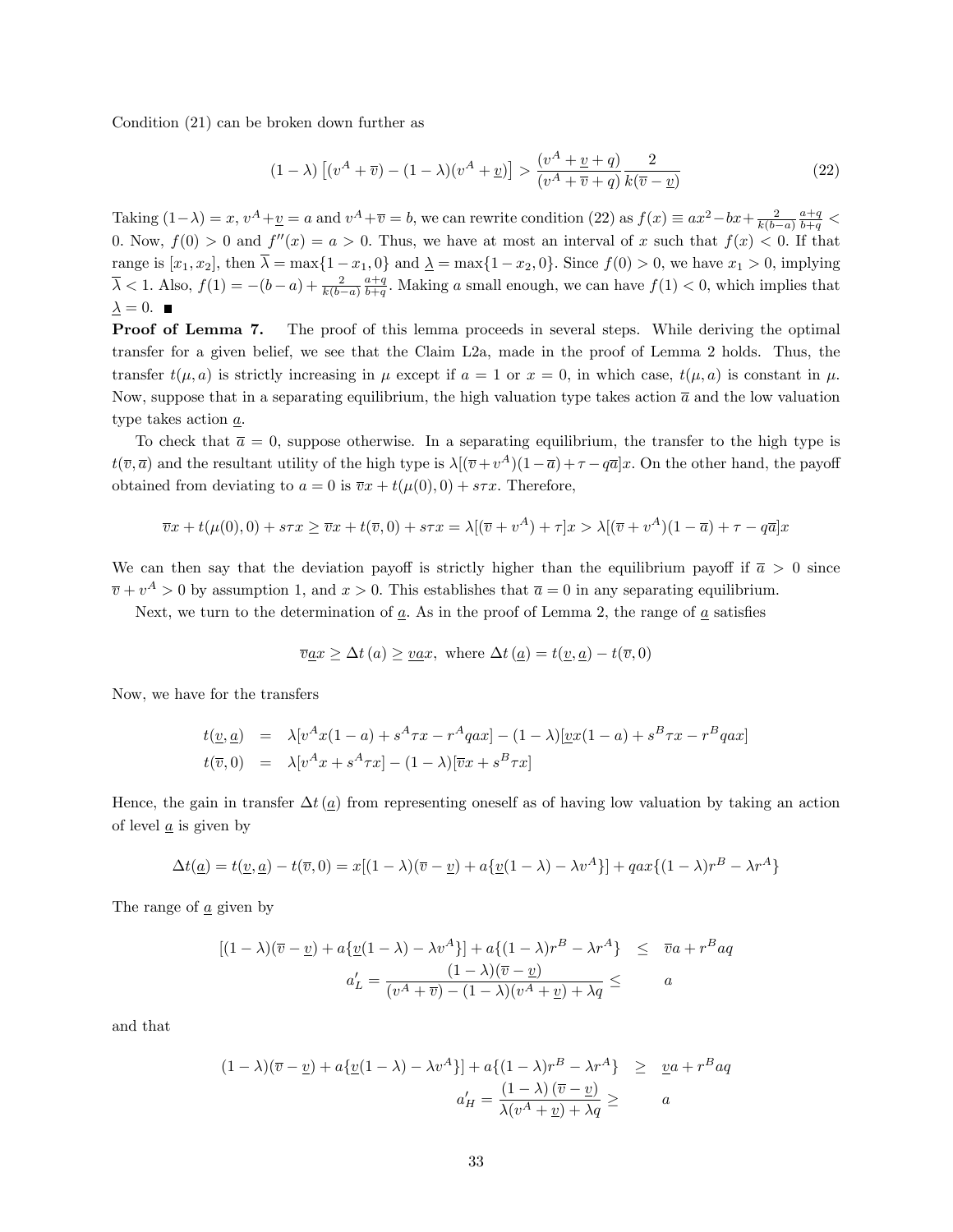It can be easily checked that  $a'_L < \min\{a'_H, 1\}$  and thus, a separating equilibrium always exists. Notice that  $a'_L < a_L = a^e.$ 

Now, we turn to refining the set of equilibria using the Cho-Kreps criterion and showing that any equilibrium satisfying the criterion has the property that the action of the low valuation type  $a^*$  satisfies  $a^* < a^e$ . In particular, we show that no <u>a</u> with  $\underline{a} > \max\left\{a'_L, \frac{a_L}{1+\lambda q}\right\}$  satisfies the Cho-Kreps criterion.

Consider any separating equilibrium with  $\underline{a} > \max\left\{a'_L, \frac{a_L}{1+\lambda q}\right\}$ , and  $\overline{a} = 0$ . Consider some action  $a' \in$  $\left(\max\left\{a'_L, \frac{a_L}{1+\lambda q}\right\}, \underline{a}\right)$ . For any belief  $\mu \in [0,1],$ 

$$
w^{B}(a', t(\mu, a')|\overline{v}) = \overline{v}x(1 - a') + t(\mu, a') + s\tau x - r^{B}qa'x \le \overline{v}x(1 - a') + t(\underline{v}, a') + s\tau x - r^{B}qa'x
$$
  
\n
$$
= \overline{v}x(1 - a') + s\tau x - r^{B}qa'x
$$
  
\n
$$
+[\lambda\{v^{A}x(1 - a') + (1 - s)\tau x - r^{A}qa'x\} - (1 - \lambda)\{\underline{v}x(1 - a') + s\tau x - r^{B}qa'x\}]
$$
  
\n
$$
= \lambda\tau x + {\lambda}v^{A} + \overline{v} - (1 - \lambda)\underline{v}\}x(1 - a') - (\lambda r^{A} - (1 - \lambda)r^{B} + r^{B})qa'x
$$
  
\n
$$
= \lambda\tau x + [\lambda v^{A} + \overline{v} - (1 - \lambda)\underline{v}][1 - a'(1 + \lambda q)]x
$$
  
\n
$$
< \lambda\tau x + [\lambda v^{A} + \overline{v} - (1 - \lambda)\underline{v}][1 - a_{L}]x
$$
  
\n
$$
= \lambda\tau x + [\lambda v^{A} + \overline{v} - (1 - \lambda)\underline{v}]\left[1 - \frac{(1 - \lambda)(\overline{v} - \underline{v})}{\lambda v^{A} + \overline{v} - (1 - \lambda)\underline{v}}\right]x
$$
  
\n
$$
= \lambda\tau x + \lambda(v^{A} + \overline{v})x = \lambda(v^{A} + \overline{v} + \tau)x = w^{B}(0, t(\overline{v}, 0)|\overline{v}).
$$

Therefore, for all possible beliefs  $\mu$  arising from action  $a'$ , the high type would get a lower utility from playing  $a'$  that it does in equilibrium. Thus,  $a'$  is equilibrium dominated for the high type, and hence we must have  $\mu(a') = 1$ . If  $\mu(a') = 1$ , then the payoff of the low type from playing action a' is

$$
w^{B}(a', t(\underline{v}, a')|\underline{v}) = \lambda((\underline{v} + v^{A})(1 - a') - a'q + \tau)x > \lambda((\underline{v} + v^{A})(1 - \underline{a}) - \underline{a}q + \tau)x = w^{B}(\underline{a}, t(\underline{v}, \underline{a})|\underline{v}).
$$

Therefore, the low type has a deviation yielding a higher payoff than the equilibrium payoff. Thus, the separating equilibrium with  $\underline{a} > \max\left\{a'_L, \frac{a_L}{1+\lambda q}\right\}$ , and  $\overline{a} = 0$  does not survive the intuitive criterion. **Proof of Proposition 9.** Suppose the government commits to a compensation floor of  $T > 0$ . In order to find optimal floor, we first find the outcome for a given  $T$  and then calculate the optimal floor. Suppose

$$
t_f(\mu, a) = \begin{cases} t(\mu, a) & if \quad t(\mu, a) > T \\ T & if \quad t(\mu, a) \le T \end{cases}
$$
, where  

$$
t(\mu, a) = \lambda w^A(a) - (1 - \lambda) [\mu w^B(\underline{v}, a) + (1 - \mu) w^B(\overline{v}, a)]
$$

**Claim P9a:**  $t_f(\mu, a)$  is weakly increasing in  $\mu$  and strictly so if  $t(\mu, a) > T$  and  $a < 1$ .

Proof of Claim P9a: Suppose there was no floor to transfer. Now, it is easy to see that the expected welfare to G is concave in t, and maximized at  $t(\mu, a)$ . If the floor binds, i.e.  $t(\mu, a) \leq T$  then the constrained maximum occurs at T: The rest of the proof follows proof of Claim L2a, made in the proof Lemma 2 above.

**Claim P9b:** In any separating equilibrium,  $\bar{a} = 0$ .

 $x > 0$ . For beliefs  $\mu \in [0, 1]$ , the transfer to group B is given by

Proof of Claim P9b: If  $T \leq t(\overline{a}, x)$ , then the proof holds by Claim L2b, made in the proof Lemma 2 above. Suppose now that  $T > t(\bar{a}, x)$ . Suppose that  $\bar{a} > 0$ . In a separating equilibrium, transfer to the high type is T. And, the resultant utility of the high type is  $\overline{v}(1-\overline{a})x + s\tau x + T$ . On the other hand, the payoff obtained from deviating to  $a = 0$  is  $\overline{v}x + t_f(\mu(0), 0) + s\tau x$ . Now, from Claim P9a, since  $\mu(0) \geq 0$ , we must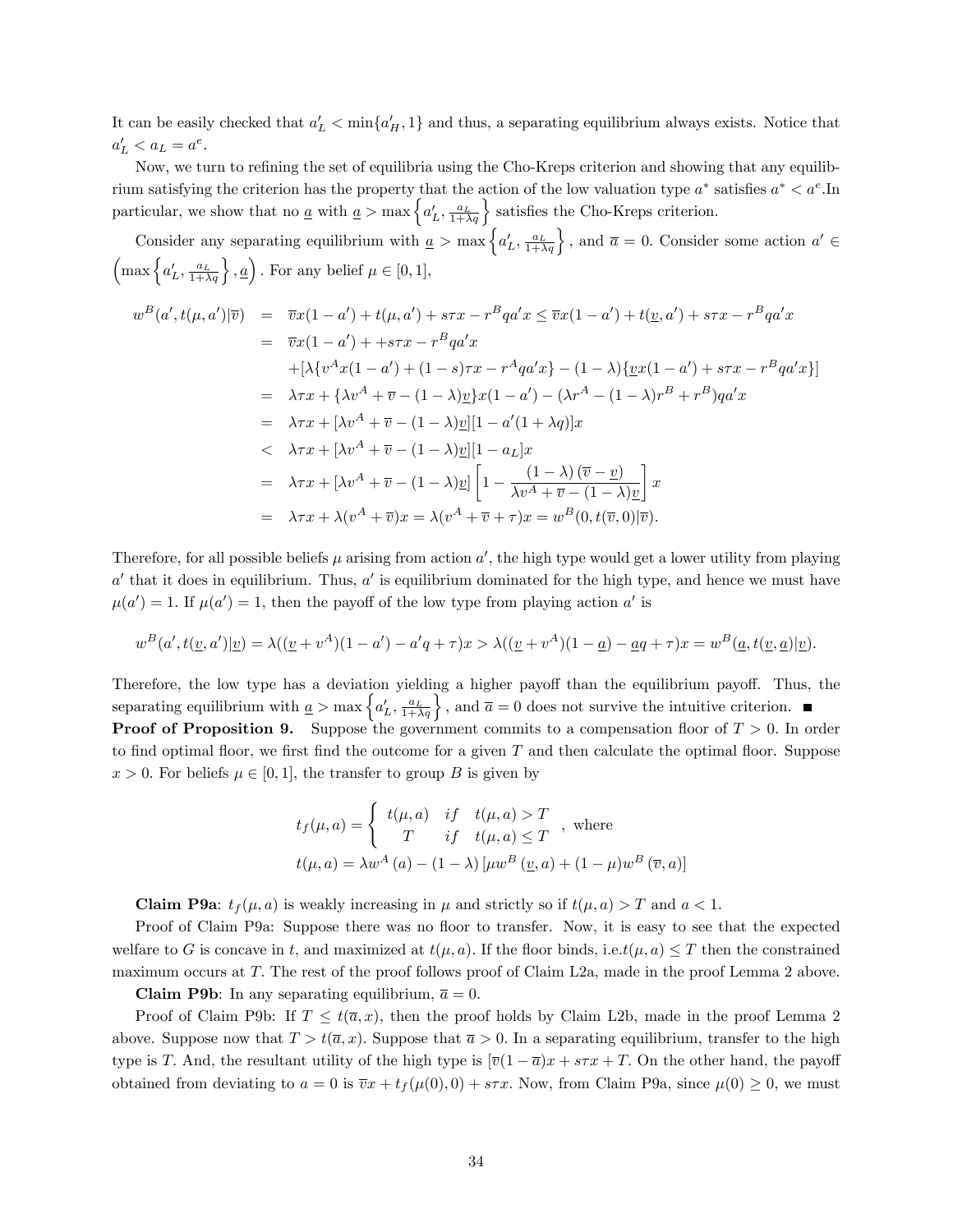have  $t_f(\mu(0), 0) \geq T$ . Therefore, comparing payoffs

$$
[\overline{v}x+t(\mu(0),0)+s\tau x]-[\overline{v}x(1-\overline{a})+T+s\tau x]=\overline{v}x\overline{a}+t(\mu(0),0)-T\geq \overline{v}x\overline{a}>0
$$

This establishes that  $\bar{a} = 0$  in any separating equilibrium.

Claim P9c: Given a signaling game with a compensation floor, in the welfare maximizing separating equilibrium, we must have

$$
a^{f} = \frac{[\lambda v^{A} - (1 - \lambda)\underline{v}] - \frac{T}{x}}{(v^{A} + \overline{v}) - (1 - \lambda)(v^{A} + \underline{v})}
$$
 and  $a^{f} > 0$ .

Proof of Claim P9c: Suppose in the signaling game with  $x > 0$ , equilibrium transfer to the low type is  $t(a)$  and that to the high type is T. For separation, we need  $a > 0$  and  $\overline{v}ax \ge t(a) - T \ge vax$ . As,

$$
t(\underline{a}) = \lambda[v^A(1-\underline{a}) + (1-s)\tau]x - (1-\lambda)[\underline{v}(1-\underline{a}) + s\tau]x = [\lambda v^A - (1-\lambda)\underline{v}](1-\underline{a})x
$$

we must have

$$
\frac{[\lambda v^A - (1 - \lambda)v] - \frac{T}{x}}{(v^A + \overline{v}) - (1 - \lambda)(v^A + v)} \le \underline{a} \le \frac{[\lambda v^A - (1 - \lambda)v] - \frac{T}{x}}{\lambda(v^A + v)}
$$

To see that  $\frac{\left[\lambda v^A - (1-\lambda) \underline{v}\right] - \frac{T}{x}}{\left(v^A + \overline{v}\right) - (1-\lambda)\left(v^A + \underline{v}\right)} < \frac{\left[\lambda v^A - (1-\lambda) \underline{v}\right] - \frac{T}{x}}{\lambda \left(v^A + \underline{v}\right)}$ , notice that (*i*) since we have separation, we must have separation, we must have  $t(a) > T$ , implying that  $[\lambda v^A - (1 - \lambda) \underline{v}](1 - a) > \frac{T}{x}$  which implies that the numerator is positive, and  $(ii)$   $(v^A + \overline{v}) - (1 - \lambda)(v^A + \underline{v}) > \lambda(v^A + \underline{v})$  since  $\overline{v} > \underline{v}$ . Moreover, the assumption that  $\lambda > \frac{v}{v^A+v}$  implies that for some positive T, there exists a separating equilibrium with  $\underline{a} > 0$ . Therefore the "best" separating equilibrium of the signaling game requires  $a^f = \frac{[\lambda v^A - (1-\lambda)y] - \frac{T}{x}}{(v^A + \overline{v}) - (1-\lambda)(v^A + \underline{v})}$  and  $a^f > 0$  (which we verify at the end).

Notice that the extent of action is a decreasing function of the compensation floor. However, if  $T$  is larger than  $[\lambda v^A - (1 - \lambda) v]x$ , we no longer have a separating equilibrium, (i.e.  $a^f = \overline{a} = 0$ ). Notice also that when  $T = t(\overline{a}|x)$ , we have  $a^f = a^e$ . Therefore,  $a^f \le a^e$ . We now write

$$
a^{f} = \frac{[\lambda v^{A} - (1 - \lambda)\underline{v}] - \frac{T}{x}}{(v^{A} + \overline{v}) - (1 - \lambda)(v^{A} + \underline{v})} = \alpha - \beta \frac{T}{x}
$$

where  $\alpha = \frac{\lambda v^A - (1-\lambda)v}{(v^A + \overline{v}) - (1-\lambda)v^B}$  $\frac{\lambda v^{\alpha}-(1-\lambda)\underline{v}}{(v^A+\overline{v})-(1-\lambda)(v^A+\underline{v})}$  and  $\beta = \frac{1}{(v^A+\overline{v})-(1-\lambda)(v^A+\underline{v})}$ .

Next consider the investor's problem. It is easy to see that the optimal investment, for a given level of action a and investment tax  $\tau$ , is  $k[q(1 - p\alpha) - \tau]$ . And, the government chooses  $\tau$  and T to maximize

$$
W^f(T,\tau) = \left[ (1-p)(v^A + \overline{v}) + p(v^A + \underline{v}) \left( 1 - \alpha + \beta \frac{T}{x} \right) \right] x^f(\tau) + \tau x^f(\tau) - (1-p)L(\overline{v}, 0, \tau | T)
$$
  
where  $L(\overline{v}, 0, \tau | T) = \left[ \lambda \left( w^A(0) - T \right) - (1-\lambda) \left( w^B(0) + T \right) \right]^2 = \left[ \left( \lambda v^A - (1-\lambda)\overline{v} \right) x^f(\tau) - T \right]^2$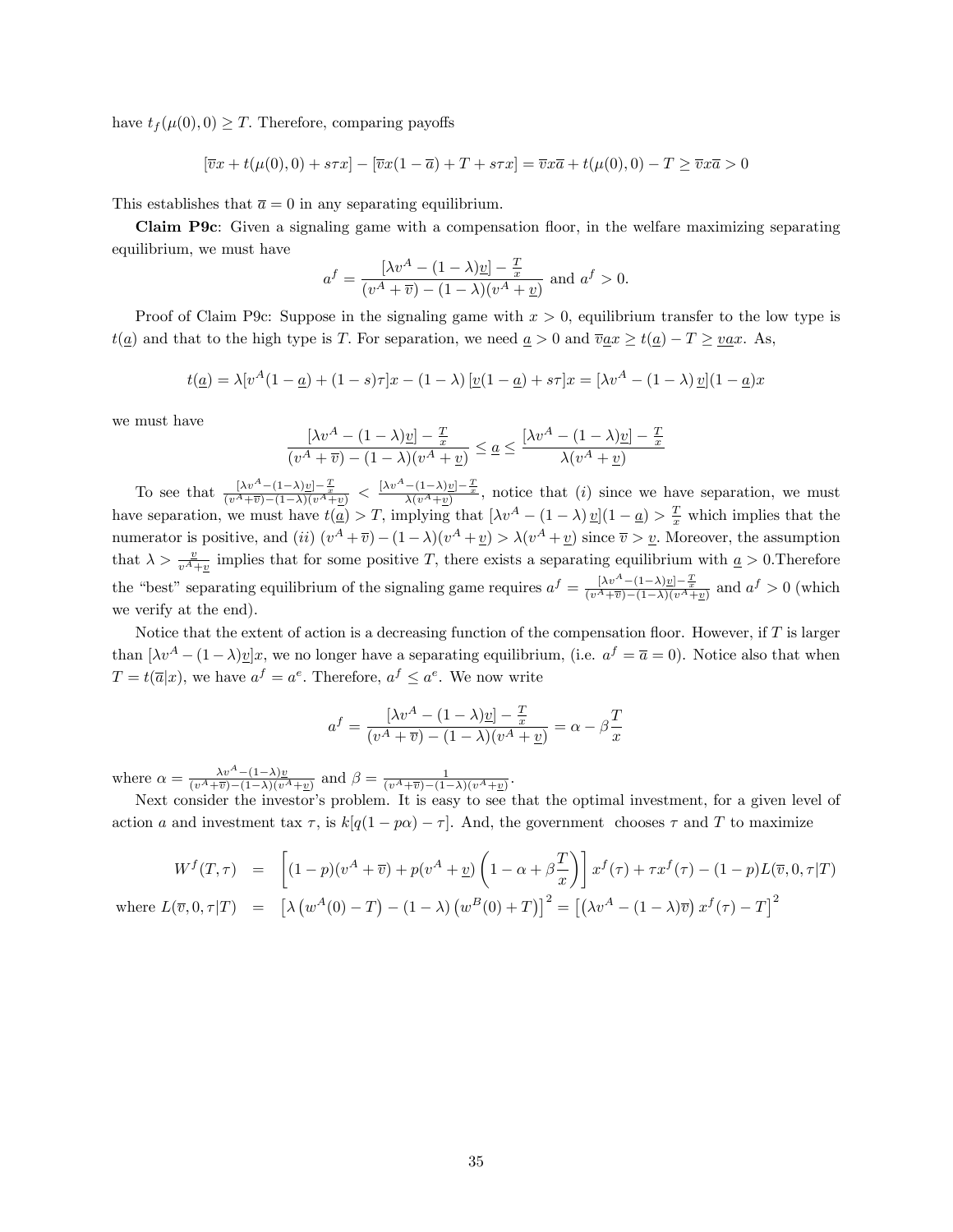Therefore,

$$
W^f(T,\tau) = \left[ (1-p)(v^A + \overline{v}) + p(v^A + \underline{v}) \left( 1 - \alpha + \beta \frac{T}{x^f(\tau)} \right) \right] x^f(\tau) + \tau x^f(\tau)
$$
  

$$
- (1-p) \left[ \left( \lambda v^A - (1-\lambda)\overline{v} \right) x^f(\tau) - T \right]^2
$$
  

$$
= \left[ (1-p)(v^A + \overline{v}) + p(v^A + \underline{v}) (1-\alpha) \right] x^f(\tau) + \tau x^f(\tau) + p(v^A + \underline{v}) \beta T
$$
  

$$
- (1-p) \left[ \left( \lambda v^A - (1-\lambda)\overline{v} \right) x^f(\tau) - T \right]^2
$$
  

$$
= V x^f(\tau) + \tau x^f(\tau) + p(v^A + \underline{v}) \beta T - (1-p) \left[ \left( \lambda v^A - (1-\lambda)\overline{v} \right) x^f(\tau) - T \right]^2
$$

Taking derivative with respect to T, we get  $\frac{\partial W^f(T,\tau)}{\partial T} = p(v^A + v)\beta + 2(1-p)\left[\left(\lambda v^A - (1-\lambda)\overline{v}\right)x^f(\tau) - T\right]$ and  $\frac{\partial^2 W^f(T,\tau)}{\partial T^2} = -2T > 0$ . Hence, we obtain

$$
T^* - (\lambda v^A - (1 - \lambda)\overline{v}) x^f(\tau) = C^*
$$

where  $C^* = \frac{p}{2(1-p)}$  $v^A + v$  $(v^A+\overline{v})-(1-\lambda)(v^A+\underline{v})$ and we can therefore conclude that, irrespective of the scale of investment, the optimal compensation floor implements a constant level of "extra compensation" in addition to the amount that is optimal in the high state given the scale of investment (provided  $a^f > 0$ ). To check whether  $a^f > 0$ , we need  $\left[\lambda v^A - (1 - \lambda) \underline{v}\right] x^f(\tau) > T^*$ , or equivalently (after some simple algebra),  $x^f(\tau) > \frac{C^*}{(1-\lambda)(\overline{v}-\underline{v})}$ . Notice now that while  $\tau$  is endogenous,  $x^f(\tau)$  can be increased unboundedly by increasing q. Therefore, if  $q$  is large enough, our "interior solution" holds, and the optimal compensation floor indeed provides an extra compensation of  $C^*$ .

Proof of Proposition 10. The optimal transfer strategy in this case is similar to that discussed in Lemma 2.

**Claim P10a:** Suppose  $x > 0$ . For beliefs  $\mu \in [0, 1]$ ,

$$
t(\mu, a) = \lambda w^A(a) - (1 - \lambda) \left[ \mu w^B(\underline{v}, a) + (1 - \mu) w^B(\overline{v}, a) \right]
$$

The transfer to group B is strictly increasing in  $\mu$  if  $a < 1$  and constant if  $a = 1$ .

The proof is exactly similar to the proof of Claim L2a, and hence skipped.

**Claim P10b:** Suppose  $x > 0$ . Then the set of separating equilibria of the signaling subgame is given by actions  $\overline{a} = 0$  and  $\underline{a} \in [a_L, 1]$ , where  $a_L = \frac{(1-\lambda)(\overline{v} - \underline{v})}{((v^A + \overline{v}) - (1-\lambda)(v^A + \underline{v}))}$ .

Proof of P10b: The proof is similar to the proof of Claim L2b, discussed in the proof of Lemma 2, except that equation (9), which earlier led to  $\underline{a} \le a_H$ , now yields that  $\underline{a} \ge a_H$ . The term  $a_H$  has the same expression as before, but is now negative (which is what is responsible for the reversal of the inequality). In other words, the no lying constraint of the low type does not bind.

**Claim P10c**: Suppose  $x > 0$ . Then the unique separating equilibrium of the signaling subgame that satisfies the Cho-Kreps criterion is  $\bar{a} = 0$  and  $a = 1$ .

Proof of Claim P10c: First, note that  $a_L < 1$ . Now, consider any separating equilibrium with  $a \leq 1$ . Consider some action  $a' \in (a, 1)$ The rest of the proof of lemma 4 goes through with surprising exactness. Notice that, for the last step, there is a crucial inequality

$$
\lambda \left( (\underline{v} + v^A)(1 - a') + \tau \right) x > \lambda \left( (\underline{v} + v^A)(1 - \underline{a}) + \tau \right) x
$$

While this held in lemma 4 since  $\underline{v} + v^A > 0$  and  $a' < \underline{a}$ , in the present case it holds because  $\underline{v} + v^A < 0$  and  $a' > \underline{a}.$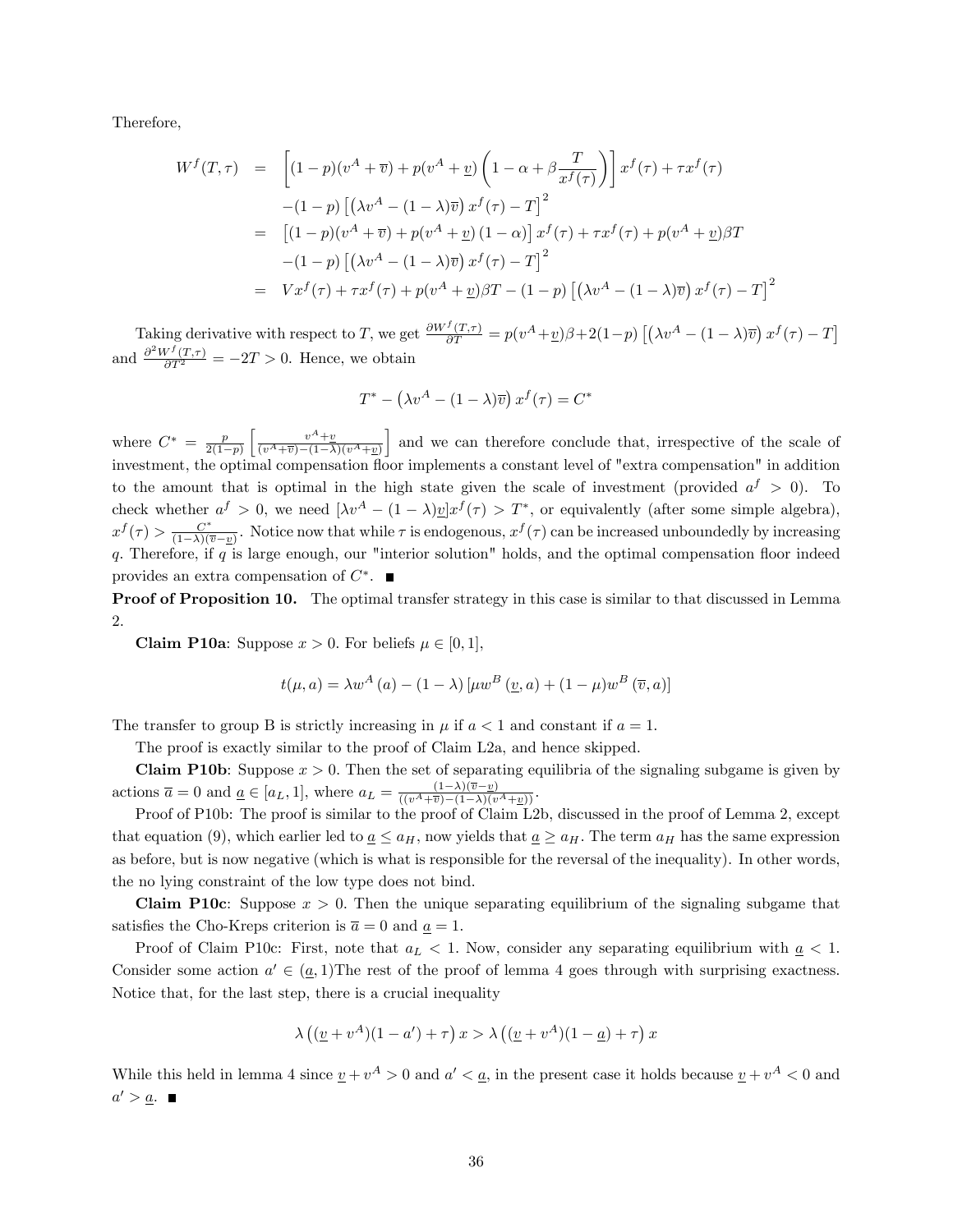# Appendix B

# Two-part investment tariff

Consider a two-part tariff of the form  $\tau_0 + \tau_1 x$ , where x is the size of investment. For given  $\tau_0, \tau_1$  and a size of investment x, if the total tax transfer  $(\tau_0 + \tau_1 x)$  from the investor to the society is positive, we say that the investment is taxed; otherwise subsidized. Subsequently, we study investor-friendliness under different regimes by comparing the total transfer from the investor to the society. For a given size of investment  $x$ , we say that investment is subsidized (taxed) if  $\tau_0 + \tau_1 x \leq (\geq) 0$ . We assume that the investor's reservation utility is zero. The socially efficient level of investment that maximizes the expected social value of investment,  $(v^{A} + Ev^{B} + q) x - \frac{x^{2}}{2k}$  $\frac{x^2}{2k}$ , is given by  $x^e = k(v^A + Ev^B + q)$ .

The following lemma is useful in characterizing the equilibrium outcome under different regimes. It describes the investor's optimal investment and the government's optimal investment tax policy for a broader class of payoff functions.

**Lemma B1** Suppose the investor's pre-tax profit from investment is  $Qx - \frac{x^2}{2k}$  $\frac{x^2}{2k}$  and the government's pre-tax payoff is Vx. Then, for any two-part tariff  $(\tau_0, \tau_1)$ , the optimal level of investment chosen by the investor is  $x^* = k(Q - \tau_1^*)$ . In the policy stage, the government's optimal choice of tariff is

$$
\tau_0^* = \frac{k}{2} (Q + V)^2
$$
, and  $\tau_1^* = -V$ .

The government's maximal payoff is  $\frac{k}{2}(Q+V)^2$ . Further, the total transfer from the investor to the society is  $\frac{k}{2}(Q^2 - V^2)$ , and consequently the investment is taxed if and only if  $V < Q$ .

**Proof.** Given a two-part tariff  $(\tau_0, \tau_1)$  the optimal size of investment  $x(\tau_0, \tau_1)$  maximizes  $\left(Qx - \frac{x^2}{2k} - \tau_1 x - \tau_0\right)$ , and thus given by  $k(Q - \tau_1)$ . At the policy stage, the government's payoff is  $Vx(\tau_0, \tau_1) + \tau_1 x(\tau_0, \tau_1) + \tau_0$ . It is easy to see that the investor at the optimal contract, cannot receive a utility strictly above her reservation utility. Otherwise, the government can increase its payoff by increasing  $\tau_0$ , but keeping the investor still above her reservation utility. We can therefore set  $\tau_1 x + \tau_0 = Qx - \frac{x^2}{2k}$  $\frac{x^2}{2k}$ , and the government's payoff as  $Vx(\tau_0, \tau_1) + Qx(\tau_0, \tau_1) - \frac{x(\tau_0, \tau_1)^2}{2k} - u^0$ . Solving the first order conditions, we find that the payoff maximizing  $\tau_0$  and  $\tau_1$  are given by  $\tau_1^* = -V$ ,  $\tau_0^* = \frac{k}{2}(Q+V)^2$ . At the optimal, the government's payoff is  $Vx(\tau_0^*, \tau_1^*) + Qx(\tau_0^*, \tau_1^*) - \frac{x(\tau_0^*, \tau_1^*)^2}{2k} = \frac{k}{2}(Q+V)^2$ . The total transfer from the investor to the society is  $\tau_0^* + \tau_1^* x(\tau_0^*, \tau_1^*) = \frac{k}{2} (Q^2 - V^2).$ 

### The benchmark case: Full information

Consider the case when groups' marginal valuation from investment is public information. The government's expected pre-tax payoff is  $(v^A + Ev^B)x$  where  $Ev^B \equiv (1-p)\overline{v} + p\underline{v}$  and the investor's pre-tax return from investment is  $qx - \frac{x^2}{2k}$  $\frac{x^2}{2k}$ . A direct application of Lemma B1 gives the equilibrium investment and tax policy as follows.

**Proposition B1** Consider a situation in which groups' marginal valuations are public information. The equilibrium level of investment and the optimal tariff policy are as follows:  $x^{\circ} = k (q - \tau_1^{\circ})$ ,  $\tau_1^{\circ} = -v^A - Ev^B$ and  $\tau_0^o = \frac{k}{2} (q + v^A + Ev^B)^2$ . Further, the government's expected payoff is  $W^o = \frac{k}{2} (q + v^A + Ev^B)^2$ , and the investment is taxed if and only if  $v^A + Ev^B < q$ .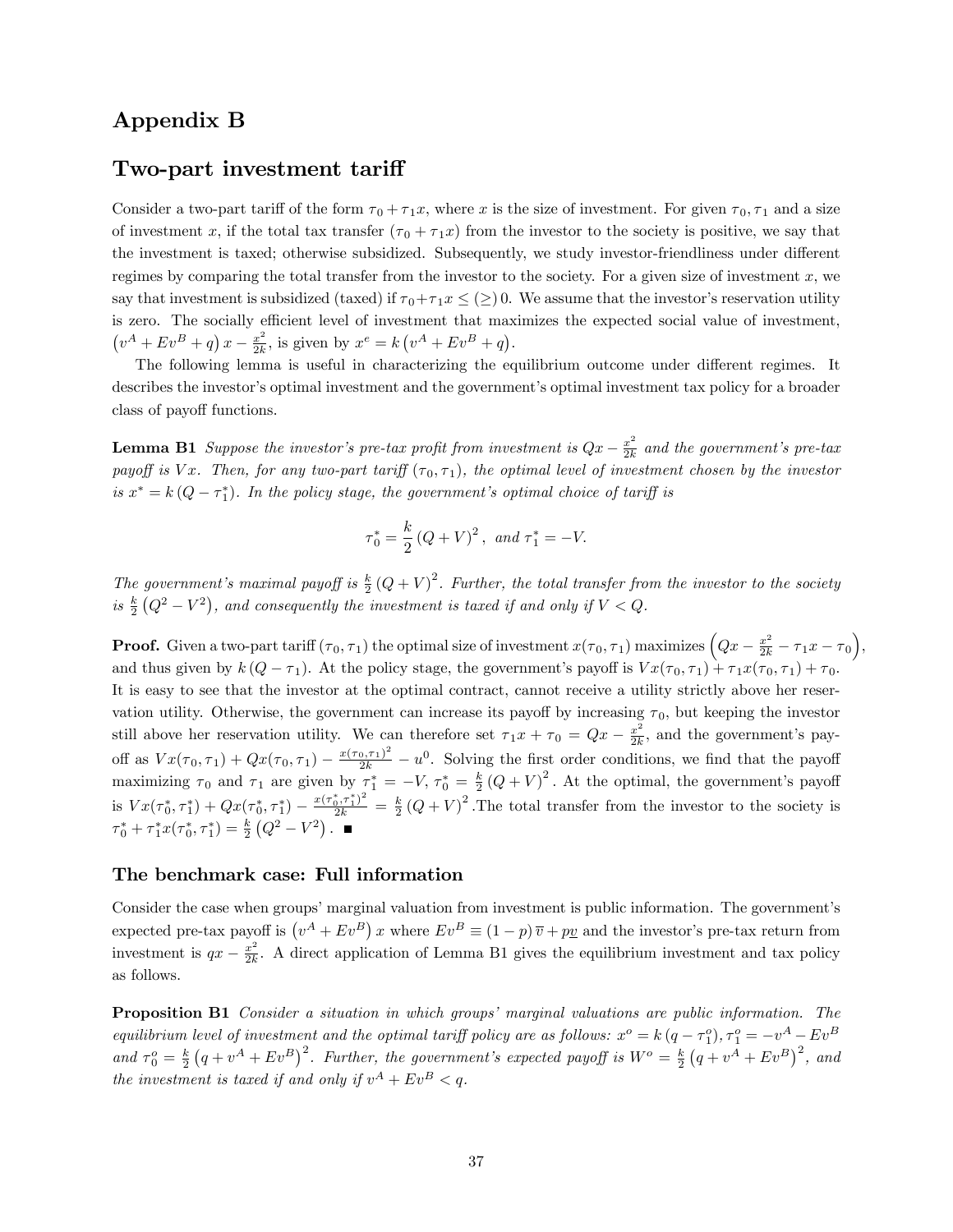Comparing the above result with the corresponding proposition in case of proportional taxation, we see that the investment is efficient with two part tariff, and the government's payoff under two-part tariff is higher than that under proportional taxation. However, the government's investor friendliness result is not affected if we allow two-part tariff.

#### Private information and signaling

Consider the case when group  $B$ 's marginal valuation of the project is private information and  $B$  can signal by taking a costly public information. It is important to note that when we solve the optimal inter-group transfer and the equilibrium level of resistance, we consider the total investment tax transfer and the size of investment as given. Therefore the equilibrium resistance required to reveal information does not depend on the precise functional form of the tax function, but rather the total amount of transfer, which depends on  $\tau_0$ ,  $\tau_1$  and x. The equilibrium inter-group transfer and the resistance will therefore be exactly the same as they had been in case of proportional taxation.

**Lemma B2** Suppose  $x > 0$  and Assumption 1 holds. Then there exists a unique separating equilibrium in the signaling subgame that satisfies the Cho-Kreps intuitive criterion. In this equilibrium, group  $B$  takes a costly action only when it realizes a low valuation from the project. The equilibrium level of action is given by  $a^e = \frac{(1-\lambda)(\overline{v}-v)}{((v^A+\overline{v})-(1-\lambda)(v^A+v))}$ . Further, at the unique separating equilibrium, the equilibrium intergroup transfers in both states are set to make the weighted inequality loss to be zero.:

To solve for the optimal investment and investment tariff policy, note that the investor's expected payoff is given by  $q(1 - pa^e)x - \frac{x^2}{2k} - \tau_1 x - \tau_0$ , and the government's expected payoff is given by

$$
\left(v^A + Ev^B - pa^e\left(v^A + \underline{v}\right)\right)x + \tau_1 x + \tau_0.
$$

Applying Lemma B1, we can solve for the equilibrium investment and tariff, which are described in the following proposition.

**Proposition B2** Assume that group  $B$ 's valuations of the project is private information and it can signal through costly public action. At the unique separating equilibrium satisfying intuitive criterion, the equilibrium investment is  $x^e = k(q(1 - pa^e) - \tau_1^o)$  and the equilibrium two part tariff is given by  $\tau_1^e$  $-\left(v^A + Ev^B - pa^e\left(v^A + \underline{v}\right)\right)$  and  $\tau_0^e = \frac{k}{2}\left(v^A + Ev^B + q - pa^e\left(v^A + \underline{v} + q\right)\right)^2$ . The investment is taxed if and only if  $(v^A + Ev^B - q) < pa^e(v^A + v - q)$ . In equilibrium, G receives an expected payoff of  $W^e$  $\frac{k}{2} [(v^A + Ev^B + q) - pa^e (v^A + v + q)]^2$ .

Comparing the above result with Proposition B1, we see that government's payoff decreases as we introduce informational asymmetry. The total size of investment also decreases from  $x^o = k(q + v^A + Ev^B)$ to  $x^e = k (q + v^A + Ev^B - pa^e (v^A + v + q))$ . When we compare our results with the corresponding results under proportional taxation, we see that the government's payoff is higher when it offers a two-part tariff. The condition that determines whether or not investment is taxed, however remains unchanged.

### The alternative regime: No signaling

Next, consider the case when there is no signaling (and therefore no cost), and the government has to implement a redistribution scheme without the precise knowledge of the group valuations. At the redistribution stage, the government implements an inter-group transfer that maximizes the expected welfare, and commits not to renegotiate it. As we derive it in the proportional taxation, the tax offered to the investor is given by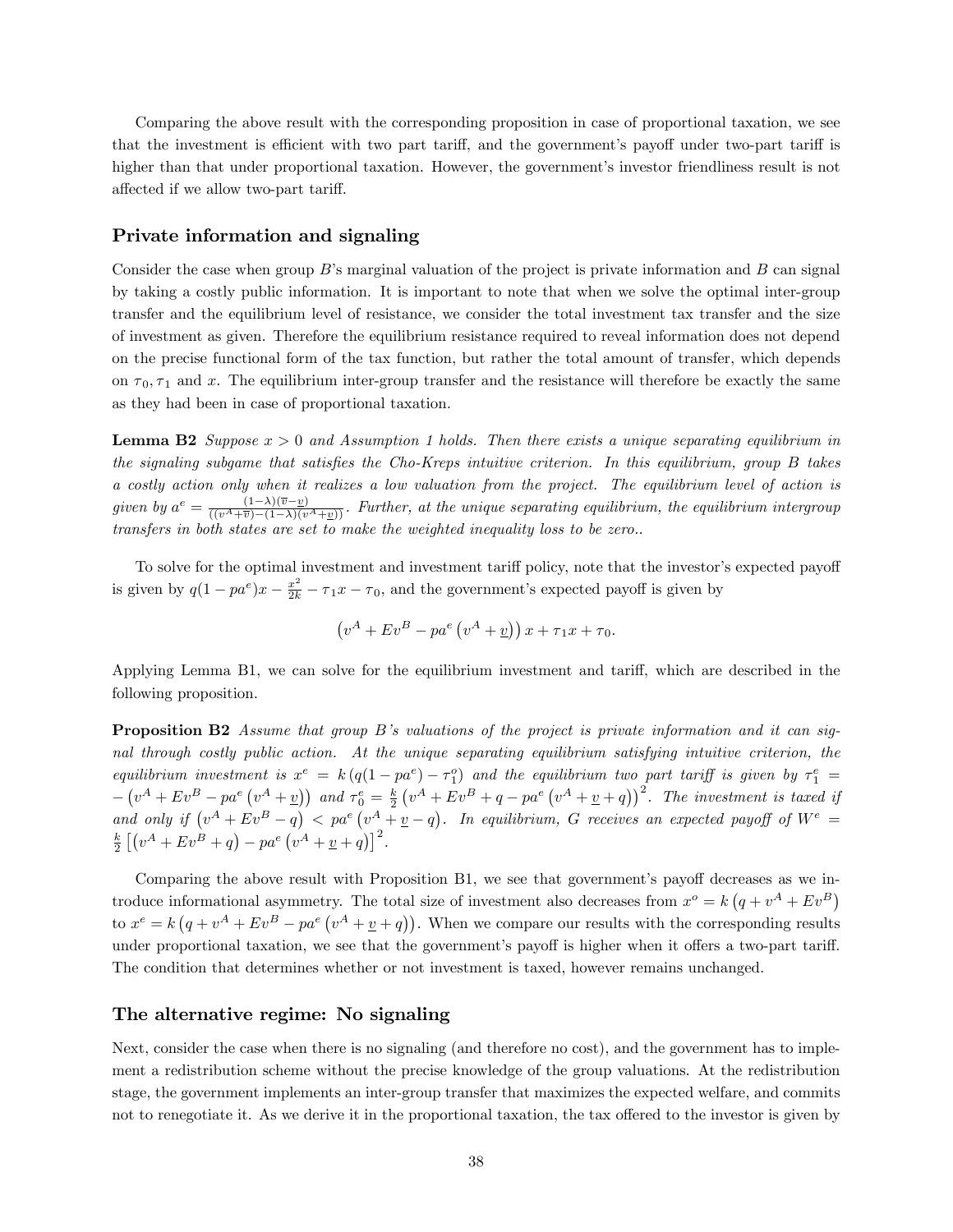$$
t^{ns} = \arg \max_{t \in R} pW(\underline{v}, 0, t) + (1 - p)W(\overline{v}, 0, t)
$$
  
= 
$$
\arg \max_{t \in R} pL(\underline{v}, 0, t) + (1 - p)L(\overline{v}, 0, t) = \lambda w^{A}(0) - (1 - \lambda)Ew^{B}(v^{B}, 0)
$$

where  $Ew^B(v^B, 0) = pw^B(\underline{v}, 0) + (1 - p)w^B(\overline{v}, 0)$ . G incurs inequality loss in both states and the losses are given by

$$
L(\overline{v}, 0, t^{ns}) = [p(1 - \lambda)(\overline{v} - \underline{v})x]^2
$$
  
\n
$$
L(\underline{v}, 0, t^{ns}) = [(1 - p)(1 - \lambda)(\overline{v} - \underline{v})x]^2
$$
\n(23)

The optimal investment tax  $\tau^{ns}$  maximizes

$$
(vA + EvB)xns(\tau) + \tau xns(\tau) - [pL(\underline{v}, 0, tns) + (1 - p)L(\overline{v}, 0, tns)]
$$
\n
$$
= (vA + EvB)xns(\tau) + \tau xns(\tau) - F[xns(\tau)]2
$$
\n(24)

where  $F = p(1-p)(1-\lambda)^2(\overline{v}-\underline{v})^2$ . The following proposition describes the equilibrium under no signaling.

Proposition B3 Assume that group B's valuations of the project is private information, but it cannot convey the information to the government. Then in the unique SPNE of the game, G incurs positive inequality loss in both states, given by (23). The size of investment and the investment tariffs are given by  $x^{ns} =$  $k(q - \tau_1^{ns})$  and  $(\tau_0^{ns}, \tau_1^{ns}) = (qx^{ns} - \frac{(x^{ns})^2}{2k} - \tau_1^{ns}x^{ns}, \frac{2qkF - (v^A + Ev^B)}{1 + 2kF})$  where  $F = p(1 - p)(1 - \lambda)^2(\overline{v} - \underline{v})^2$ . In equilibrium, G receives an expected payoff of  $W^{ns} = \frac{k}{2}$  $\frac{(q+v^A+Ev^B)^2}{1+2kF}$ .

**Proof.** The optimal size of investment is given by  $x^{ns}(\tau_0, \tau_1) = \arg \max_{x} \left( qx - \frac{x^2}{2k} - \tau_1 x - \tau_0 \right)$ , which is  $k(q-\tau_1)$ . The optimal investment tax  $\tau^{ns}$  maximizes (24). G is however, constrained by the fact that the investor at the optimal contract, cannot receive a utility strictly above her reservation utility, which we assume to be zero. This implies that  $\tau_1 x + \tau_0 = qx - \frac{x^2}{2k}$  $\frac{x^2}{2k}$ , and the government's payoff as  $(v^A + Ev^B + q)x^{ns}(\tau_0, \tau_1) - \frac{x^{ns}(\tau_0, \tau_1)^2}{2k} - F[x^{ns}(\tau_0, \tau_1)]^2$ . Solving the first order conditions, we find that the payoff maximizing  $\tau_0$  and  $\tau_1$  are given by  $\tau_1^{ns} = \frac{2qkF - (v^A + Ev^B)}{1 + 2kF}$ . Consequently,

$$
\tau_0^{ns} = qx^{ns} - \frac{(x^{ns})^2}{2k} - \tau_1^{ns} x^{ns} \text{ and } x^{ns} = k (q - \tau_1^{ns}).
$$

Putting the optimal values of two part tariff and investment in  $(24)$ , we get that the government's equilibrium payoff is  $\frac{k}{2}$  $\frac{(q+v^A + Ev^B)^2}{1+2kF}$ .

Comparing the above with the corresponding results under proportional taxation, we see that the government's payoff is higher when it offers a two-part tariff. We are now able to find out the economic value of resistance by comparing  $G$ 's payoff under signaling with that under no signaling, given that  $G$  offers a two part investment tariff. The ratio of the two payoffs is given by

$$
\frac{W^{ns}(p)}{W^{e}(p)} = \left[\frac{v^{A} + Ev_{B} + q}{\sqrt{1 + 2kF(p)}((v^{A} + Ev_{B} + q) - pa^{e}(v^{A} + \underline{v} + q))}\right]^{2}.
$$